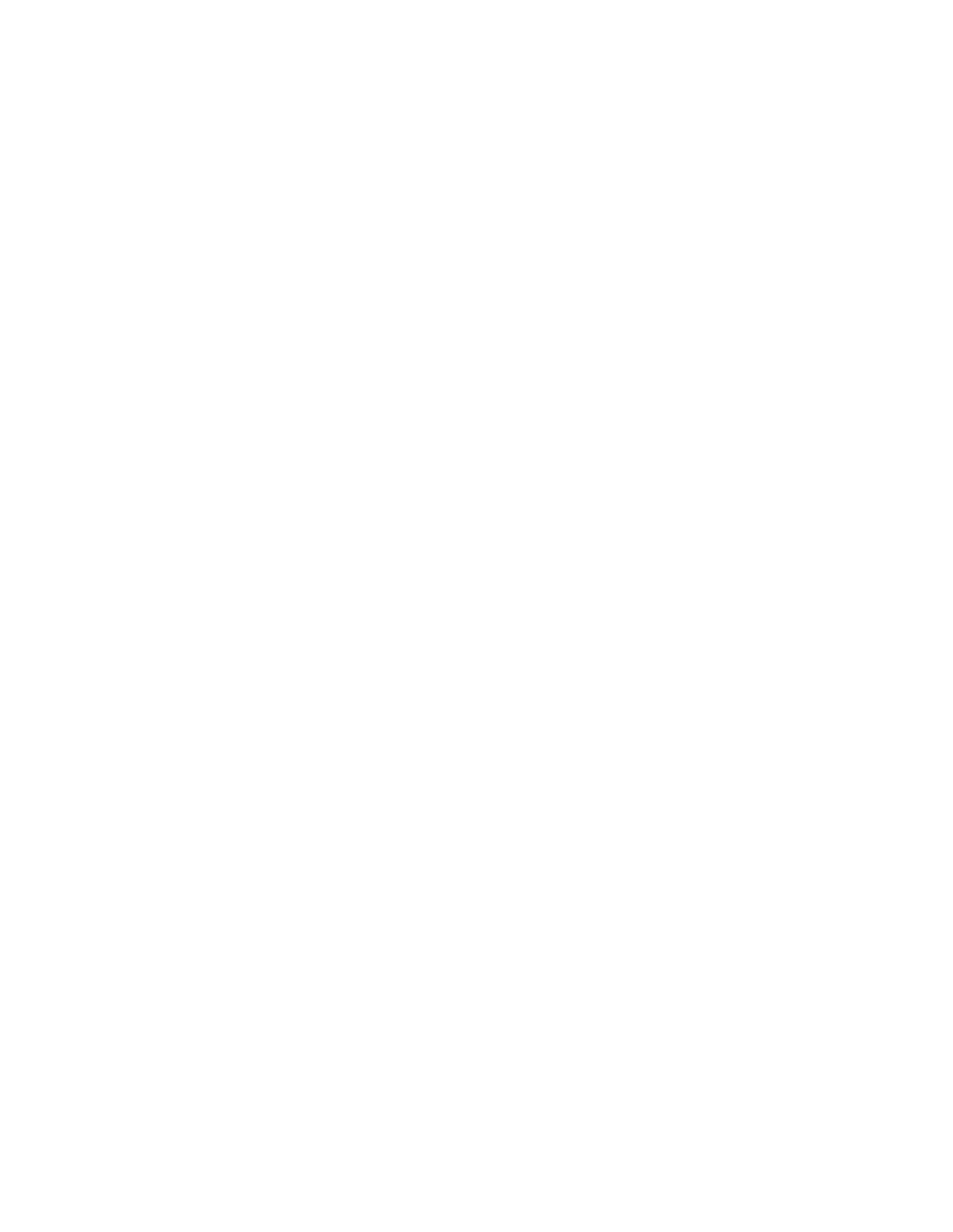

Forsys Metals Corp. 20 Adelaide Street East, Suite 200 Toronto, Ontario M5C 2T6

### **NOTICE OF ANNUAL AND SPECIAL MEETING OF SHAREHOLDERS**

**NOTICE IS HEREBY GIVEN** that an annual and special meeting (the "**Meeting**") of the holders (the "**Shareholders**") of Class A common shares (the "**Common Shares**") in the capital of Forsys Metals Corp. (the "**Company**") will be held in a virtual-only format, which will be conducted via live audio webcast available online using: https://virtual-meetings.tsxtrust.com/1376 on Thursday, June 30, 2022, at 1:00 pm EST (Toronto time) for the following purposes:

- 1. to receive the consolidated financial statements of the Company for the year ended December 31, 2021, together with the report of the auditors thereon;
- 2. to appoint auditors and to authorize the directors to fix the remuneration of the auditors;
- 3. to elect directors;
- 4. to consider and, if deemed advisable, to pass an ordinary resolution substantially in the form set out in the accompanying management information circular to approve a new omnibus incentive plan of the Company; and
- 5. to transact such further or other business as may properly come before the Meeting or any adjournment or adjournments thereof.

The nature of the business to be transacted at the Meeting is described in further detail in the accompanying management information circular dated May 25, 2022. The record date for the determination of Shareholders entitled to receive notice of and to vote at the Meeting (the "**Record Date**") is at the close of business on May 24, 2022. Shareholders whose names have been entered in the register of Shareholders at the close of business on the Record Date will be entitled to receive notice of and to vote at the Meeting.

#### **The Company will hold the Meeting as a virtual-only shareholders meeting with participation electronically.**

**Shareholders of the Company will not be able to attend the Meeting in person. At the virtual Meeting, registered Shareholders of the Company and duly appointed proxyholders will have an opportunity to participate, to ask questions, and to vote, all in real time, at the Meeting through an online portal. Non-registered Shareholders must carefully follow the procedures set out in the Circular in order to vote virtually and ask questions through the live audiocast. Guests, including non-registered Shareholders who have not been duly appointed as proxyholders, can log into the virtual Meeting as a guest. Guests may listen to the Meeting but will not be entitled to vote or ask questions during the Meeting.** 

This Notice is accompanied by a form of proxy (the "**Proxy**") and a management information circular (the "**Circular**"). The Company has also sent the audited consolidated financial statements of the Company for the fiscal year ended December 31, 2021 and related management's discussion and analysis to those shareholders who have previously requested these been sent to them in connection with the Meeting.

**In order to ensure as many Common Shares of the Company as possible are represented at the Meeting, the Company strongly encourages registered shareholders to complete the enclosed Proxy and return it as soon as possible in accordance with the instructions set out in the accompanying Circular. Shareholders who do not hold their Common Shares in their own name are strongly encouraged to complete the voting instruction forms received from the Company or their broker as soon as possible and to follow the instructions set out in the accompanying Circular.** 

Please review the enclosed Circular and date, sign and return the enclosed Proxy to the Company's transfer agent, TSX Trust Company. **To be effective, the Proxy must be delivered by facsimile to (416) 595-9593 or mailed so as to reach or be deposited with the Secretary of the Company, c/o TSX Trust Company**, **100 Adelaide Street West, Suite 301, Toronto, Ontario, Canada M5H 4H1, not later than forty-eight (48) hours (excluding Saturdays, Sundays and statutory holidays in the Province of Ontario), prior to the time set for the Meeting or any adjournment thereof. Late proxies may be accepted or rejected by the Chairman of the Meeting in his discretion, and the Chairman is under no obligation to accept or reject any particular late proxy.**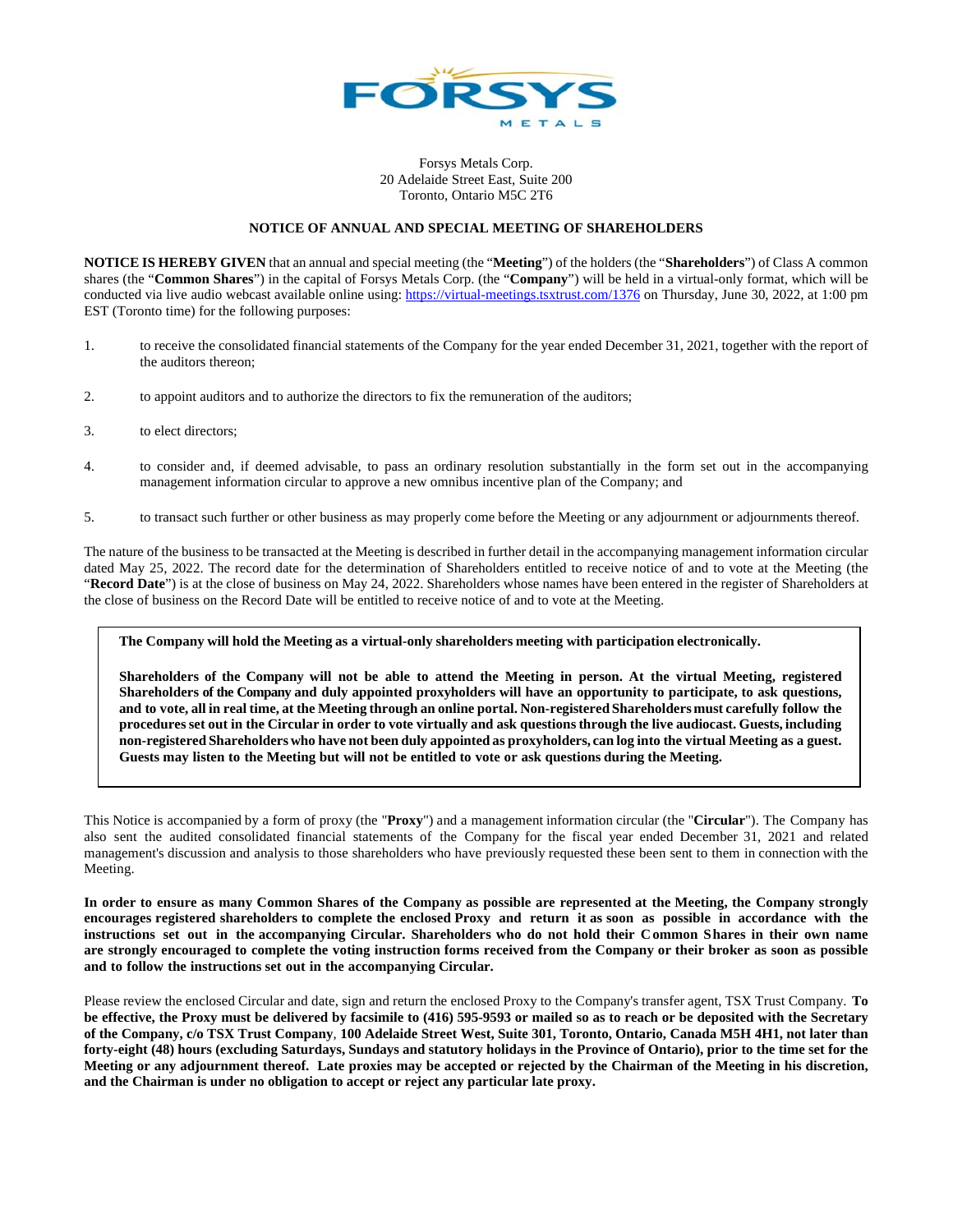

**The persons named in the enclosed Proxy are directors or officers of the Company. Each Shareholder has the right to appoint a proxyholder other than such persons, who need not be a Shareholder, to act for such Shareholder and on such Shareholders behalf at the Meeting. To exercise such right, the names of the nominees of management should be crossed out and the name of the Shareholder's appointee should be legibly printed in the blank space provided**.

DATED at Toronto, Ontario as of May 25, 2022.

BY ORDER OF THE BOARD OF DIRECTORS

(Signed) "*Mark Frewin*"

Mark Frewin Chief Executive Officer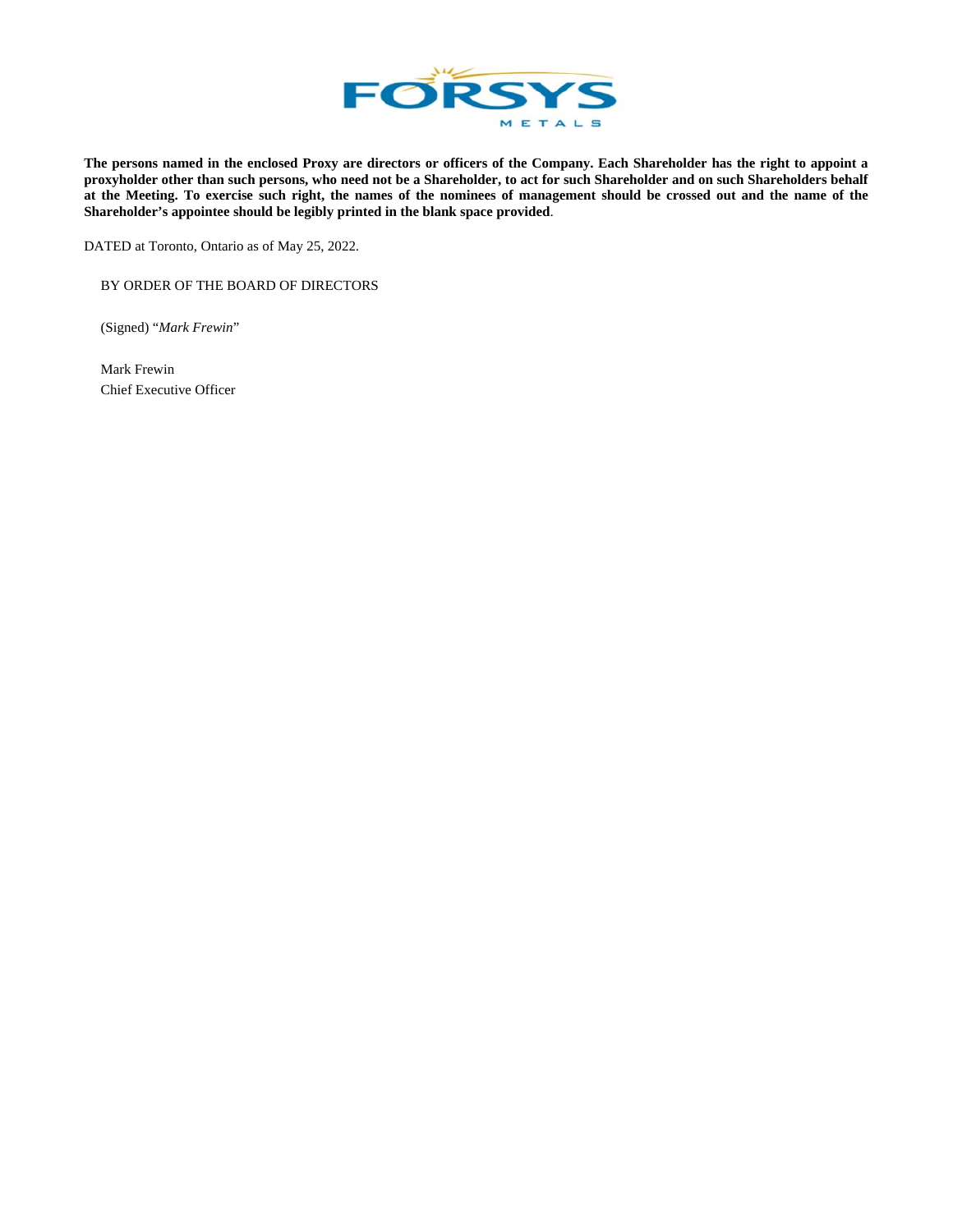

**FORSYS METALS CORP.**  20 Adelaide Street East, Suite 200 Toronto, Ontario M5C 2T6

### **MANAGEMENT INFORMATION CIRCULAR**

# **FOR THE**

# **ANNUAL AND SPECIAL MEETING OF SHAREHOLDERS**

### **To be held on June 30, 2022**

### **SOLICITATION OF PROXIES**

This Management Information Circular (the "Circular") is furnished in connection with the solicitation of proxies by the **management of Forsys Metals Corp. (the "Company") for use at the annual and special meeting (the "Meeting") of holders (the "Shareholders") of Class A common shares (the "Common Shares") of the Company, and any adjournment thereof, which will be**  held in a virtual-only format, and which will be conducted via live audio webcast available online using https://virtual**meetings.tsxtrust.com/1376 on Thursday, June 30, 2022, at 1:00 pm EST (Toronto time), for the purposes set forth in the accompanying notice of meeting (the "Notice of Meeting").** While it is expected that the solicitation will be made primarily by mail, proxies may also be solicited personally, by telephone or by other forms of electronic communications by directors, officers, employees or agents of the Company. All costs of solicitation by management will be borne by the Company.

Unless otherwise stated, all information contained in this Circular is presented as at May 25, 2022 and all references to \$ in this Circular are to Canadian dollars.

This Circular describes the matters to be acted on at the Meeting and the procedures for voting or appointing proxies to vote at the Meeting.

### **IMPORTANT NOTICE REGARDING THE MEETING**

**The Company will hold the Meeting as a virtual-only shareholders meeting with participation electronically.** 

**Shareholders of the Company will not be able to attend the Meeting in person. At the virtual Meeting, registered Shareholders of the Company and duly appointed proxyholders will have an opportunity to participate, to ask questions, and to vote, all in real time, at the Meeting through an online portal. Non-registered Shareholders must carefully follow the procedures set out in the Circular in order to vote virtually and ask questions through the live audiocast. Guests, including non-registered Shareholders who have not been duly appointed as proxyholders, can log into the virtual Meeting as a guest. Guests may listen to the Meeting but will not be entitled to vote or ask questions during the Meeting.** 

**In order to ensure as many Common Shares of the Company as possible are represented at the Meeting, the Company strongly encourages registered shareholders to complete the enclosed Proxy and return it as soon as possible in accordance with the instructions set out in the accompanying Circular. Shareholders who do not hold their Common Shares in their own name are strongly encouraged to complete the voting instruction forms received from the Company or their broker as soon as possible and to follow the instructions set out in the Circular.**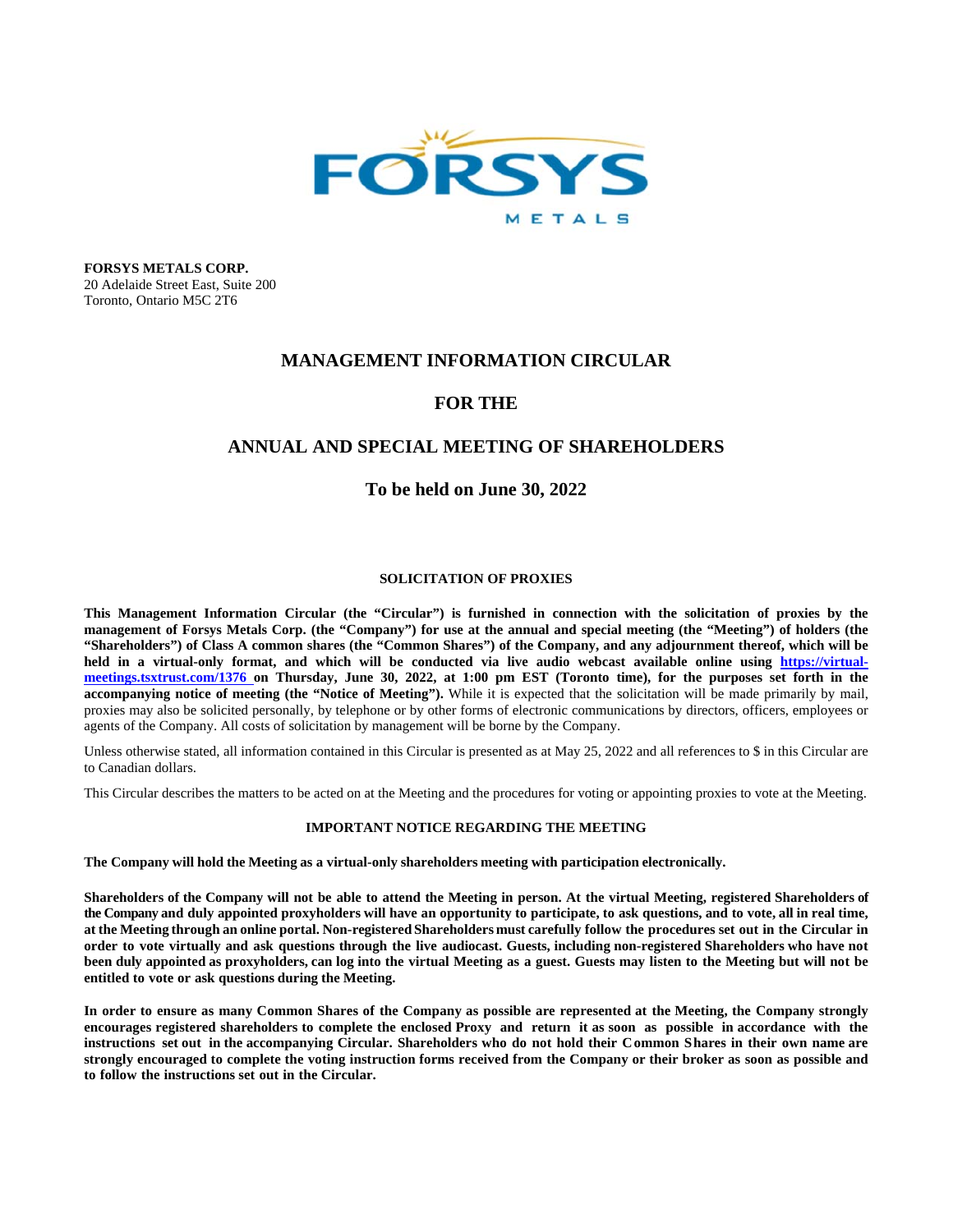### **APPOINTMENT OF PROXIES**

The persons named in the accompanying form of proxy (the "**Proxy**" or "**Proxies**", as the case may be) are the Chief Executive Officer and the Corporate Secretary respectively, of the Company. **A Shareholder wishing to appoint some other person or company (who need not be a Shareholder of the Company) to attend and act for the Shareholder at the Meeting has the right to do so, by striking out the names of the two persons named in the accompanying form of Proxy and inserting the desired person's name in the blank space provided on the form of Proxy or by completing another Proxy.** 

To be valid, a Proxy must be signed by the Shareholder or the Shareholder's attorney authorized in writing or, if the Shareholder is a corporation, by a duly authorized officer or attorney. A Shareholder wishing to be represented by proxy at the Meeting or any adjournment thereof must, in all cases, deposit the completed Proxy with the Company's transfer agent and registrar, TSX Trust Company, Proxy Department, 100 Adelaide Street West, Suite 301, Toronto, Ontario M5H 4H1, facsimile: (416) 595-9593, not later than forty-eight (48) hours (excluding Saturdays, Sundays and statutory holidays in the Province of Ontario) prior to the time set for the Meeting or any adjournment thereof. Late proxies may be accepted or rejected by the Chairman of the Meeting in his discretion, and the Chairman is under no obligation to accept or reject any particular late proxy. If you are a beneficial Shareholder and receive these materials through a broker or through another intermediary, please complete and return the Proxy or voting instruction form in accordance with the instructions provided by your broker or other intermediary.

#### **NON-REGISTERED SHAREHOLDERS**

Only registered Shareholders or their duly appointed proxy holders are permitted to vote at the Meeting. If you are a registered shareholder, you can vote your shares at the Meeting or by proxy. Most Shareholders of the Company are non-registered shareholders because the Common Shares they own are not registered in their names but are instead registered in the name of a brokerage firm, bank or trust company. A person is not a registered shareholder (a "**Non-Registered Shareholder**") in respect of Common Shares which are held either:

- (a) in the name of an intermediary (an "**Intermediary**") with whom the Non-Registered Shareholder deals in respect of the Common Shares (Intermediaries include, among others, banks, trust companies, securities dealers or brokers and trustees or administrators of self-administered RRSPs, RRIFs, RESPs and similar plans); or
- (b) in the name of a clearing agency (such as The Canadian Depository for Securities Limited ("CDS")) of which the Intermediary is a participant.

In accordance with Canadian securities laws, the Company will have distributed copies of the Notice of Meeting, this Circular and the Proxy (collectively the "**Meeting Materials**") to the clearing agencies and Intermediaries for onward distribution to Non-Registered Shareholders.

Intermediaries are required to forward the Meeting Materials to a Non-Registered Shareholder unless a Non-Registered Shareholder has waived the right to receive them. Typically, Intermediaries will use a service company such as Broadridge Financial Solutions Inc., ("**Broadridge**") to forward the Meeting Materials to Non-Registered Shareholders.

Non-Registered Shareholders who have not waived the right to receive Meeting Materials will receive either a voting instruction form or, less frequently, a Proxy. If you are a Non-Registered Shareholder, and the Company or its agent has sent these materials to you, your name and address and information about your holdings of securities have been obtained in accordance with applicable securities regulatory requirements from the intermediary holding on your behalf. By choosing to send these materials to you directly, the Corporation (and not the intermediary holding on your behalf) has assumed responsibility for: (i) delivering these materials to you; and (ii) executing your proper voting instructions. Please return your voting instructions as specified in the request for voting instructions. The purpose of this procedure is to permit Non-Registered Shareholders to direct the voting of the Common Shares they beneficially own. Non-Registered Shareholders should follow the procedures set out below, depending on which type of form they receive.

### *Voting Instruction Form*

In most cases, a Non-Registered Shareholder will receive, as part of the Meeting Materials, a voting instruction form. If the Non-Registered Shareholder does not wish to attend and vote at the Meeting, (or have another person attend and vote on the Shareholder's behalf), the voting instruction form should be completed, signed and returned in accordance with the directions on the form. Voting instruction forms sent by Broadridge permit the completion of the voting instruction form by telephone, fax, or through the Internet at www.proxyvote.com. If a Non-Registered Shareholder, who receives a voting instruction form, wishes to attend the vote at the Meeting (or have another person attend and vote on the Shareholder's behalf), the Non-Registered Shareholder must complete, sign and return the voting instruction form in accordance with the directions provided and a Legal Proxy giving the right to attend and vote at the Meeting will be forwarded to the Non-Registered Shareholder.

#### *Form of Proxy*

Less frequently, a Non-Registered Shareholder will receive, as part of the Meeting Materials, a Proxy that has already been signed by the intermediary (typically by a facsimile, stamped signature) which is restricted as to the number of Common Shares beneficially owned by the Non-Registered Shareholder but which is otherwise uncompleted. If a Non-Registered Shareholder does not wish to attend and vote at the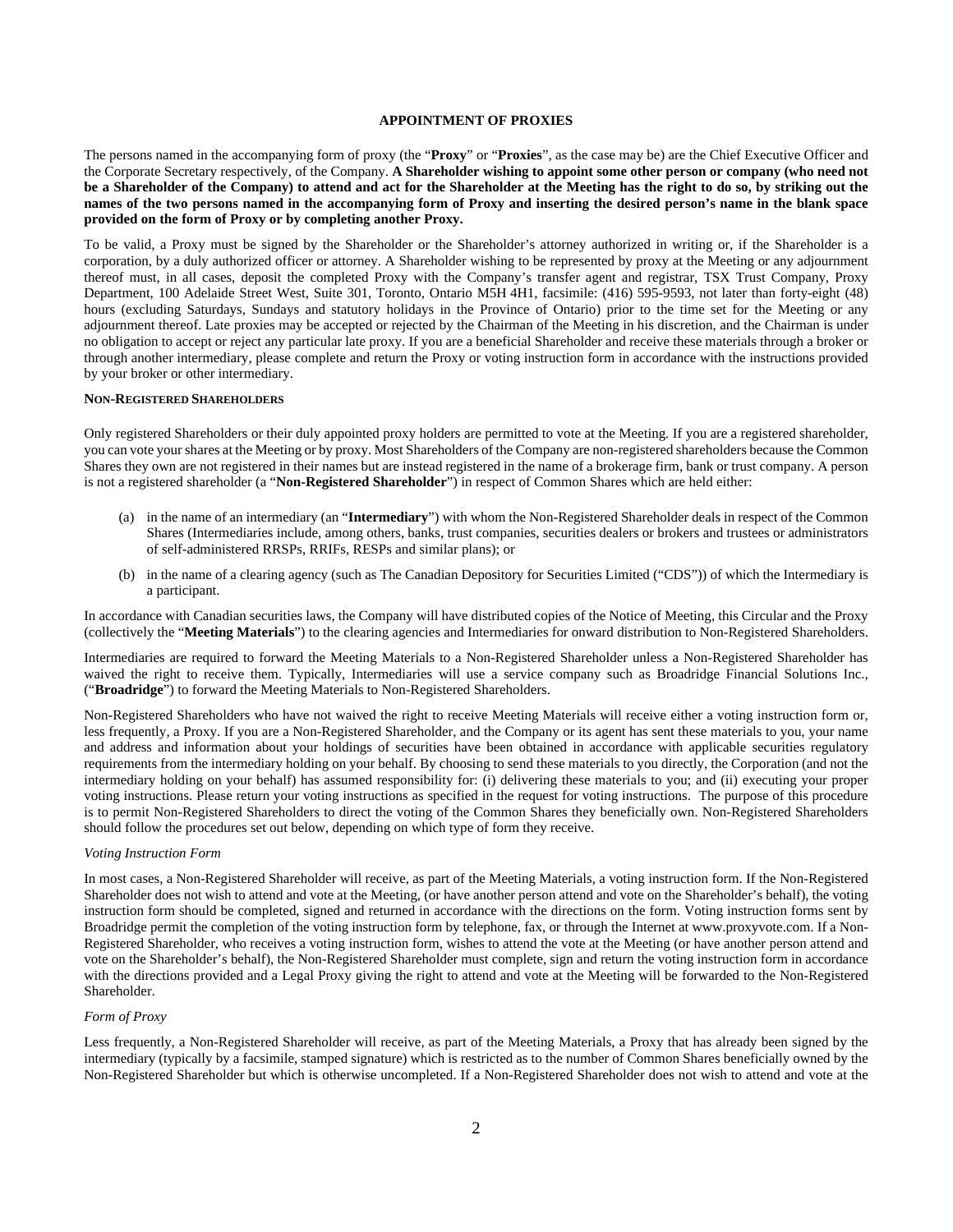Meeting in person (or have another person attend and vote on the Shareholder`s behalf) the Non-Registered Shareholder must complete the Proxy and deposit it with TSX Trust Company as described above. If a Non-Registered Shareholder wishes to attend and vote at the Meeting in person (or have another person attend and vote on the Shareholders behalf`), the Non-Registered Shareholder must strike out the names of the persons named in the Proxy and insert the Non-Registered Shareholder`s (or such other person`s) name in the blank space provided.

#### *Non-Registered Shareholders should carefully follow the instructions set out on the forms they receive, including those regarding when and where to return the forms received and contact their Intermediary promptly if they need assistance.*

#### **REVOCATION OF PROXIES**

In addition to any other manner permitted by law, a registered shareholder who has given the Company a Proxy may revoke the Proxy by:

- (a) completing and signing a Proxy bearing a later date and depositing it with the Company care of TSX Trust Company, as described above;
- (b) depositing an instrument in writing executed by the Shareholder or by the Shareholder's attorney authorized in writing (i) at the registered office of the Company at any time up to the last business day preceding the day of the Meeting, or any adjournment or postponement of the Meeting at which the Proxy is to be used or (ii) with the Chairman of the Meeting prior to the commencement of the Meeting on the day of the Meeting or any adjournment or postponement of the Meeting; or
- (c) in any other manner permitted by law.

Non-Registered Shareholders should contact the intermediary through which he or she holds shares of the Company in order to obtain instructions regarding the procedures for revocation of any voting instructions that he, she or it has provided to his or her intermediary.

A revocation of a Proxy does not affect any matter on which a vote has been taken prior to the revocation.

### **VOTING OF PROXIES**

**Common Shares represented by properly executed Proxies in favour of the persons designated in the enclosed form of Proxy will, where a choice with respect to any matter to be acted upon has been specified in the form of Proxy, be voted in accordance with the specification made. Such Common Shares will be voted in favour of each matter for which no choice has been specified by the Shareholder.** 

The enclosed form of Proxy, when properly completed and delivered, but not revoked, confers discretionary authority upon the persons appointed as a proxy thereunder to vote with respect to amendments or variations of matters identified in the Notice of Meeting, and with respect to other matters that may properly come before the Meeting.

In the event that amendments or variations to matters identified in the Notice of Meeting are properly brought before the Meeting, or any further or other business is properly brought before the Meeting, it is the intention of the persons designated in the enclosed form of Proxy to vote in accordance with their best judgement on such matters of business. At the time of printing this Circular, management of the Company knew of no such amendment, variation or other matter which might be presented to the Meeting.

#### **VOTING AT THE VIRTUAL MEETING**

#### **Registered Shareholders of the Company may vote online by attending the virtual Meeting.**

A registered Shareholder of the Company may vote at the Meeting, or may appoint another person to represent such registered Shareholder as proxyholder and to vote the Common Shares of such registered Shareholder at the Meeting.

#### **A registered Shareholder may access and vote at the virtual Meeting during the live audio webcast as follows**:

- a. Log into: **https://virtual-meetings.tsxtrust.com/1376** at least 15 minutes before the start of the Meeting. Registered Shareholders should allow ample time to check into the virtual Meeting and to complete the related procedures.
- b. Click on "**I have a control number**" and enter your 12-digit control number on your form of Proxy.
- c. Enter the password (case sensitive): **forsys2022**
- d. When the ballot is opened, click on the "**Voting**" icon. To vote, simply select your voting direction from the options shown on screen and click "**Submit**". A confirmation message will appear to show your vote has been received.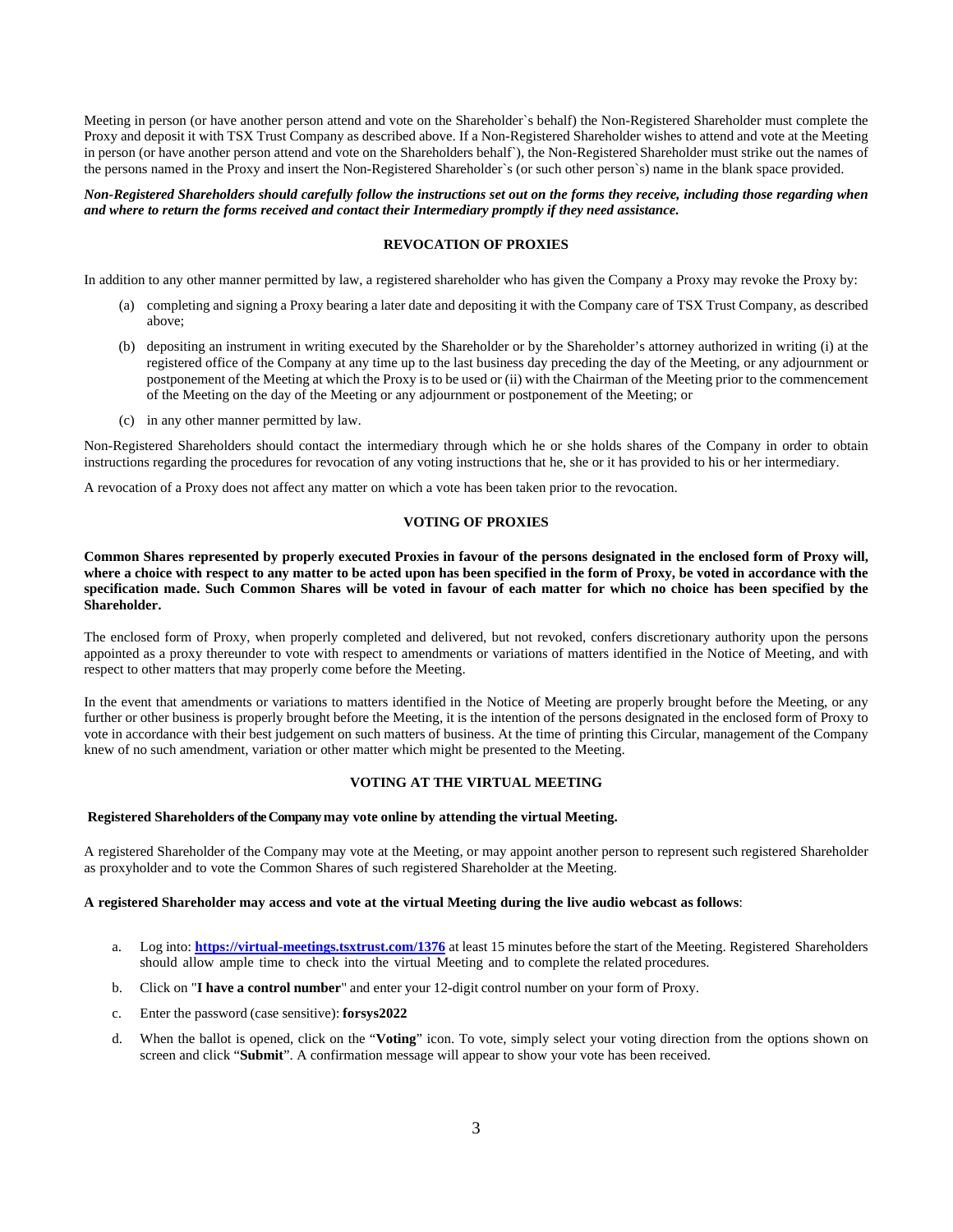**Beneficial or Non-Registered Shareholders entitled to vote at the Meeting may vote at the Meeting virtually by following the steps listed below**:

- a. Appoint yourself as proxyholder by writing your name in the space provided on the form of proxy or VIF.
- b. Sign and send it to your intermediary, following the voting deadline and submission instructions on the VIF.
- c. Obtain a control number by contacting TSX Trust Company by emailing tsxtrustproxyvoting@tmx.com the "**Request for Control Number**" form, which can be found here https://tsxtrust.com/resource/en/75.
- d. Log into **https://virtual-meetings.tsxtrust.com/1376** on your browser at least 15 minutes before the Meeting starts.
- e. Click on "**I have a control number**".
- f. Enter your 12-digit control number on your form of Proxy provided by tsxtrustproxyvoting@tmx.com.
- g. Enter the password (case sensitive): **forsys2022**
- h. When the ballot is opened, click on the "**Voting**" icon. To vote, simply select your voting direction from the options shown on screen and click "**Submit**". A confirmation message will appear to show your vote has been received.

If you are a registered Shareholder and you want to appoint someone else (other than the Management nominees) to vote online at the Meeting, you must first submit your proxy indicating who you are appointing. You or your appointee must then register with TSX Trust in advance of the Meeting by emailing tsxtrustproxyvoting@tmx.com the "Request for Control Number" form, which can be found here https://tsxtrust.com/resource/en/75.

If you are a Non-Registered Shareholder and want to vote online at the Meeting, you must appoint yourself as proxyholder and register with TSX Trust in advance of the Meeting by emailing tsxtrustproxyvoting@tmx.com the "Request for Control Number" form, which can be found here https://tsxtrust.com/resource/en/75.

Guests can also listen to the Meeting by following the steps below:

- a. Log into **https://virtual-meetings.tsxtrust.com/1376** on your browser at least 15 minutes before the Meeting starts. Please do not do a Google Search. Do not use Internet Explorer.
- b. Click on "**I am a Guest**".

If you have any questions or require further information with regard to voting your Common Shares, please contact TSX Trust Company toll-free in North America at 1-866-600-5869 or by email at tmxeinvestorservices@tmx.com.

#### **RECORD DATE**

The record date for determination of the Shareholders entitled to receive the Notice of Meeting and to vote at the Meeting and any adjournment thereof will be at the close of business on May 24, 2022. Only Shareholders of record at the close of business on May 24, 2022 who either attend the Meeting or who have completed and delivered a form of Proxy in the manner and subject to the provisions described above will be entitled to vote at the Meeting.

### **VOTING SECURITIES AND PRINCIPAL HOLDERS OF VOTING SECURITIES**

As at the date hereof, the Company has issued and outstanding 195,169,467 fully paid and non-assessable Common Shares without par value being the only class of shares outstanding and entitled to vote at the Meeting. Each Shareholder on the record date will be entitled to one (1) vote for each Common Share held by such holder on all matters proposed to come before the Meeting.

To the knowledge of the directors and senior officers of the Company, as at the date hereof, no person or company beneficially owns, directly or indirectly, controls or directs common shares carrying 10% or more of the voting rights attached to the outstanding common shares of the Company other than as follows:

| <b>Name</b>                 | <b>Number of Common Shares</b> | <b>Percentage of Outstanding Common</b><br><b>Shares (undiluted)</b> |
|-----------------------------|--------------------------------|----------------------------------------------------------------------|
| Leonardo Global Trading Ltd | 70.767.500                     | 36.3%                                                                |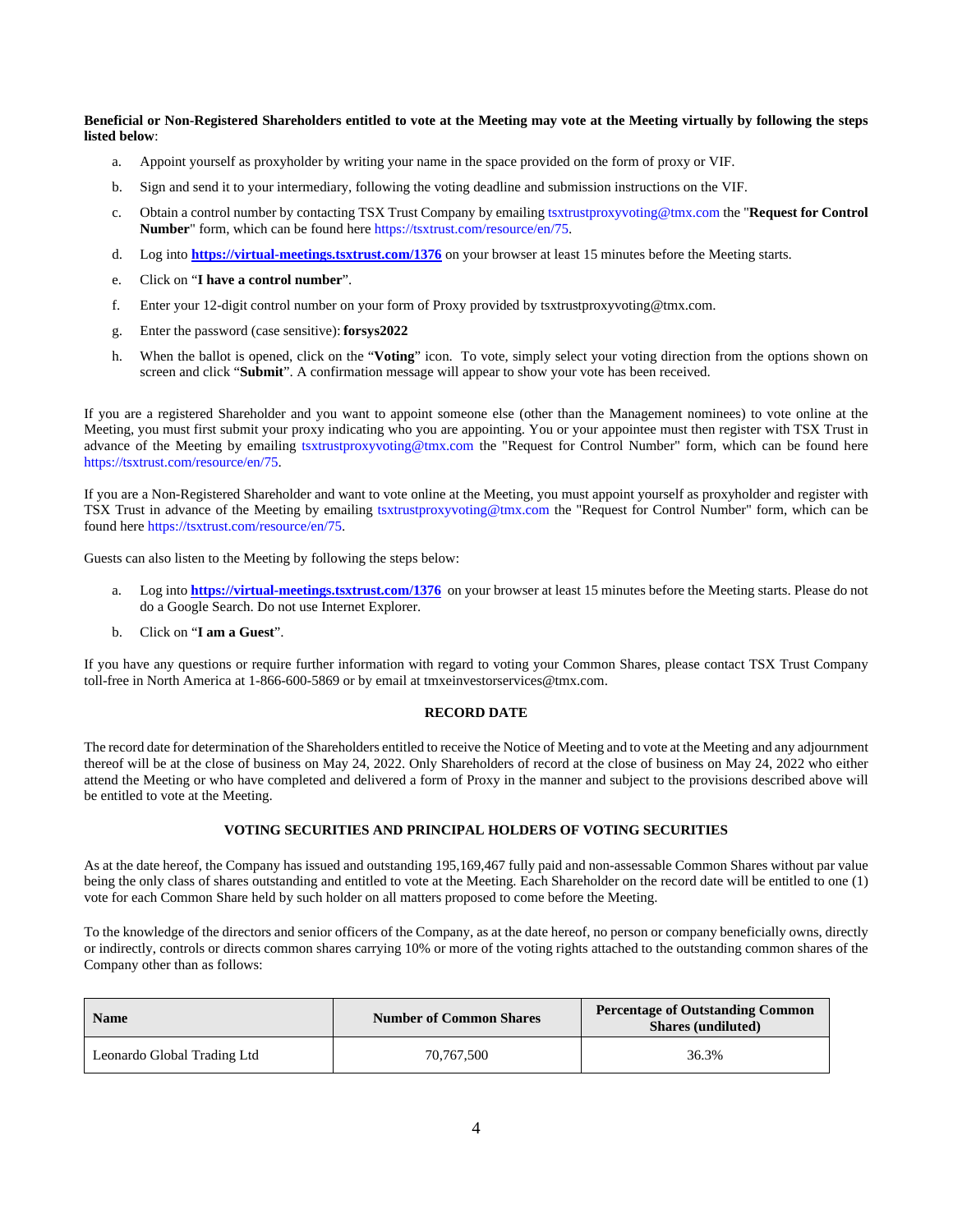### **PARTICULARS OF MATTERS TO BE ACTED UPON AT THE MEETING**

To the knowledge of the Company's directors, the only matters to be dealt with at the Meeting are those matters set forth in the accompanying Notice of Meeting and more fully described below.

If any other matter properly comes before the Meeting it is the intention of the persons named in the Proxy to vote the Common Shares represented thereby in accordance with their best judgment on such matter.

#### **1. Consolidated Financial Statements**

The consolidated financial statements of the Company for the years ended December 31, 2021 and December 31, 2020, together with the report of the Company's auditors thereon, will be presented to the Company's Shareholders at the meeting.

These consolidated financial statements were mailed to Shareholders who have requested that the Company provide them with financial statements, with the Notice of Meeting and the Circular. The Consolidated Annual Financial Statements are also available on the Company's website at www.forsysmetals.com and on the Company's filings on SEDAR at www.sedar.com.

### **2. Appointment of Auditors**

Shareholders will be asked to vote for the appointment of BDO Audit (WA) Pty Ltd. ("**BDO**") as auditors of the Company to hold office for the ensuing year, until the next annual general meeting of the Shareholders at a remuneration to be fixed by the audit committee (the "**Audit Committee"**) and the Board of Directors (the "**Board"**). The Board appointed BDO the auditors of the Company on December 16, 2016.

The auditor is appointed by the Company's Shareholders and reports the results of its audit in the Company's consolidated annual financial statements to the Shareholders. The auditor is required to confirm to the Audit Committee its independence from management in connection with the audit. BDO has confirmed its independence from management in connection with the audit of the consolidated financial statements for the year ended December 31, 2021.

In the absence of instructions to the contrary, Proxies given pursuant to the solicitation by management of the Company will be voted in favour of the appointment of BDO as auditors of the Company.

#### **3. Election of Directors and Information Regarding Proposed Directors**

Management of the Company proposes to nominate the persons named in the following table (the "**Nominees**") for election to the Board. The term of each of the current directors of the Company will expire at the conclusion of the Meeting and each director elected at the Meeting will begin to hold office immediately after the Meeting and continue to hold office until the next annual meeting of the Company or until his successor is duly elected or appointed, unless his office is earlier vacated in accordance with the bylaws of the Company or he becomes disqualified to act as a director.

The bylaws of the Company provide that the Board consists of a minimum of three (3) and a maximum of nine (9) directors. The Board is currently comprised of six (6) members and it is proposed that six (6) directors be elected for the ensuing year.

### *Majority Voting Policy*

Rules of the Toronto Stock Exchange (the "**TSX**") require a listed issuer to disclose in the materials sent to its shareholders for a meeting at which directors are to be elected whether or not it has adopted a majority voting policy and, if not, to explain why it has not adopted such a policy in its meeting materials. The Company is governed by the *Business Corporations Act* (Ontario) which provides for plurality voting (i.e. shareholders may vote for or withhold their votes for each director with the result that a director may be elected if he or she receives just one vote) as opposed to majority voting for directors. A majority voting policy generally requires that a director tender his or her resignation if the director receives more "withheld" votes than "for" votes (a "**majority withheld vote**") at any meeting where shareholders vote on the uncontested election of directors. An "uncontested election" means the number of director nominees for election is the same as the number of director positions on the Board. A majority voting policy does not apply in the event of a contested election of directors.

On March 17, 2014, the Board adopted a majority voting policy. Under this policy, a director of the Company is required to tender his or her resignation if the director receives a majority withheld vote at any meeting where shareholders vote on the uncontested election of directors. The resignation would become effective upon acceptance by the Board. The Board will review the circumstances of the election as to whether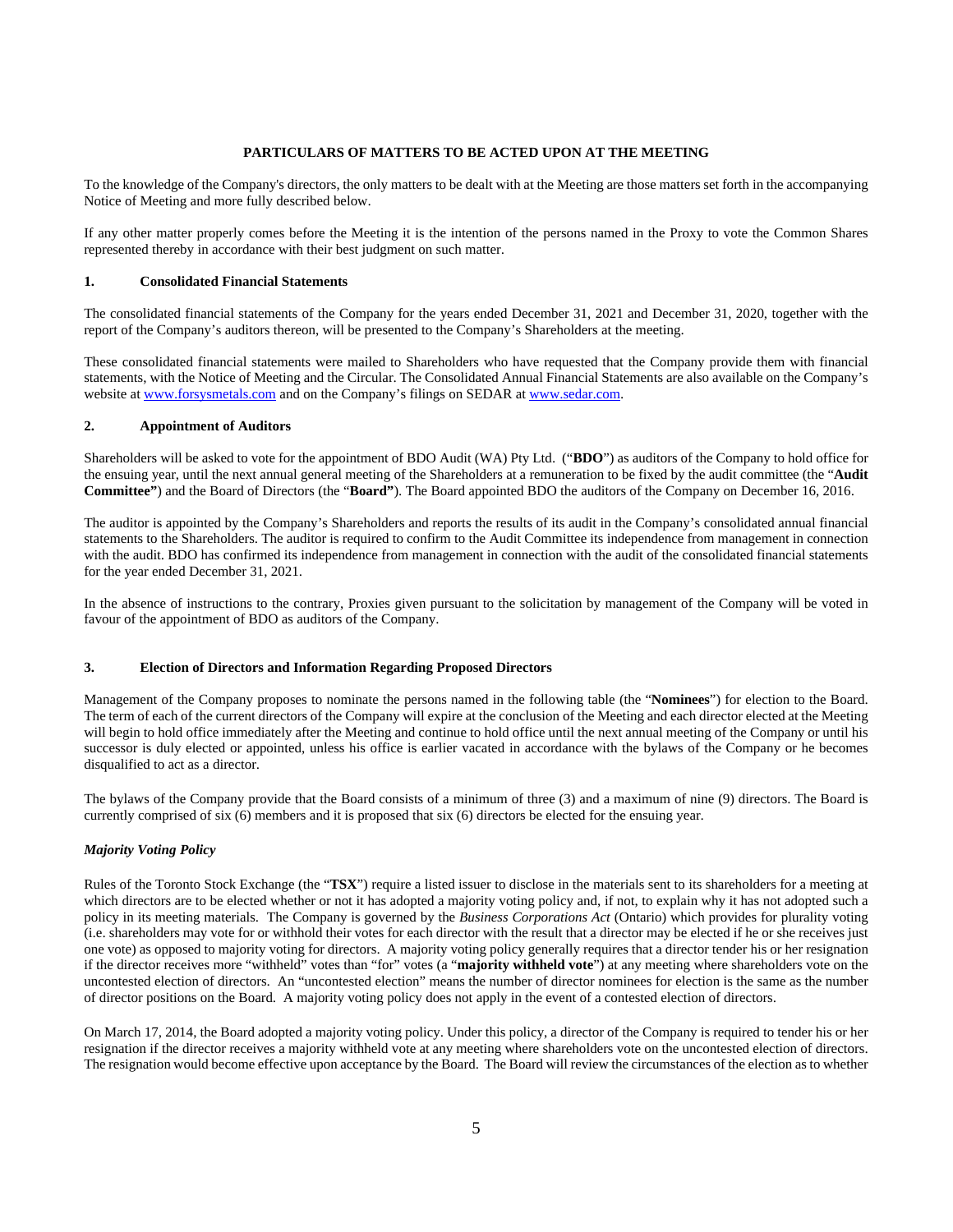or not to accept that tendered resignation. The Board must make a decision as soon as reasonably possible and in any event within 90 days of the resignation. The director who tendered the resignation would not be part of the decision-making process. The Board may fill a vacancy created by a resignation which has been accepted in accordance with the OBCA or may reduce the size of the Board in accordance with the OBCA.

In keeping with the rules of the TSX, the Company will continue to elect each director annually and individually and will forthwith after the shareholders' meeting disclose the detailed results of the voting for directors.

The enclosed form of proxy allows shareholders to direct proxyholders to vote individually for each of the nominees named below as director of the Company.

**The persons named in the accompanying form of proxy intend to vote the shares represented thereby "FOR" the election of the nominees named below as directors of the Company, unless the shareholder has specified in the proxy that the shares represented thereby are to be withheld from voting in respect of one or more nominees. Management has no reason to believe that any of the nominees named above will be unable or unwilling to serve as a director, but if that should occur for any reason prior to the Meeting, the persons named in the accompanying form of proxy shall have the right to vote for another nominee in such proxyholder's discretion, unless the proxy withholds authority to vote for the election of directors.**

The following table and the notes thereto state the names and province or state and country of residence of each of the persons proposed to be nominated by management for election as directors, all other positions and offices with the Company now held by them, their principal occupations, businesses or employments, the period or periods of service as directors of the Company and the number of voting securities of the Company beneficially owned, directly or indirectly, or over which control or direction is exercised by each of them as of the date hereof.

| <b>NAME, MUNICIPALITY</b><br>OF RESIDENCE AND CURRENT<br><b>POSITION(S) WITH THE</b><br>COMPANY <sup>(1)</sup> | <b>PRINCIPAL OCCUPATION</b><br>(PAST FIVE YEARS) $(1)$                                                                                                                                                                                                                                                                                                                                                                                                                                                                                                                                                                                                                    | <b>DIRECTOR</b><br><b>SINCE</b> | <b>BENEFICIAL</b><br><b>OWNERSHIP</b><br><b>OF COMMON</b><br>SHARES <sup>(2)</sup> |
|----------------------------------------------------------------------------------------------------------------|---------------------------------------------------------------------------------------------------------------------------------------------------------------------------------------------------------------------------------------------------------------------------------------------------------------------------------------------------------------------------------------------------------------------------------------------------------------------------------------------------------------------------------------------------------------------------------------------------------------------------------------------------------------------------|---------------------------------|------------------------------------------------------------------------------------|
| Martin R. Rowley $(3)(5)$<br>Perth, Western Australia, Australia<br>Chairman                                   | Chairman of the Company since October 2007; Executive<br>Director of Business Development of First Quantum<br>Minerals Ltd. from January 2007 until June 2017; Non-<br>executive Chairman and a director of Galaxy Resources<br>Limited since November 2013 until August 2021.Non-<br>executive Chairman and a director of Allkem Limited since<br>August 2021.                                                                                                                                                                                                                                                                                                           | October 22, 2007                | 301,702                                                                            |
| Mark Frewin <sup>(6)</sup><br>Corfu. Greece<br>Director and Chief Executive Officer                            | Director of the Company since September 2005; Chief<br>Executive Officer of the Company since August 2021, Interim<br>Chief Executive Officer from November 2018 to August 2021;<br>Vice-President Legal Affairs of the Company until June, 2017.<br>Director of Caledonian Consultancy Limited since June 2013.                                                                                                                                                                                                                                                                                                                                                          | September 6,<br>2005            | 1,090,046                                                                          |
| Paul Matysek, M. Sc., $(3)(4)(6)$<br>Vancouver, B.C., Canada<br>Director                                       | Director of the Company since October 2007; Businessman;<br>Chairman of Nano One Materials Corp since 2016,<br>Executive Chairman and Director of Nevada King Gold Corp.<br>(formerly Victory Metals Inc.) since January 2019; Co-<br>Chairman and Director of Earl Resources Limited since<br>November 2021; Executive Chairman and Director of<br>Freeman Gold Corp. since September 2021; Director of<br>LithiumBank Resources Corp., Planet X Capital Corp. and<br>Planet X II Capital Corp. since February 2022, Chairman and<br>CEO of Gold X Mining Corp. from March 2020 to June 2021;<br>Chairman of Lithium X Energy Corp. from November 2015<br>to March 2018. | October 22, 2007                | 499,347                                                                            |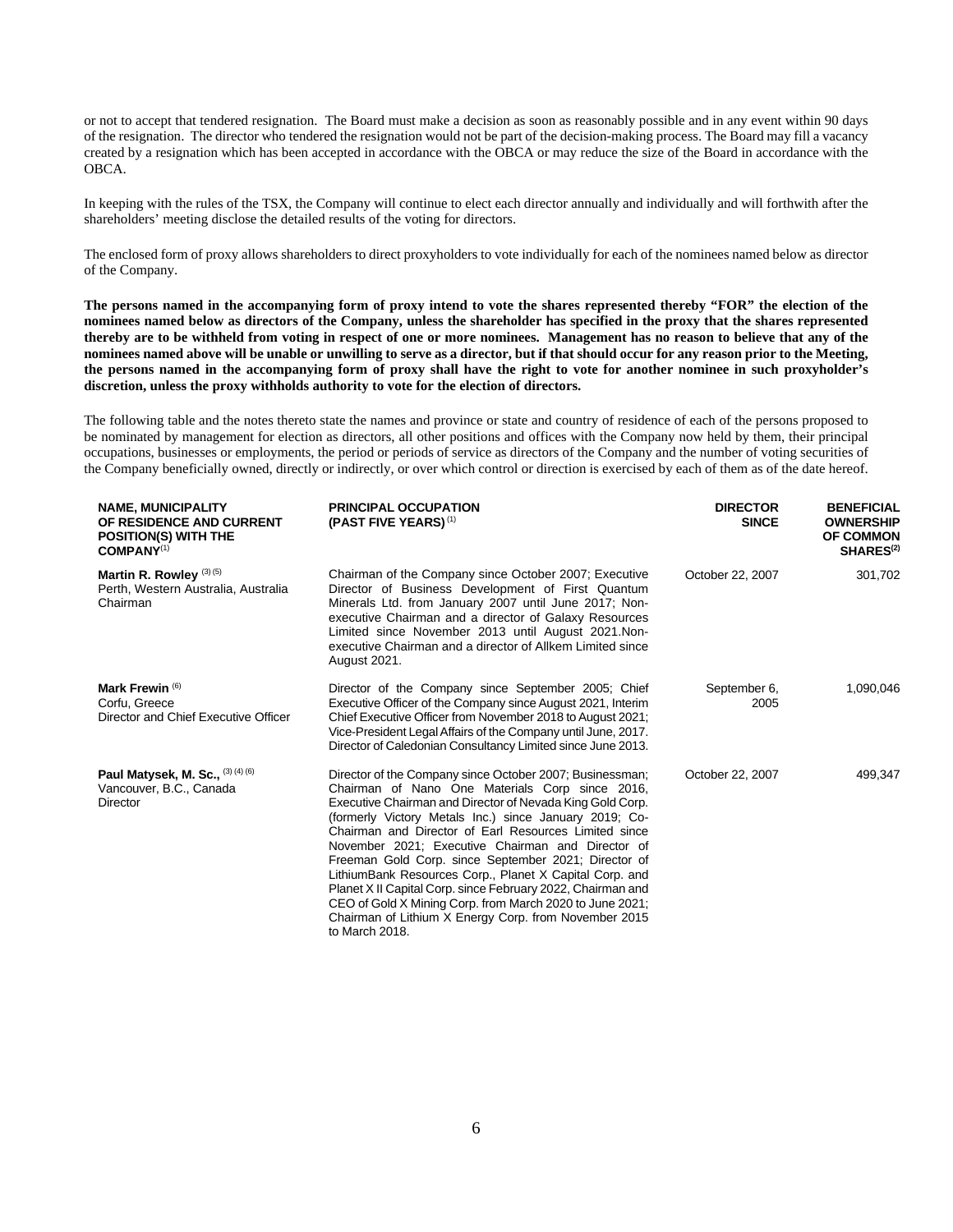| <b>NAME, MUNICIPALITY</b><br>OF RESIDENCE AND CURRENT<br><b>POSITION(S) WITH THE</b><br>COMPANY <sup>(1)</sup> | <b>PRINCIPAL OCCUPATION</b><br>(PAST FIVE YEARS) <sup>(1)</sup>                                                                                                                                                                                                                                                                                                                                                                                                                                      | <b>DIRECTOR</b><br><b>SINCE</b> | <b>BENEFICIAL</b><br><b>OWNERSHIP</b><br><b>OF COMMON</b><br>SHARES <sup>(2)</sup> |
|----------------------------------------------------------------------------------------------------------------|------------------------------------------------------------------------------------------------------------------------------------------------------------------------------------------------------------------------------------------------------------------------------------------------------------------------------------------------------------------------------------------------------------------------------------------------------------------------------------------------------|---------------------------------|------------------------------------------------------------------------------------|
| Jorge Estepa $^{(6)}$<br>Brampton, Ontario, Canada<br>Director and Corporate Secretary                         | Director of the Company since March 2015; Corporate<br>Secretary of the Company since April 2004; Vice President,<br>Secretary and Treasurer of: (i) Cartier Iron Corporation from<br>1995; (ii) Eloro Resources Ltd. from 1997; Corporate<br>Secretary (Canada)/Assistant Corporate Secretary of<br>Champion Iron Limited since March 2014.                                                                                                                                                         | March 23, 2015                  | 533,792                                                                            |
| Richard Parkhouse (3) (5)<br>Farnham. United Kingdom<br><b>Director Nominee</b>                                | Director of the Company since May 2021; Director, Investor<br>Relations since October 2021; Director of Hawk Investments<br>Fund Ltd. since 2014; Director of Leo CARE Plc from 2011<br>to 2019; Director, COO / CEO Designate of Ikon Finance Ltd<br>from 2017 to 2019; Director of Leo / Duet Invest Plc from<br>2013 to 2018; Director of Sorgente UK Ltd. & Sorgente<br>Group International Holdings Ltd. from 2010 to 2017;<br>Director and COO of Leo Fund Managers Ltd. from 2008 to<br>2016. | May 20, 2021                    | Nil                                                                                |
| Jeremy Hangula (4) (6)<br>Windhoek. Namibia<br><b>Director Nominee</b>                                         | Director of the Company since May 2021; Consultant to the<br>Company and Director of the Company's Namibian-based<br>subsidiaries, Valencia Uranium (Proprietary) Limited and<br>Dunefield Mining Company (Proprietary) Limited, since<br>November 2019; Project manager of Intaka Technologies<br>since 2006; Government Relations Manager of Trigon<br>Mining Namibia since 2014; Deputy Country Manager of<br>Galp and Custos Energy since 2016.                                                  | May 20, 2021                    | Nil                                                                                |
| Notes                                                                                                          |                                                                                                                                                                                                                                                                                                                                                                                                                                                                                                      |                                 |                                                                                    |

 $(1)$  The information as to residence and principal occupation has been provided by the nominees.

 $(2)$  The information as to voting securities beneficially owned, controlled or directed, not being within the knowledge of the Company, has been provided by each nominee individually and is as of May 25, 2022.

(3) Member of the Audit Committee.

- (4) Member of the Compensation Committee
- (5) Member of the Nomination and Governance Committee

(6) Member of the Health, Safety and Environment Committee

The current directors and officers of the Company, as a group, own or control 2,424,887 Common Shares, representing approximately 1.2% of the outstanding Common Shares.

### *Corporate Cease Trade Orders or Bankruptcies*

To the best of management's knowledge, no proposed director is, as at the date hereof, or has been, within the ten years before the date hereof, a director or executive officer of any company that, while that person was acting in that capacity,

- (a) was subject to a cease trade or similar order or an order that denied the relevant company access to any exemption under securities legislation, for a period of more than 30 consecutive days;
- (b) was subject to an event that resulted, after the director or executive officer ceased to be a director or executive officer, in the company being the subject of a cease trade order or similar order or an order that denied the relevant company access to any exemption under securities legislation, for a period of more than 30 consecutive days; or
- (c) within a year of that person ceasing to act in that capacity, became bankrupt, made a proposal under any legislation relating to bankruptcy or insolvency or was subject to or instituted any proceedings, arrangement or compromise with creditors, or had a receiver, receiver manager or trustee appointed to hold his assets.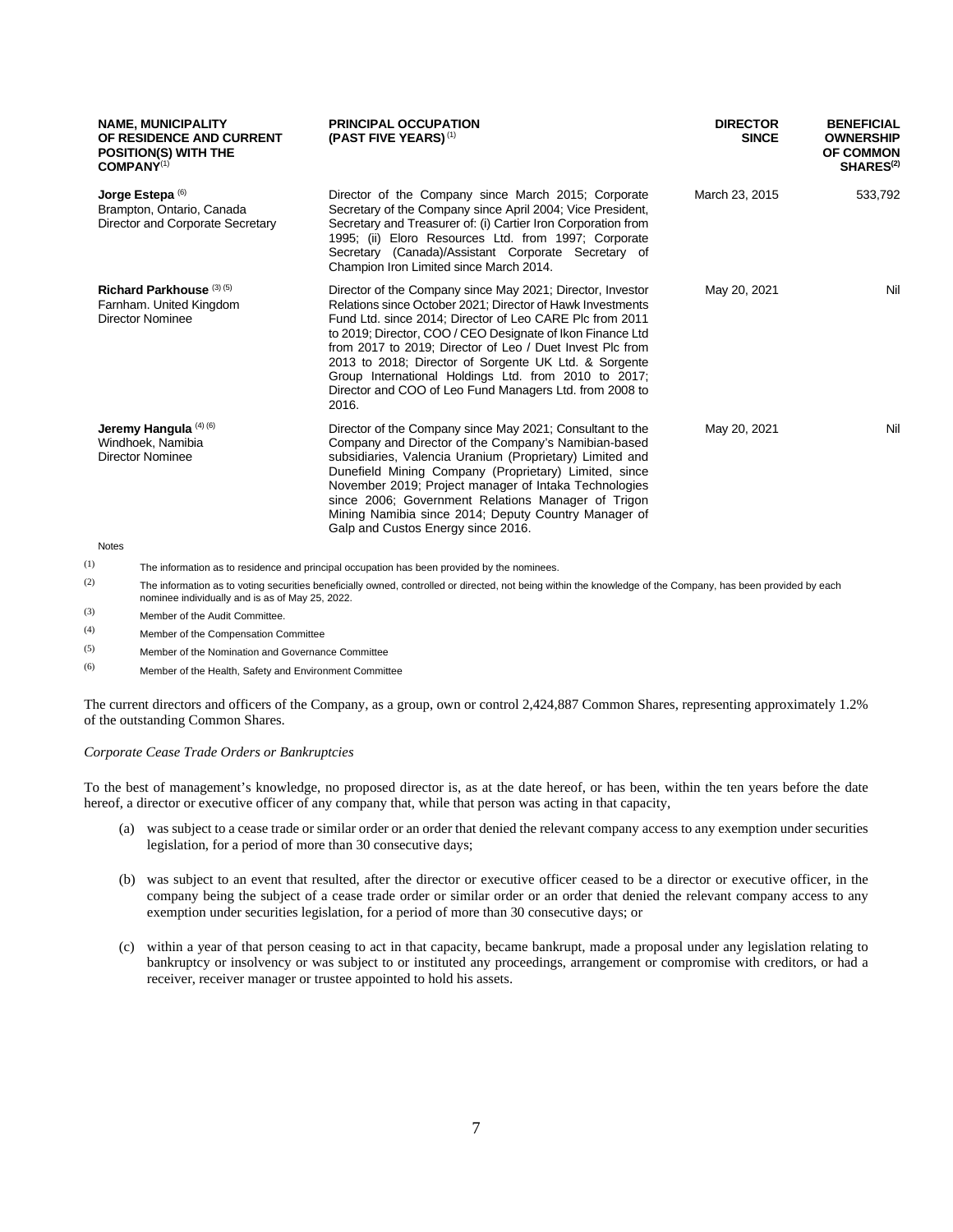#### *Personal Bankruptcies*

To the best of management's knowledge, no proposed director has, within the 10 years before the date hereof, become bankrupt, made a proposal under any legislation relating to bankruptcy or insolvency, or become subject to or instituted any proceedings, arrangement or compromise with creditors, or had a receiver, receiver manager or trustee appointed to hold his assets.

#### *Penalties or Sanctions*

No proposed director of the Company has been subject to:

- (a) any penalties or sanctions imposed by a court relating to securities legislation or by a securities regulatory authority or has entered into a settlement agreement with a securities regulatory authority; or
- (b) any other penalties or sanctions imposed by a court or regulatory body that would likely be considered important to a reasonable Shareholder in deciding whether to vote for a proposed director.

### **4. Approval of Omnibus Incentive Plan**

#### *Overview*

As part of an ongoing review of the Company's compensation strategies, the Board has determined that it is advisable to adopt an omnibus incentive plan (the "**Omnibus Incentive Plan**"), a copy of which is attached as Schedule "B" to this Circular.

The Omnibus Incentive Plan is subject to the approval of Shareholders, as well as the approval of the TSX. If the Omnibus Incentive Plan is implemented, the Company's Amended and Restated Stock Option Plan (the "**Stock Option Plan**") will be replaced in its entirety by the Omnibus Incentive Plan and all existing stock options granted under the Stock Option Plan shall be governed by the terms and conditions of the Omnibus Incentive Plan and such existing options will no longer be subject to the terms of the Stock Option Plan. As at May 25, 2022, there was an aggregate of 7,700,000 stock options outstanding and unexercised under the Stock Option Plan, representing 3.9% of the issued and outstanding Common Shares of the Company. As at May 25, 2022, 8,334 stock options remain available for granting under the Stock Option Plan, representing 0.004% of the issued and outstanding Common Shares of the Company.

Pursuant to the policies of the TSX, the Company is required to obtain Shareholder approval of the Omnibus Incentive Plan in connection with the implementation thereof. Accordingly, at the Meeting, Shareholders of the Company will be asked to pass an ordinary resolution to approve the Omnibus Incentive Plan. The Omnibus Incentive Plan will not be implemented unless and until Shareholder approval is obtained, and until the Omnibus Incentive Plan is implemented, the terms of the Stock Option Plan will remain in effect, as applicable. The Omnibus Incentive Plan must be renewed every three years according to the TSX rules.

The following information is intended as a brief description of the Omnibus Incentive Plan, and is qualified in its entirety by reference to the Omnibus Incentive Plan itself, which is attached as Schedule "B" to this Circular.

### *Omnibus Incentive Plan*

The Company's directors, officers, employees and consultants are eligible for grants of awards under the Omnibus Incentive Plan. The Omnibus Incentive Plan is administered by the Board (which may delegate its authority to the Compensation Committee), and the Board has the authority to interpret the Omnibus Incentive Plan, including in respect of any award granted thereunder. The Omnibus Incentive Plan permits the Board to make awards of stock options, restricted share units ("**RSUs**"), performance share units ("**PSUs**") and deferred stock units ("**DSUs**") to eligible participants. Per TSX rules, the Omnibus Incentive Plan must be renewed every three years.

#### *Shares Reserved for Issuance*

The maximum number of Common Shares available for issuance under the Omnibus Incentive Plan will not exceed 10% of the Company's then issued and outstanding Common Shares. The Omnibus Incentive Plan is considered an "evergreen" plan since all of the Common Shares covered by exercised, settled, expired, cancelled or forfeited awards shall become available Common Shares for the purposes of awards that may be subsequently granted under the Omnibus Incentive Plan and the number of Common Shares available to grant increases as the number of issued and outstanding Common Shares increases.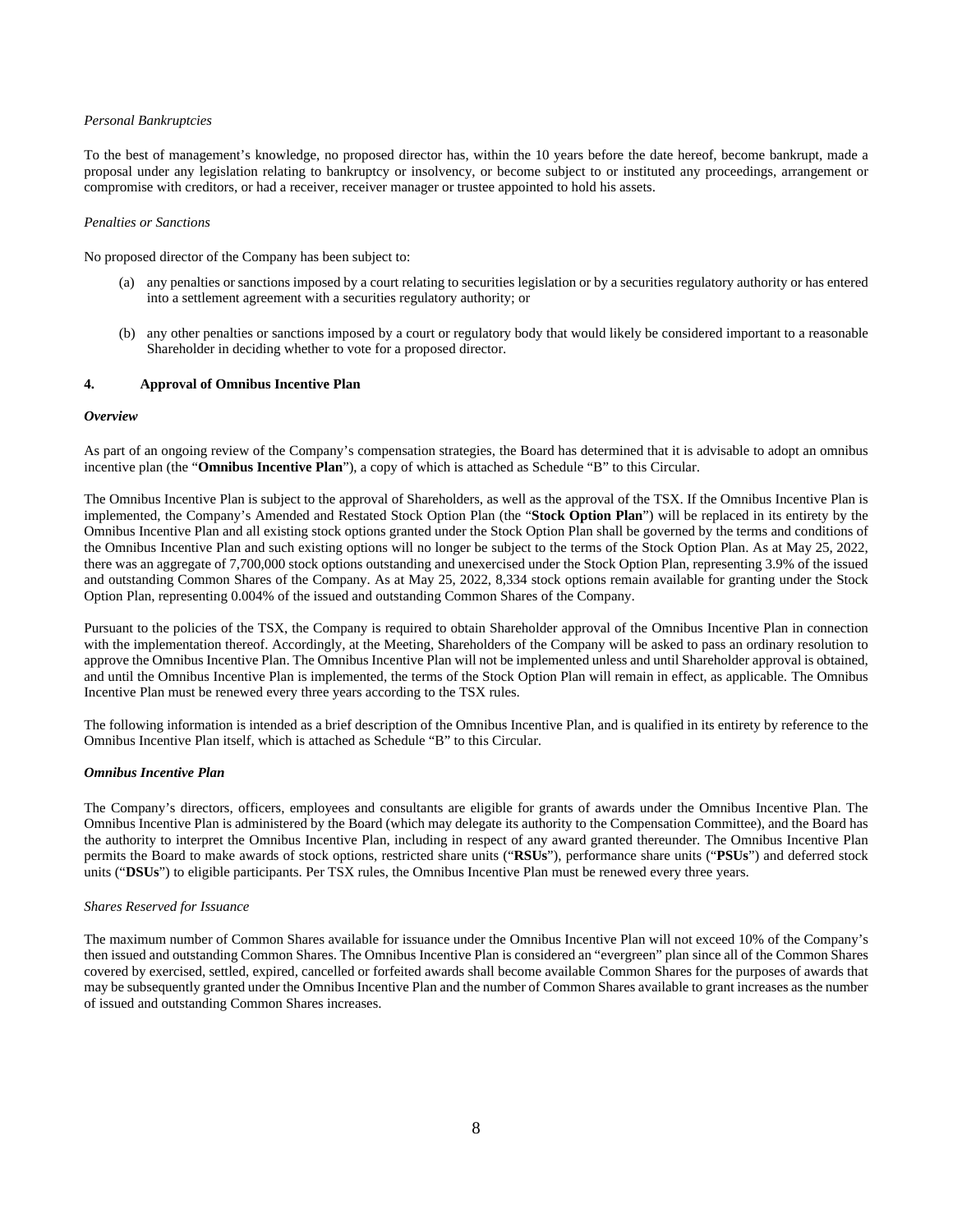#### *Insider Participation Limit*

The number of Common Shares that are issuable to insiders of the Company, at any time, under the Omnibus Incentive Plan or any other security-based compensation arrangement of the Company, cannot exceed 10% of the Company's total issued and outstanding Common Shares. In addition, the number of Common Shares issued to insiders of the Company, within any one year period, under the Omnibus Incentive Plan or any other security-based compensation arrangement of the Company, cannot exceed 10% of the Company's total issued and outstanding Common Shares. The Omnibus Incentive Plan does not provide for a maximum number of Common Shares which may be issued to an individual or an entity pursuant to the plan or any other security-based compensation arrangement (expressed as a percentage or otherwise).

#### *Eligible Director Participation Limit*

The aggregate number of Common Shares that are issuable to any directors that receive Board fees ("**Eligible Directors**") at any time under the Omnibus Incentive Plan or any other security-based compensation arrangement of the Company shall not exceed 1% of the issued and outstanding Common Shares. Subject to (i) a one-time initial grant under the Omnibus Incentive Plan to any new Eligible Director upon joining the Board and (ii) any awards received by an Eligible Director in lieu of his or her cash fees, the maximum annual grant of awards to any one Eligible Director under the Omnibus Incentive Plan shall not exceed \$150,000 in value, of which no more than \$100,000 of value may be comprised of options.

#### *Options*

All options granted under the Omnibus Incentive Plan have an exercise price determined and approved by the Board at the time of grant, which shall not be less than the closing price of the Common Shares on the TSX on the trading day immediately preceding the date of the granting of the option.

Subject to any vesting conditions set forth in a participant's grant agreement, options vest in equal portions in successive annual periods over a period of three years after they are granted. Options are exercisable during a period established by the Board which shall not be more than 10 years from the grant of the option. The Omnibus Incentive Plan provides that the exercise period is automatically extended if the date on which it is scheduled to terminate falls during a blackout period. In such cases, the extended exercise period terminates 10 business days after the last day of the blackout period. The Board may, in its discretion, provide for procedures to allow a participant to elect to undertake a "cashless exercise" or a "net exercise" in respect of options. In addition, in lieu of exercising any vested option, a participant may, subject to the approval of the Board, elect to receive that number of Common Shares by surrendering an option, calculated using the following formula:  $X = Y^*$  (A-B) / A; where; (i) X is equal to the number of Common Shares to be issued to the participant; (ii) Y is equal to the number of Common Shares underlying the options to be surrendered; (iii) A is equal to the market value of the Common Shares as at the date of the surrender; and (iv) B is equal to the exercise price of such options.

### *Share Units*

The Board is authorized to grant RSUs, PSUs and DSUs evidencing the right to receive Common Shares (issued from treasury or purchased on the open market), cash (based on the value of a Common Share) or a combination thereof, at some future time to eligible persons under the Omnibus Incentive Plan.

RSUs generally become vested, if at all, following a period of continuous employment. PSUs are similar to RSUs, but their vesting is, in whole or in part, conditioned on the attainment of specified performance metrics as may be determined by the Board. The terms and conditions of grants of RSUs and PSUs, including the quantity, type of award, grant date, vesting conditions, vesting periods, settlement date and other terms and conditions with respect to these awards will be set out in the participant's grant agreement. Unless otherwise provided for with respect to a specific RSU grant, each RSU vests in equal portions on each of the first, second and third anniversary date of the grant.

Subject to the achievement of the applicable vesting conditions, the payout of an RSU or PSU will generally occur on the settlement date. The payout of a DSU will generally occur upon or following the participant ceasing to be a director, officer, employee or consultant of the Company, subject to satisfaction of any applicable conditions.

#### *Adjustments*

In the event of any subdivision, consolidation, reclassification, reorganization or any other change affecting the Common Shares, or any merger or amalgamation with or into another corporation, or any distribution to all security holders of cash, evidences of indebtedness or other assets not in the ordinary course, or any transaction or change having a similar effect, the Board shall in its sole discretion, subject to the required approval of any stock exchange, determine the appropriate adjustments or substitutions to be made in such circumstances in order to maintain the economic rights of the participants in respect of awards under the Omnibus Incentive Plan, including, without limitation, adjustments to the exercise price, the number and kind of securities subject to unexercised awards granted prior to such change and/or permitting the immediate exercise of any outstanding awards that are not otherwise exercisable.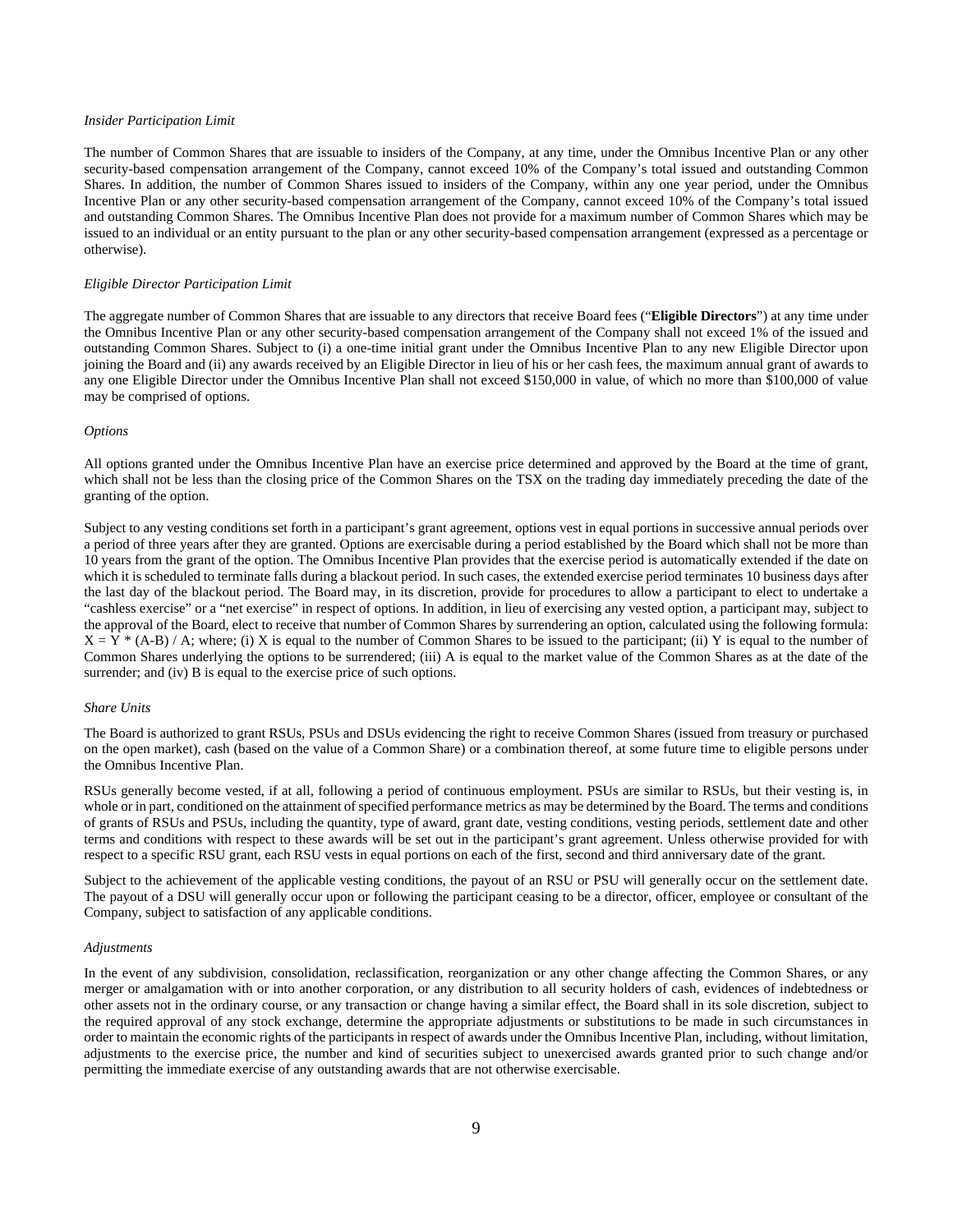#### *Trigger Events; Change of Control*

The Omnibus Incentive Plan provides that certain events, including termination for cause, resignation, termination other than for cause, retirement, death or disability, may trigger forfeiture or reduce the vesting period, where applicable, of the award, subject to the terms of the participant's grant agreement.

A participant's grant agreement or any other written agreement between a participant and the Company may provide, where applicable, that unvested awards be subject to acceleration of vesting and exercisability in certain circumstances, including in the event of certain change of control transactions. The Board may at its discretion accelerate the vesting, where applicable, of any outstanding awards notwithstanding the previously established vesting schedule, regardless of any adverse or potentially adverse tax consequences resulting from such acceleration or, subject to applicable regulatory provisions and Shareholder approval, extend the expiration date of any award, provided that the period during which an option is exercisable does not exceed 10 years from the date such option is granted or that the period relating to RSUs and PSUs does not exceed three years.

Similarly, in the event of a change of control, the Board has the power, in its sole discretion, to modify the terms of the Omnibus Incentive Plan and/or the awards granted thereunder (including to cause the vesting of all unvested awards) to assist the participants to tender into a take-over bid or any other transaction leading to a change of control. In such circumstances, the Board is entitled to, in its sole discretion, provide that any or all awards shall terminate, provided that any such outstanding awards that have vested shall remain exercisable until consummation of such change of control and/or permit participants to conditionally exercise awards.

Unless the Board decides otherwise, awards granted under the Omnibus Incentive Plan will expire at the earlier of the award's expiry date and: (i) 180 days after the death of the participant; (ii) 90 days after the resignation of the participant; (iii) at the date the Company ends the participant's employment for cause; (iv) three years following the retirement date of the participant; and (v) 90 days after the participant's termination or cessation for any reason other than for cause, resignation or death.

#### *Amendments and Termination*

Subject to the rules of the TSX, the Board may at any time or from time to time without shareholder approval alter, amend, vary, suspend, terminate or cancel the Omnibus Incentive Plan or amend any awards issued pursuant to the Omnibus Incentive Plan. The Board has the discretion to make amendments to the Omnibus Incentive Plan which it may deem necessary or desirable, without having to obtain Shareholder approval. Such changes include, without limitation:

- any amendment to the vesting provisions, if applicable, or assignability provisions of awards;
- any amendment to the expiration date of an award that does not extend the terms of the award past the original date of expiration for such award;
- any amendment regarding the effect of termination of a participant's employment or engagement;
- any amendment which accelerates the date on which any award may be exercised under the Omnibus Incentive Plan;
- any amendment to the definition of an eligible participant under the Omnibus Incentive Plan;
- any amendment necessary to comply with applicable law or the requirements of the TSX or any other regulatory body;
- any amendment of a "housekeeping" nature, including, without limitation, to clarify the meaning of an existing provision of the Omnibus Incentive Plan, correct or supplement any provision of the Omnibus Incentive Plan that is inconsistent with any other provision of the Omnibus Incentive Plan, correct any grammatical or typographical errors or amend the definitions in the Omnibus Incentive Plan;
- any amendment regarding the administration of the Omnibus Incentive Plan;
- any amendment to add or amend provisions permitting for the granting of cash-settled awards, a form of financial assistance or clawback; and
- any other amendment that does not require the approval of the holders of Common Shares pursuant to the amendment provisions of the Omnibus Incentive Plan.

Nonetheless, and subject to any additional requirements of the rules of the TSX, the following changes to the Omnibus Incentive Plan or the awards require the approval of the Company's shareholder as well as the approval of the TSX:

- a reduction in the exercise price of an option held by an insider of the Company;
- an extension of the term of awards held by an insider of the Company;
- any amendment to remove or exceed the insider participation limits;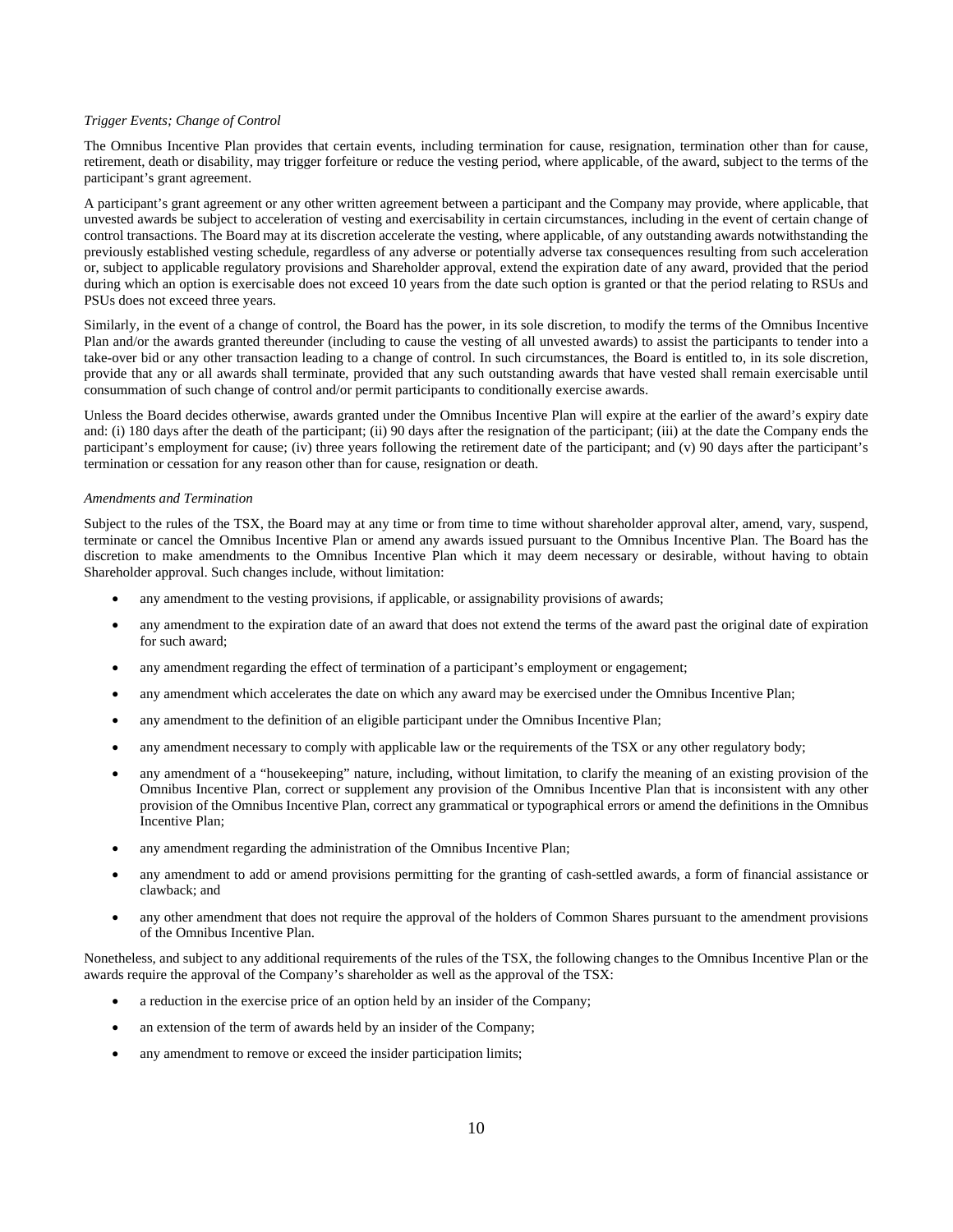- any amendment to remove or exceed the non-employee director participation limits;
- an increase in the maximum number of Common Shares issuable pursuant to awards granted under the Omnibus Incentive Plan; and
- a change to the provisions regarding amendments to the Omnibus Incentive Plan.

For the first three points above, the votes attached to Common Shares held directly or indirectly by insiders benefiting directly or indirectly from the amendment are to be excluded. In addition, with respect to the last point above, where the amendment will disproportionately benefit one or more insiders over other participants, the votes of shares held directly or indirectly by those insiders receiving the disproportionate benefit must be excluded.

Except as specifically provided in a grant agreement approved by the Board, awards granted under the Omnibus Incentive Plan generally are not transferable or assignable other than by will or the laws of succession.

The Company currently does not intend to provide any financial assistance to participants under the Omnibus Incentive Plan.

#### *Approval of Omnibus Incentive Plan*

At the Meeting, Shareholders will be asked to approve an ordinary resolution (the "**Omnibus Incentive Plan Resolution**"), substantially in the form attached as Schedule "A" to this Circular. The Omnibus Incentive Plan is subject to approval by the TSX.

It is intended that all proxies received will be voted in favour of the resolution to approve the Omnibus Incentive Plan Resolution, unless a proxy contains instructions to vote against the resolution. The affirmative vote of a majority of the votes cast by Shareholders present in person or by proxy is required to approve the Omnibus Incentive Plan Resolution.

### **5. Other Business at the Meeting**

The management of the Company is not aware of any other matter to come before the Meeting, other than as set out in this Circular. However, if any other business is properly presented at the Meeting and may properly be considered and acted upon, proxies will be voted by those persons named in the Proxy in their discretion, including with respect to any amendments or variation to the matters identified in the Meeting Materials.

### **BOARD STATEMENT ON EXECUTIVE COMPENSATION**

### *A. General*

This section discloses all direct and indirect compensation provided to certain executive officers and directors for services they have provided to the Company as required by Form 51-102F6 under National Instrument 51-102 *Continuous Disclosure Obligations* **("NI 52-110")**. In this section Named Executive Officers ("**NEOs**" or "**NEO**") means the Chief Executive Officer, the Chief Financial Officer and each of the three most highly compensated executive officers at the end of the most recently completed financial year and whose total compensation was more than \$150,000 per annum as well as any individuals for whom disclosure would have been provided except that the individual was not serving as an executive officer of the Company at the end of the most recently completed financial year.

#### *B. Compensation Discussion and Analysis*

The compensation committee (the "**Compensation Committee**") is appointed by the Board to discharge the Board's duties and responsibilities with respect to officer and director compensation. During the most recently completed financial year, the Compensation Committee consisted of one member, who is "independent" within the meaning of section 1.4 of NI 52-110 being Paul Matysek, who acts as committee chairman together with two vacancies on the committee.

The Compensation Committee is responsible for obtaining information on executive compensation from a variety of sources, including independent consultants, compensation surveys and information from companies similar in size and function to that of the Company and then takes recommendations to the Board on compensation and all of its various elements. The Compensation Committee also reviews, identifies and mitigates risks that may be associated with the Company's compensation policies.

Each of the Committee members has held senior management positions in public companies and has considerable experience in developing compensation programs, particularly in the context of executive compensation.

The Compensation Committee develops and oversees the implementation of executive compensation plans and policies that are intended to: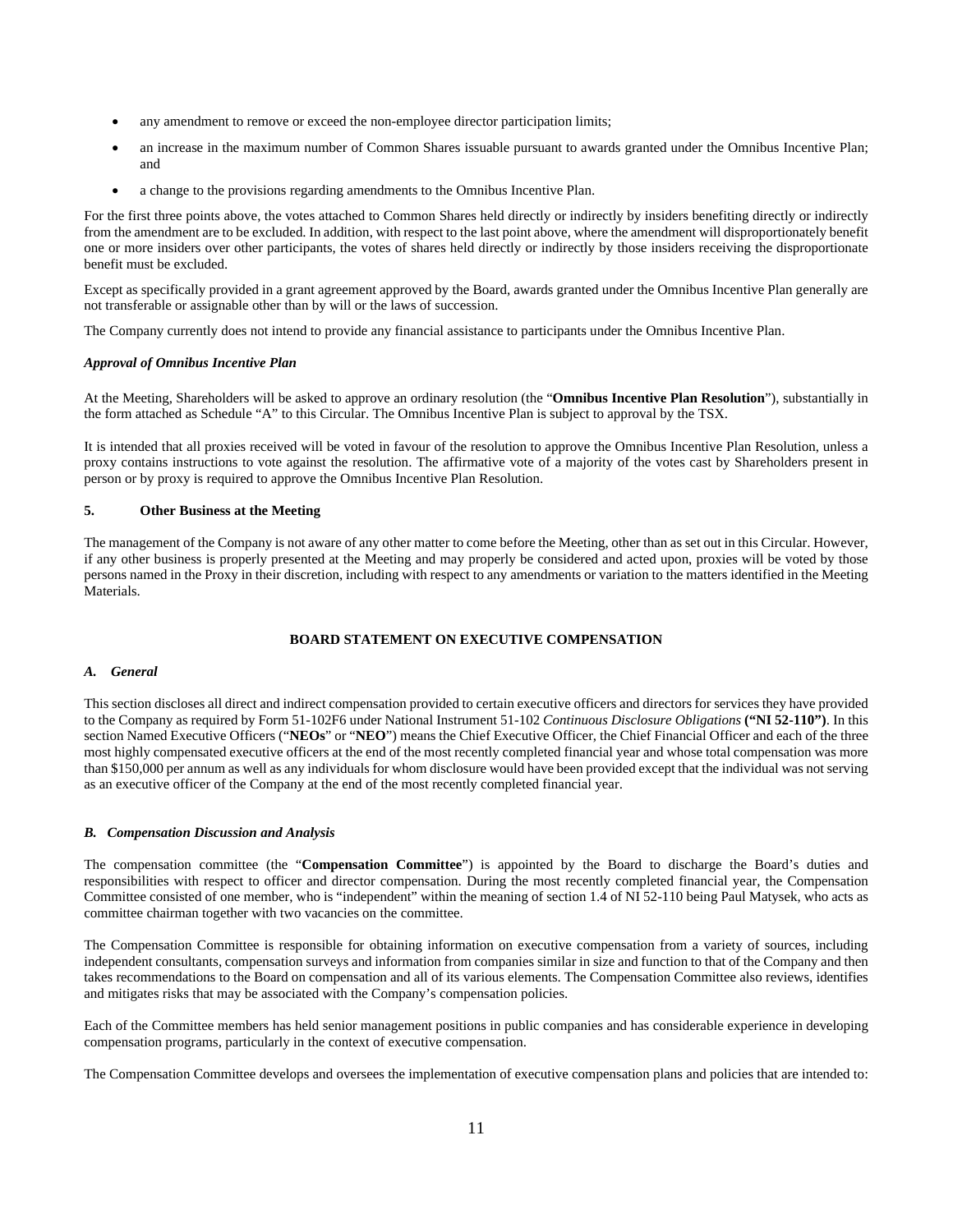- (a) attract and retain skilled and experienced executives and senior managers;
- (b) motivate the short and long-term performance of these executives and senior managers to achieve corporate objectives and create shareholder value; and
- (c) encourage executives and senior managers to link their personal financial interest to those of the Company's Shareholders.

In compensating its senior management, in 2021 the Company has used a combination of base salary, incentive bonuses and equity participation through the Stock Option Plan. The Company is currently reviewing changes in its compensation policies and practices in the next year.

#### *Base Consulting Fees and Salaries*

In the view of the Board and Compensation Committee, paying base salaries which are competitive in the markets in which the Company operates is a first step in attracting and retaining talented, qualified and effective executives. The compensation of the executive and senior managers of the Company is determined taking into consideration compensation paid to persons occupying similar positions with resource exploration and development stage companies of comparable size in Canada, the individual's experience, education and corporate responsibilities. The services of the executive officers are provided to the Company under consulting arrangements. An annual review is conducted of the fees payable under the relevant consulting arrangements and, where appropriate, adjustments are made to executive compensation. In 2021, in consideration of the uranium sector recovery within the mining industry and in conjunction with the increase in corporate activity, the Company increased base salaries at levels commensurate with the market.

#### *Annual Incentive Plans*

A component of the annual incentive plans is the provision of incentive bonuses in the form of cash payments to add a variable component to compensation based on corporate and individual performances for executive officers, directors and employees and to ensure that compensation is industry competitive.

In 2021, the Compensation Committee did not make any recommendations to the Board in relation to payment of incentive bonuses. Payments of incentive bonuses are at the discretion of the Board.

#### *Equity Participation*

The Board and Compensation Committee believe that encouraging its executives and employees to become Shareholders is the best way of aligning their interests and those of the Shareholders. Equity participation is accomplished through the Stock Option Plan. Participation in the Stock Option Plan rewards overall corporate performance, as measured through the price of the Common Shares.

The Company's Stock Option Plan described in more detail below under the heading "Securities Authorized for Issuance Under Equity Compensation Plans" is designed to motivate and retain directors, officers, employees and other service providers ("Stock Option Recipients") and to align their interests with those of the Company's Shareholders. All options that have been granted under the Stock Option Plan have been issued at an exercise price that is not less than the market price of the Common Shares on the date of the grant.

Criteria for granting stock options under the Stock Option Plan include:

- the performance of the Company;
- the performance of the Stock Option Recipients;
- the level of responsibility of the Stock Option Recipients;
- the number of stock options previously issued to the Stock Option Recipients; and
- the difference between salaries and other compensation which such Stock Option Recipients is receiving from the Company when compared to compensation they could earn in peer group companies in Canada.

In reviewing compensation levels following completion of the 2020 year-end, the Compensation Committee determined that the granting of stock options was warranted since no stock options had been granted to the board of directors and current management team in 2019. As such, there were stock options granted in 2021.

The Board delegates responsibility to the Compensation Committee to review, identify and mitigate risks associated with its compensation policies and ensure that the Company's executive compensation policies are designed not to encourage a NEO or individual to take inappropriate or excessive risks in order to achieve individual short-term compensation objectives or outcomes that are not consistent with the long-term interests of the Company's Shareholders. To achieve this, the Compensation Committee ensures that the variable elements of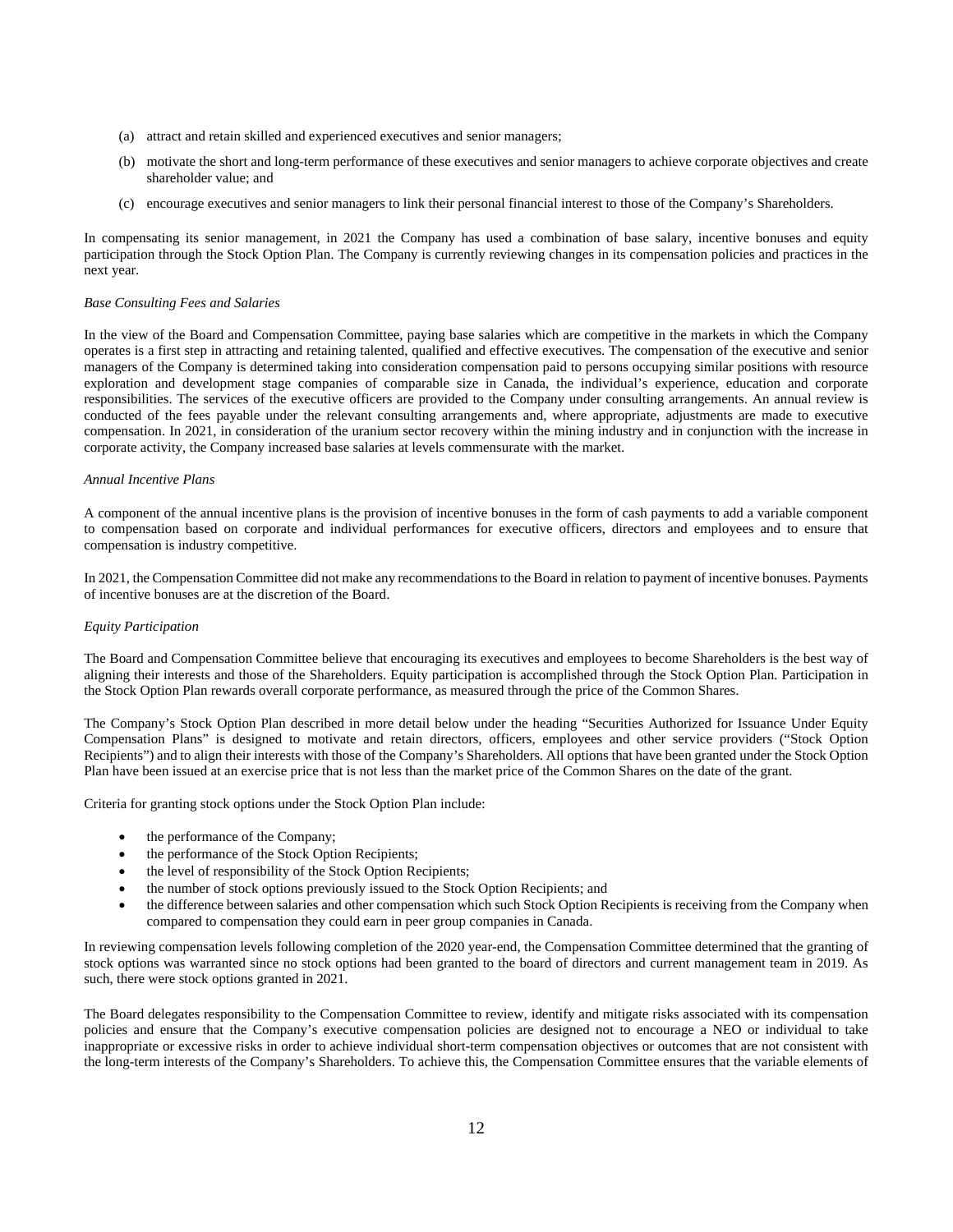the Company's compensation policies are structured, based on personal and corporate objectives, none of which have the effect of encouraging excessive risk taking. The Company from time to time, makes extensive use of stock options as part of its compensation plan. The deferred nature of this compensation method does not, in the Committee's view promote excessive risk taking. Accordingly, the Compensation Committee has not identified any risks arising from its compensation policies and practices that are reasonably likely to have a material adverse effect on the Company.

NEO's and directors are permitted to purchase financial instruments, including, prepaid variable forward contracts, equity swaps, collars, or units of exchange funds, that are designed to hedge or offset a decrease in market value of equity securities granted as compensation or held, directly or indirectly, by the NEO or director. All such purchases are subject to insider reporting requirements and are reported on the System for Electronic Disclosure by Insiders ("SEDI").

#### *C. Performance Graph*

The Common Shares have been listed and posted for trading on the Toronto Stock Exchange (the "**TSX**") under the trading symbol "FSY" since October 17, 2006. The following graph and table compares the Company's five-year cumulative total Shareholder return had \$100 been invested in the Company on December 31, 2016 at the closing price of the Common Shares on the most recent trading date in 2021, with the cumulative total return of the S&P/TSX Global Mining Index over the five most recently completed calendar years.

**Table 1 –** *Comparison of Five Year Cumulative Total Shareholder Return on the Common Shares of the Company vs. the S&P/TSX Global Mining Index* 



|                                        | 12/31/16 | 12/31/17 | 12/31/18 | 12/31/19 | 12/31/20 | 12/31/21 |
|----------------------------------------|----------|----------|----------|----------|----------|----------|
| <b>Forsys Metals Corp.</b>             | \$100.00 | \$150.00 | \$222.73 | \$109.09 | \$272.73 | \$772.73 |
| <b>S&amp;P/TSX Global Mining Index</b> | \$100.00 | \$117.42 | \$113.62 | \$142.49 | \$181.05 | \$193.58 |

The figures charted above are historical and represent past performance and should not be treated as an indication of future performance. The Individual efforts towards the success of the Company are not necessarily reflected in the Company's share price. Significant advances were made in developing the asset base of the Company including the release of the Norasa Uranium Project Definitive Feasibility Study in March 2015, whereby the share price recovered over the following three years, while experiencing a decline in the year ended December 2019, and a sizeable increase in the year ended December 2020, and with a dramatic increase in the year ended December 2021, benefitting from a improved uranium prices and market sentiment towards uranium-based development companies.

Changes in remuneration do not precisely track the movements of the price of the Company's Common Shares as the Board does not consider this an appropriate measure at this stage of the Company's development. However, in the most recently completed year, remuneration did increase in response to the Company's increased activity and the completion of an equity private placement financing.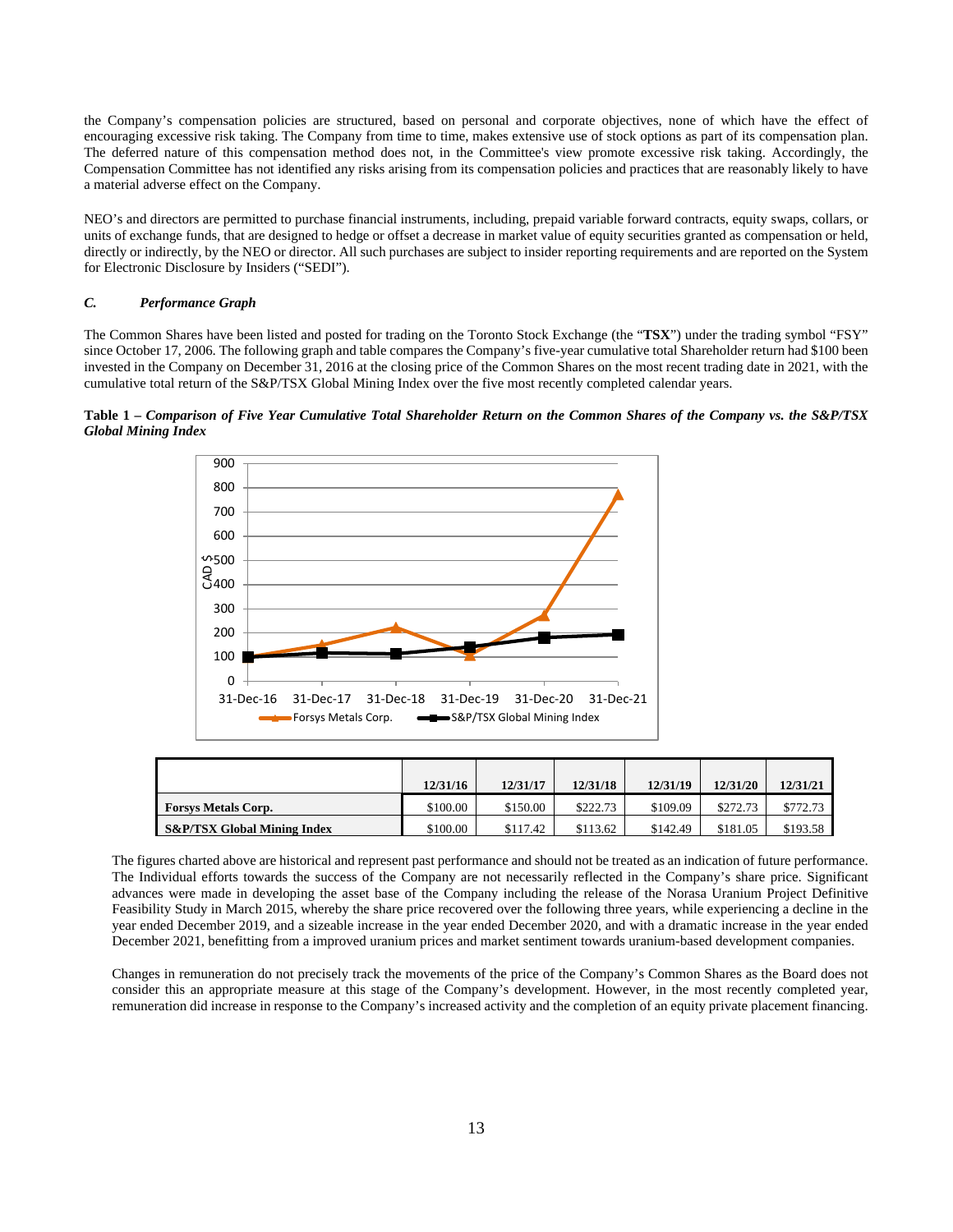### *D. Statement of Executive Compensation*

### *Compensation of NEOs and Summary Compensation Table*

The following table sets forth particulars concerning compensation for services rendered by the NEOs in all capacities for the Company and its subsidiaries in the three most recently completed financial periods ended December 31, 2021, December 31, 2020 and December 31, 2019 respectively. All calculations referenced throughout this document are in Canadian dollars.

|                                      |      |               |                                           | Non-equity incentive<br>plan compensation |                                 |                           |                              |
|--------------------------------------|------|---------------|-------------------------------------------|-------------------------------------------|---------------------------------|---------------------------|------------------------------|
|                                      | Year | <b>Salary</b> | Option-<br>based<br>awards <sup>(1)</sup> | Annual  <br>Incentive<br><b>Plans</b>     | Long-term<br>incentive<br>plans | All other<br>compensation | <b>Total</b><br>compensation |
|                                      |      |               |                                           |                                           |                                 |                           |                              |
| Mark Frewin $(2)$                    | 2021 | 244.584       | 484,725                                   | Nil                                       | Nil                             | Nil                       | 729,309                      |
| Chief Executive Officer and Director | 2020 | 107,000       | Nil                                       | Nil                                       | Nil                             | Nil                       | 107,000                      |
|                                      | 2019 | 57,000        | 100.575                                   | Nil                                       | Nil                             | Nil                       | 157,575                      |
| <b>Miles Nagamatsu</b>               | 2021 | 86,672        | 226,205                                   | Nil                                       | Nil                             | Nil                       | 308,877                      |
| <b>Chief Financial Officer</b>       | 2020 | 60,000        | Nil                                       | Nil                                       | Nil                             | Nil                       | 60,000                       |
|                                      | 2019 | 60,000        | 67,050                                    | Nil                                       | Nil                             | Nil                       | 127,050                      |

(1) The amount shown in this column represents the grant date fair value of options and may not represent the amounts the NEO will actually receive from the awards. The grant date fair value of these options has been calculated using a Black-Scholes option pricing model which assumes that the option is exercised on the expiry date. The same assumptions are used under IFRS in the preparation of the Company's annual financial statements.

<sup>(2)</sup> Appointed as Interim Chief Executive Officer on November 15, 2018 and Chief Executive Officer on August 13, 2021. Remuneration disclosed is for Mr. Frewin's services as a director and Interim Chief Executive Officer for 2019, 2020 and a portion of 2021, and as a director and Chief Executive Officer for a portion of 2021.

There are no long-term incentive plans, other than the Stock Option Plan, in place for the Company's NEOs. Prior to his appointment as Interim Chief Executive Officer, Mr. Frewin was paid for his services as a director.

### *E. Incentive Plan Awards*

#### *Option-based Awards*

The Company has in place a Stock Option Plan which was established to provide incentive to qualified parties and to increase their proprietary interest in the Company and thereby encourage their continuing association with the Company. Management considers factors such as performance, previous grants and hiring incentives and makes recommendations for stock option grants to the Board for its approval in its role as the Compensation Committee. The Stock Option Plan is administered by the Company's Board and provides that stock options will be issued to directors, officers, employees and consultants of the Company or a subsidiary of the Company.

The following table sets out all options-based awards outstanding as at December 31, 2021 for each NEO:

|                  |             |          | <b>Option-based Awards</b> | <b>Share-based Awards</b> |                 |                |                  |
|------------------|-------------|----------|----------------------------|---------------------------|-----------------|----------------|------------------|
|                  |             |          |                            |                           |                 | Market or      | Market or        |
|                  | Number of   |          |                            | Value of                  | Number of       | pay-out value  | pay-out value    |
|                  | securities  |          |                            | unexercised               | shares or       | of share-based | of vested share- |
| <b>Named</b>     | underlying  | Option   | Option                     | in-the-                   | units of shares | awards that    | based awards     |
| <b>Executive</b> | unexercised | exercise | expiration                 | money                     | that have not   | have not       | not paid out or  |
| <b>Officer</b>   | options     | price    | date(s)                    | options(1)                | vested          | vested         | distributed      |
|                  | (#)         |          |                            |                           | (# )            |                |                  |
| Mark Frewin      | 750,000     | 0.17     | October 9, 2024            | 510,000                   | Nil             | Nil            | Nil              |
|                  | 750,000     | 0.93     | May 20, 2026               | Nil                       | Nil             | Nil            | Nil              |
| Miles            | 500,000     | 0.17     | October 9, 2024            | 340,000                   | Nil             | Nil            | Nil              |
| Nagamatsu        | 350,000     | 0.93     | May 20, 2026               | Nil                       | Nil             | Nil            | Nil              |

 $<sup>(1)</sup>$  This amount is based on the difference between the market price of the Company's common shares on the TSX as at December 31, 2021 being \$0.85 per</sup> share, and the exercise price of the option.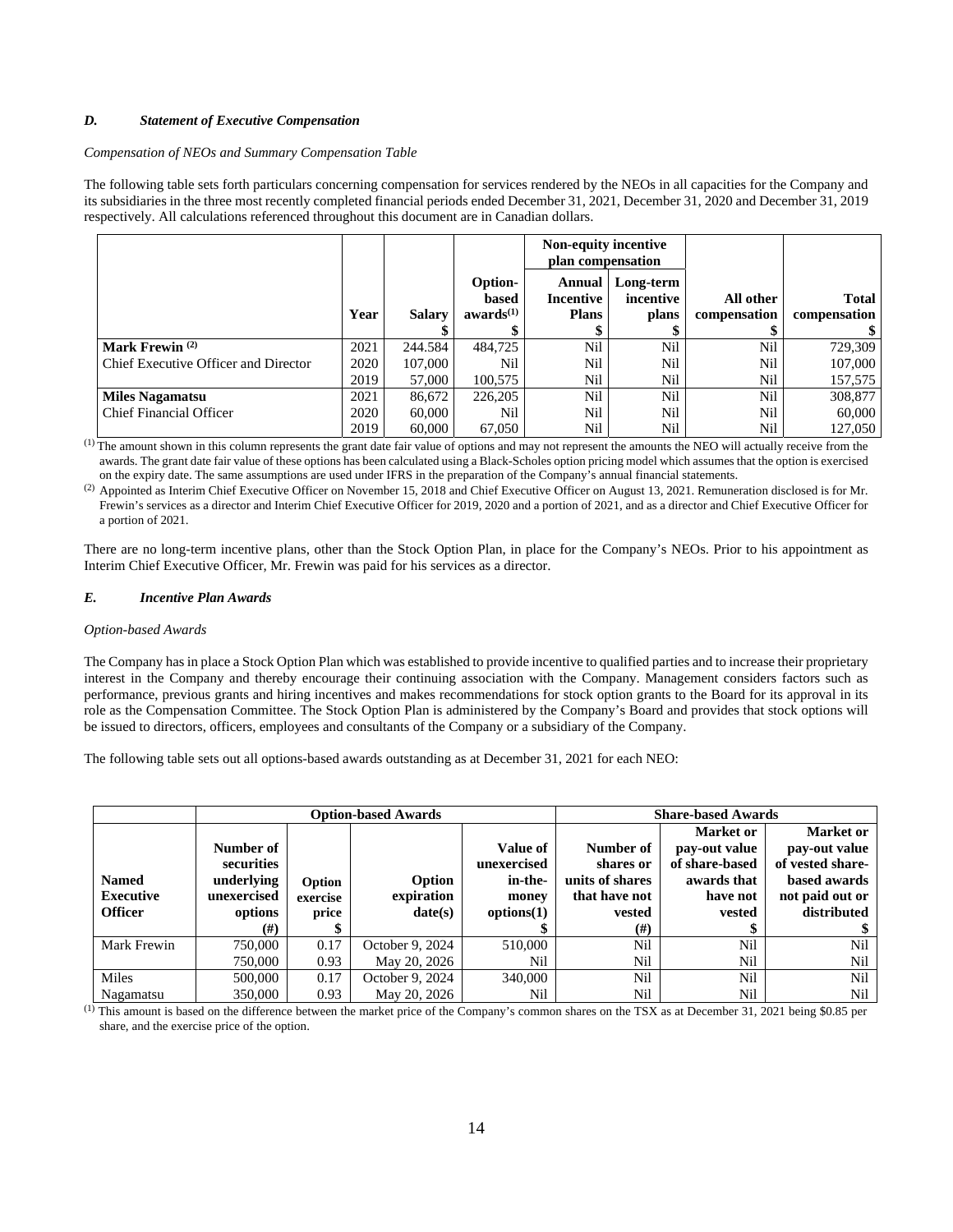The following table sets out the award value vested or earned under incentive plans during the 12 months ending December 31, 2021 for each NEO:

| <b>Named Executive Officer</b> | Option-based awards –<br>Value vested during the<br>period <sup>(1)</sup> | <b>Share-based awards – Value</b><br>vested during the period | Non-equity incentive plan<br>compensation – Value earned<br>during the period |
|--------------------------------|---------------------------------------------------------------------------|---------------------------------------------------------------|-------------------------------------------------------------------------------|
| Mark Frewin                    | 484,724                                                                   | Nil                                                           | Nil                                                                           |
| Miles Nagamatsu                | 226.205                                                                   | Nil                                                           | Nil                                                                           |

(1) The amount shown in this column represents the grant date fair value of options and may not represent the amounts the NEO will actually receive from the awards. The grant date fair value of these options has been calculated using a Black-Scholes option pricing model which assumes that the option is exercised on the expiry date. The same assumptions are used under IFRS in the preparation of the Company's annual financial statements.

The following table sets out the value actually received upon exercise of options under incentive plans during the 12 months ending December 31, 2021 for each NEO:

| <b>Named Executive Officer</b> | <b>Securities Acquired on</b><br><b>Exercise</b><br>$(\#)$ | <b>Exercise Price</b> | Date of Exercise<br>(m/d/y) | <b>Aggregate Value</b><br><b>Realized</b> $(1)$ |
|--------------------------------|------------------------------------------------------------|-----------------------|-----------------------------|-------------------------------------------------|
| N/A                            | Nil                                                        | Nil                   | N/A                         | Nil                                             |

(1) This amount would be based on the difference between the market price of the underlying security on the date it was exercised and the exercise price of the option times the number of options that were exercised. No options were exercise during the 12 months ending December 31, 2021.

### *Share-based Awards*

The Company does not have any share-based incentive plans.

### *F. Retirement Benefit Plans*

The Company does not provide retirement or pension benefits for directors, officers or employees and does not have a deferred compensation plan.

### *G. Termination and Change of Control Benefits*

The Company does not have written consulting contracts with its NEOs, directors or officers which set out the terms under which their consulting services are provided. Accordingly, there is no provision for the payment and provision of other benefits in the event of involuntary termination without cause, resignation for good reason and a change in control of the Company.

The following table sets forth the estimated incremental payments that would have been required to have been made to each NEO had such individual been terminated for other than just cause on December 31, 2021:

| <b>Named Executive Officer</b> | <b>By Company</b><br><b>Without Cause</b> | <b>Change of Control</b> | <b>Estimated Value Vested Share</b><br><b>Awards on Termination without</b> |
|--------------------------------|-------------------------------------------|--------------------------|-----------------------------------------------------------------------------|
|                                |                                           |                          | Cause $(1)$                                                                 |
| Mark Frewin                    | Nil                                       | Nil                      | 510,000                                                                     |
| Miles Nagamatsu                | Nil                                       | Nil                      | 340,000                                                                     |

 $\overline{^{(1)}}$  This amount is based on the difference between the market price (\$0.85) per Common Share on the TSX as at December 31, 2021, and the exercise price of the option.

### *H. Directors' Compensation*

The compensation provided to each director, excluding any director who is included in disclosure for a NEO, for the 12 months ended December 31, 2021 is as follows: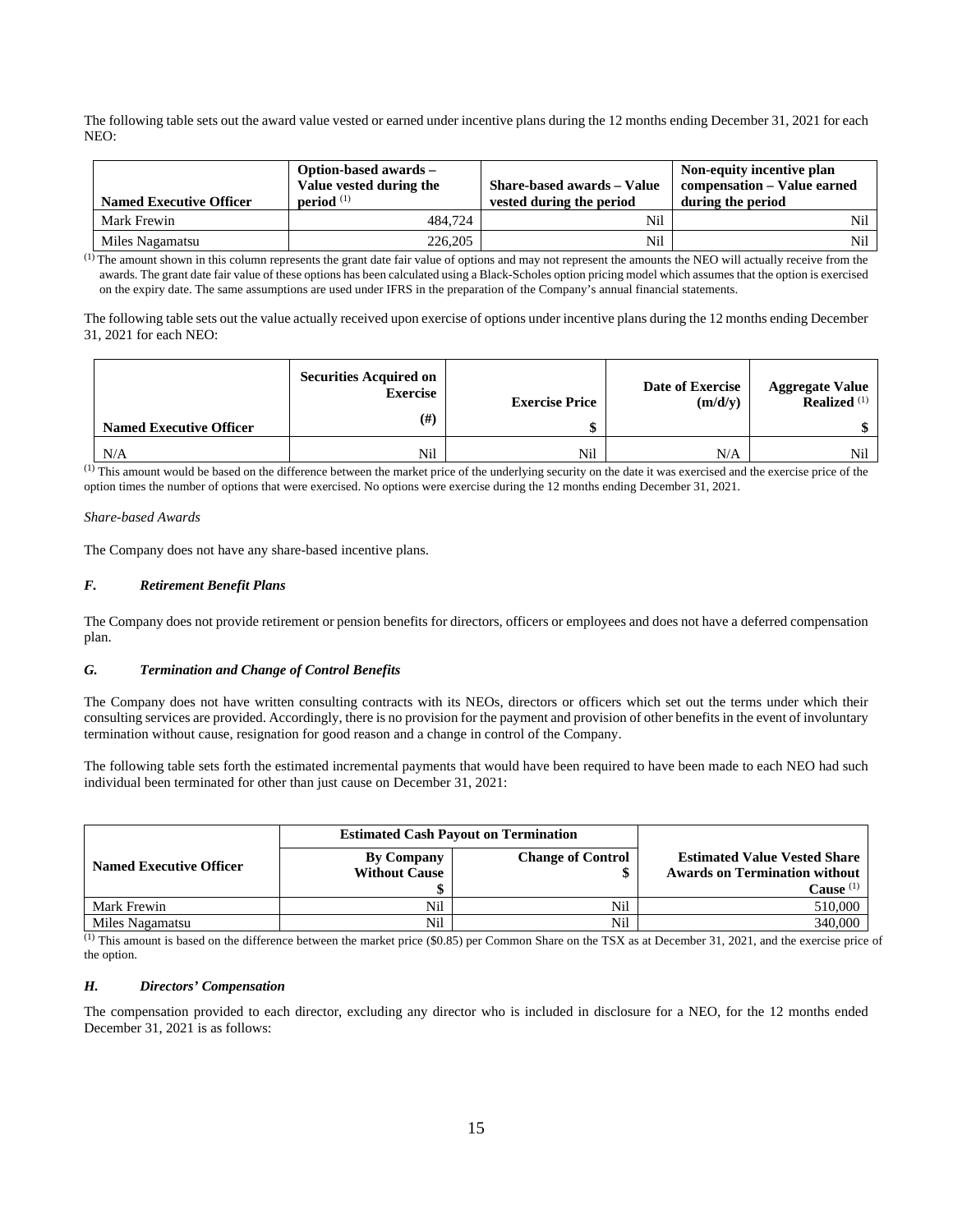|                                  |                    |                    |                       | Non-equity     |              |              |
|----------------------------------|--------------------|--------------------|-----------------------|----------------|--------------|--------------|
|                                  |                    | <b>Share-based</b> | <b>Option-based</b>   | incentive plan | All other    |              |
|                                  | <b>Fees earned</b> | Awards             | awards <sup>(1)</sup> | compensation   | compensation | <b>Total</b> |
| <b>Name</b>                      |                    |                    |                       |                |              |              |
| <b>Martin Rowley</b>             | 73.339             | Nil                | 484,725               | Nil            | Nil          | 558,064      |
| Jorge Estepa $(2)$               | 103.741            | Nil                | 484,725               | Nil            | Nil          | 588,466      |
| Paul Matysek                     | 73,339             | Nil                | 484,725               | <b>Nil</b>     | Nil          | 558,064      |
| Elia Shikongo $(3)$              | 12.387             | Nil                | Nil                   | Nil            | Nil          | 12,387       |
| Richard Parkhouse <sup>(4)</sup> | 81.683             | Nil                | 161.575               | Nil            | Nil          | 243,258      |
| Jeremy Hangula <sup>(5)</sup>    | 57,804             | Nil                | 161,575               | Nil            | Nil          | 219.379      |

(1) The amount shown in this column represents the grant date fair value of options and may not represent the amounts the individual will actually receive from the awards. The grant date fair value of these options has been calculated in accordance using the Black-Scholes option pricing model. The same assumptions

are used under IFRS in the preparation of the Company's financial statements.<br><sup>(2)</sup> Represents director fees and consulting fees earned in the capacity as Corporate Secretary of the Company.

(3) Compensation for Mr. Shikongo includes director fees to the date that he left the board on May 20, 2021.<br>(4) Compensation represents director fees from the date of election on May 20, 2021 and consulting fees as Direc

2021.<br><sup>(5)</sup> Compensation represents director fees from the date of election on May 20, 2021 and consulting fees as a director of the Company's Namibian subsidiaries.

Compensation of directors is reviewed at least once annually by the Company's Compensation Committee which makes recommendations to the Board which approves changes to Director's Compensation.

During the recently completed fiscal year, the Company had a total of five non-executive directors being Messrs. Rowley, Matysek, Parkhouse (elected May 20, 2021), Hangula (elected May 20, 2021) and Shikongo (left the Board May 20, 2021). As non-executive directors Messrs. Rowley, Matysek, Parkhouse and Hangula earned fees of US\$75,000 per annum, from May, 2021 and \$32,000 per annum from January through April, 2021 for Messrs. Rowley and Matysek. Mr. Shikongo earned director fees of \$12,387 for 2021. Mr. Estepa received director fees of US\$75,000 per annum from May, 2021 and consulting fees of US\$30,000 per annum in his capacity as Corporate Secretary. From January 1, 2021 through April 30, 2021, Mr. Estepa received consulting fees of \$16,000 in his capacity as Corporate Secretary. Commencing September 1, 2021 Mr. Parkhouse received consulting fees as Director, Investor Relations. Mr. Hangula received N\$360,000 per annum in fees as a director of the Company's Namibian subsidiaries. Committee members receive no fees for attending Committee meetings. All annual directors' fees are prorated. Directors are also reimbursed for out-of-pocket expenses incurred in attending director and committee meetings.

Directors also participate in the Stock Option Plan.

The following table sets out the value of stock options held by each director, excluding any director who is included in disclosure for a NEO, as at December 31, 2021:

|                          |             |          | <b>Option-based Awards</b> | <b>Share-based Awards</b> |             |                  |                  |
|--------------------------|-------------|----------|----------------------------|---------------------------|-------------|------------------|------------------|
|                          |             |          |                            |                           | Number of   |                  | <b>Market</b> or |
|                          | Number of   |          |                            | Value of                  | shares or   | Market or pay-   | pay-out value of |
|                          | securities  |          |                            | unexercised               | units of    | out value of     | vested share-    |
|                          | underlying  | Option   |                            | in-the-                   | shares that | share-based      | based awards     |
|                          | unexercised | exercise | Option                     | money                     | have not    | awards that have | not paid out or  |
| <b>Name</b>              | options     | price    | expiration date            | $\mathbf{options}^{(1)}$  | vested      | not vested       | distributed      |
|                          | (#)         |          |                            |                           | $^{(#)}$    |                  |                  |
| <b>Martin Rowley</b>     | 750,000     | 0.17     | October 9, 2024            | 510,000                   | Nil         | Nil              | Nil              |
|                          | 750,000     | 0.93     | May 20, 2026               | Nil                       | Nil         | Nil              | Nil              |
| Jorge Estepa             | 750,000     | 0.17     | October 9, 2024            | 510,000                   | Nil         | Nil              | Nil              |
|                          | 750,000     | 0.93     | May 20, 2026               | Nil                       | Nil         | Nil              | Nil              |
| Paul Matysek             | 750,000     | 0.17     | October 9, 2024            | 510,000                   | Nil         | Nil              | Nil              |
|                          | 750,000     | 0.93     | May 20, 2026               | Nil                       | Nil         | Nil              | Nil              |
| Elia Shikongo            | Nil         | N/A      | N/A                        | Nil                       | Nil         | Nil              | Nil              |
| <b>Richard Parkhouse</b> | 250,000     | 0.93     | May 20, 2026               | Nil                       | Nil         | Nil              | Nil              |
| Jeremy Hangula           | 250,000     | 0.93     | May 20, 2026               | Nil                       | Nil         | Nil              | Nil              |

(1) This amount is based on the difference between the market price of the Common Shares on the TSX as at December 31, 2021, being \$0.85 per share, and the exercise price of the stock option.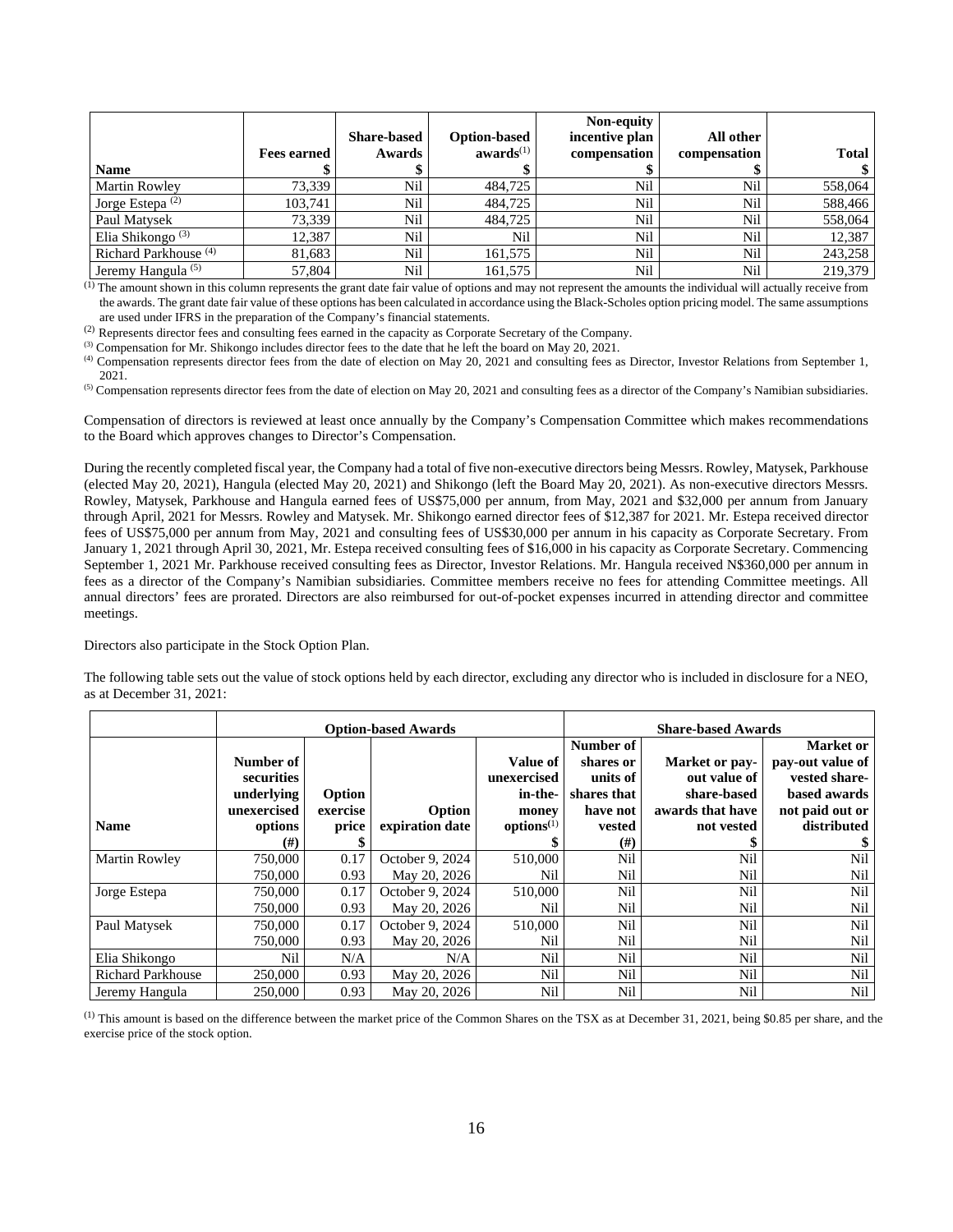The following table sets out the stock options exercised by each director who was not a NEO during the year ended December 31, 2021:

| <b>Name</b> | <b>Securities Acquired</b><br>on Exercise $(\#)$ | <b>Exercise Price</b> | Date of Exercise | <b>Aggregate Value Realized</b> |
|-------------|--------------------------------------------------|-----------------------|------------------|---------------------------------|
| $N/A$ $(1)$ | $\cdots$                                         | Nil                   |                  | $-1$<br>N1l                     |

 $^{(1)}$  Former Director Elia Shikongo exercised 350,000 options at \$0.17 subsequent to his tenure as a Director, which ended May 20, 2021.

The following table sets out the option-based awards granted to each director during the year ended December 31, 2021, excluding a director who is already set out in the disclosure for a NEO.

| <b>Name</b>              | Date of Grant | <b>Number of Option-</b><br>based Awards Granted | <b>Exercise Price</b> | <b>Expiration Date</b> |
|--------------------------|---------------|--------------------------------------------------|-----------------------|------------------------|
| <b>Martin Rowley</b>     | May 20, 2021  | 750,000                                          | 0.93                  | May 20, 2026           |
| Paul Matysek             | May 20, 2021  | 750,000                                          | 0.93                  | May 20, 2026           |
| Jorge Estepa             | May 20, 2021  | 750,000                                          | 0.93                  | May 20, 2026           |
| <b>Richard Parkhouse</b> | May 20, 2021  | 250,000                                          | 0.93                  | May 20, 2026           |
| Jeremy Hangula           | May 20, 2021  | 250,000                                          | 0.93                  | May 20, 2026           |

The following table sets out the value vested or earned under incentive plans during the year ended December 31, 2021, for each director, excluding a director who is already set out in disclosure for a NEO:

| <b>Name</b>              | Option-based awards-<br>Value vested during the<br>year <sup>(1)</sup> | <b>Share-based awards – Value</b><br>vested during the year | Non-equity incentive plan<br>compensation – Value earned during<br>the year |
|--------------------------|------------------------------------------------------------------------|-------------------------------------------------------------|-----------------------------------------------------------------------------|
| <b>Martin Rowley</b>     | 484,725                                                                | Nil                                                         | Nil                                                                         |
| Paul Matysek             | 484,725                                                                | Nil                                                         | Nil                                                                         |
| Jorge Estepa             | 484,725                                                                | Nil                                                         | Nil                                                                         |
| <b>Richard Parkhouse</b> | 161,575                                                                | Nil                                                         | Nil                                                                         |
| Jeremy Hangula           | 161,575                                                                | Nil                                                         | Nil                                                                         |

(1) The amount shown in this column represents the grant date fair value of options and may not represent the amounts the individual will actually receive from the awards. The grant date fair value of these options has been calculated in accordance using the Black-Scholes option pricing model. The same assumptions are used under IFRS in the preparation of the Company's financial statements.

### *I. Directors' and Officers' Liability Insurance*

.

In 2021, the Company maintained Directors' and Officers' Liability Insurance with a \$5,000,000 combined aggregate limit per occurrence. The annual premium for the period September 20, 2020 to September 20, 2021 was \$14,500. It was renewed for the period September 20, 2021 to September 20, 2022 at an annual premium of \$19,000. Generally, under this insurance, the Company would be reimbursed for payments made under corporate indemnity provisions on behalf of its directors and officers and individual directors and officers would be reimbursed for losses arising during the performance of their duties for which they are not indemnified by the Company. Excluded from coverage are illegal acts and those acts which would result in personal profit. Retention under the Company's directors' and officers' insurance policy is \$25,000. No amounts were paid by individual directors and officers for this coverage.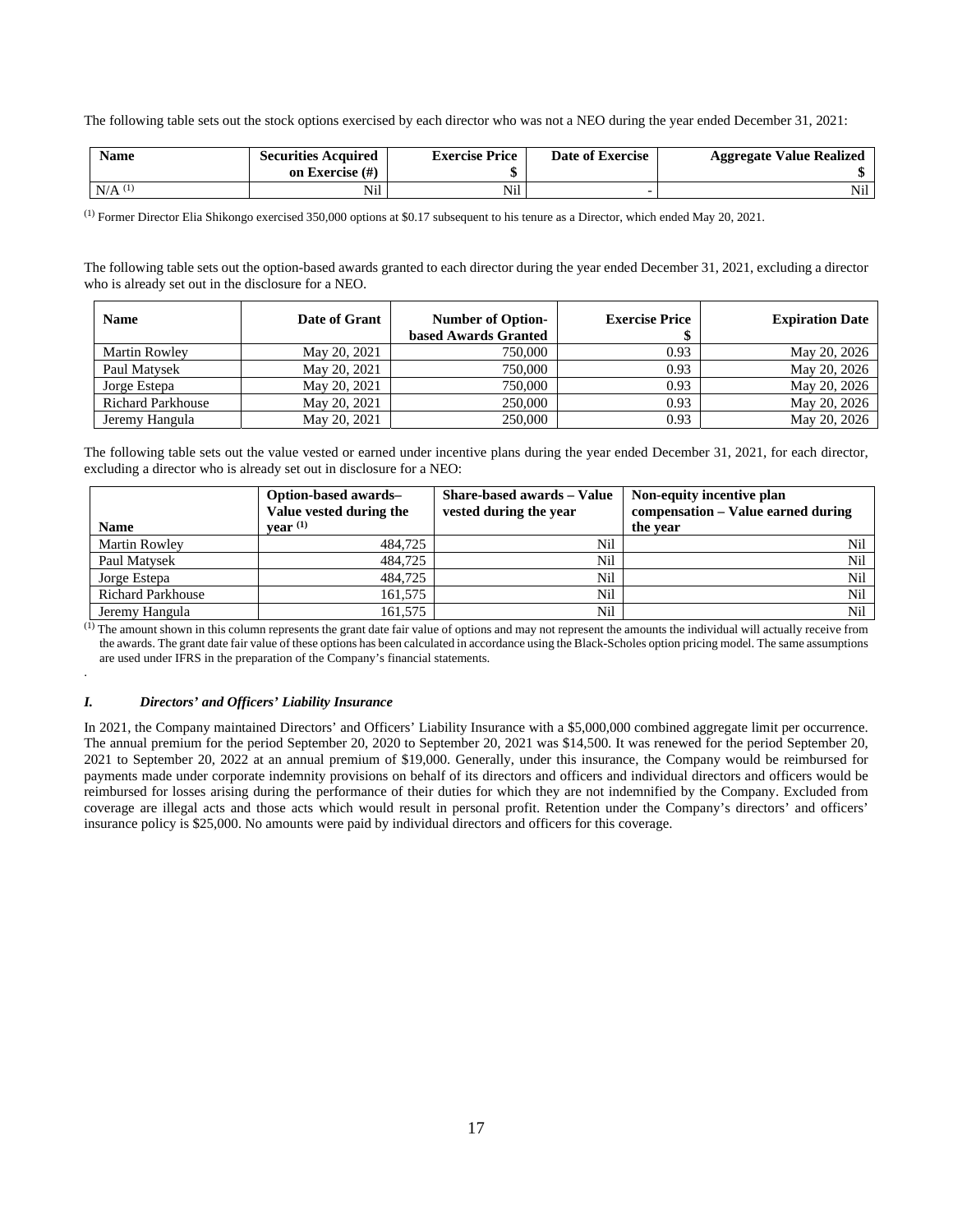### *SECURITIES AUTHORIZED FOR ISSUANCE UNDER EQUITY COMPENSATION PLANS*

The following table sets out those securities of the Company which have been authorized for issuance under the Stock Option Plan as at December 31, 2021:

| <b>Plan Category</b>                                                    | Number of securities to<br>be issued upon exercise<br>of outstanding options,<br>warrants and rights | Weighted-average exercise<br>price of outstanding options,<br>warrants and rights | <b>Number of securities</b><br>remaining available for<br>future issuance under equity<br>compensation plans<br>(excluding securities reflected<br>in column (a)) $^{(2)}$ |
|-------------------------------------------------------------------------|------------------------------------------------------------------------------------------------------|-----------------------------------------------------------------------------------|----------------------------------------------------------------------------------------------------------------------------------------------------------------------------|
|                                                                         | (a)                                                                                                  | (b)                                                                               | (c)                                                                                                                                                                        |
| Equity compensation plans<br>approved by securityholders <sup>(1)</sup> | 7,700,000                                                                                            | \$0.56                                                                            | 8,334                                                                                                                                                                      |
| Equity compensation plans not<br>approved by securityholders            | Nil                                                                                                  | <b>SNil</b>                                                                       | Nil                                                                                                                                                                        |
| Total                                                                   | 7.700,000                                                                                            | \$0.56                                                                            | 8,334                                                                                                                                                                      |

 (1) Reference is made to the disclosure regarding the Stock Option Plan in Note 10 to the Consolidated Financial Statements for the Year Ended December 31, 2021 available on the Company's filings on the SEDAR website at www.sedar.com.

<sup>(2)</sup> The Stock Option Plan as amended effective May 15, 2008 and approved by the Shareholders on June 24, 2008 allows for the issue of a maximum of 12,000,000 shares as a result of the exercise of options subsequent to the initial approval of the Stock Option Plan by Shareholders on July 31, 1998. At December 31, 2021 an aggregate of 7,700,000 options have been granted (net of forfeitures and cancellations) under this plan and 4,291,666 stock options have been exercised since inception in 1998.

The Stock Option Plan is currently the only equity-based compensation arrangement pursuant to which securities may be issued from the treasury of the Company. The major features of the Stock Option Plan can be summarized as follows:

The maximum number of Common Shares that may be reserved for issuance for all purposes under the Stock Option Plan shall not exceed ten percent of the issued and outstanding shares of the Company (on a non-diluted basis) at the time of the grant subject to a maximum of 12,000,000 shares or such additional amount as the Shareholders may approve from time to time. This maximum number includes both Common Shares previously issued upon the exercise of stock options over the entire term of the Stock Option Plan since July 31, 1998 and Common Shares issuable under outstanding options under the Stock Option Plan as amended. Any Common Shares subject to a share option which for any reason is cancelled or terminated without having been exercised will again be available for grant under the Stock Option Plan. The aggregate number of Common Shares that may be reserved for issuance to any one optionee shall not exceed 5% of the number of Common Shares outstanding (on a non-diluted basis) at the time of such grant.

- The Board has the authority under the Stock Option Plan to establish the stock option price at the time each share option is granted. The option price may not be lower than the market price, for example, being the closing price on the TSX on the last trading date preceding the date of the grant of the stock option by the Board.
- Stock options granted under the Stock Option Plan must be exercised no later than 10 years after the date of grant or as otherwise determined by the Board and stock options are not transferable other than by will. Typically, if an optionee ceases to be an "eligible person" for any reason other than termination for cause, such option will cease to be exercisable 90 days after the date the optionee ceases to be an "eligible person". If an optionee dies, the legal representative of the optionee may exercise the optionee's stock options within one year after the date of the optionee's death but only up to and including the original option expiry date.

There are no stock options held by NEOs that were re-priced downward during the year. The Company provides no financial assistance to facilitate the purchase of Common Shares of directors, officers or employees who hold options granted under the Stock Option Plan.

The annual burn rate for the Stock Option Plan for the fiscal year 2021 was 2.2% as there were 4,000,000 options granted during that year. The annual burn rate is calculated by dividing the number of options granted during the applicable fiscal year by the weighted average number of Common Shares for the applicable fiscal year. The annual burn rate for the Stock Option Plan for the fiscal year 2019 was 2.6%. The annual burn rate for the Stock Option Plan for the fiscal year 2020 was 0.0% as there were no options granted during 2020.

### **INDEBTEDNESS OF DIRECTORS AND EXECUTIVE OFFICERS**

As at May 25, 2022 no individual who is, or at any time during the most recently completed financial year was, a director or executive officer of the Company, and no proposed nominee for election as a director for the Company, and no associate of any such director, executive officer or proposed nominee is, or at any time in the most recently completed financial year, has been indebted to the Company or any of its subsidiaries.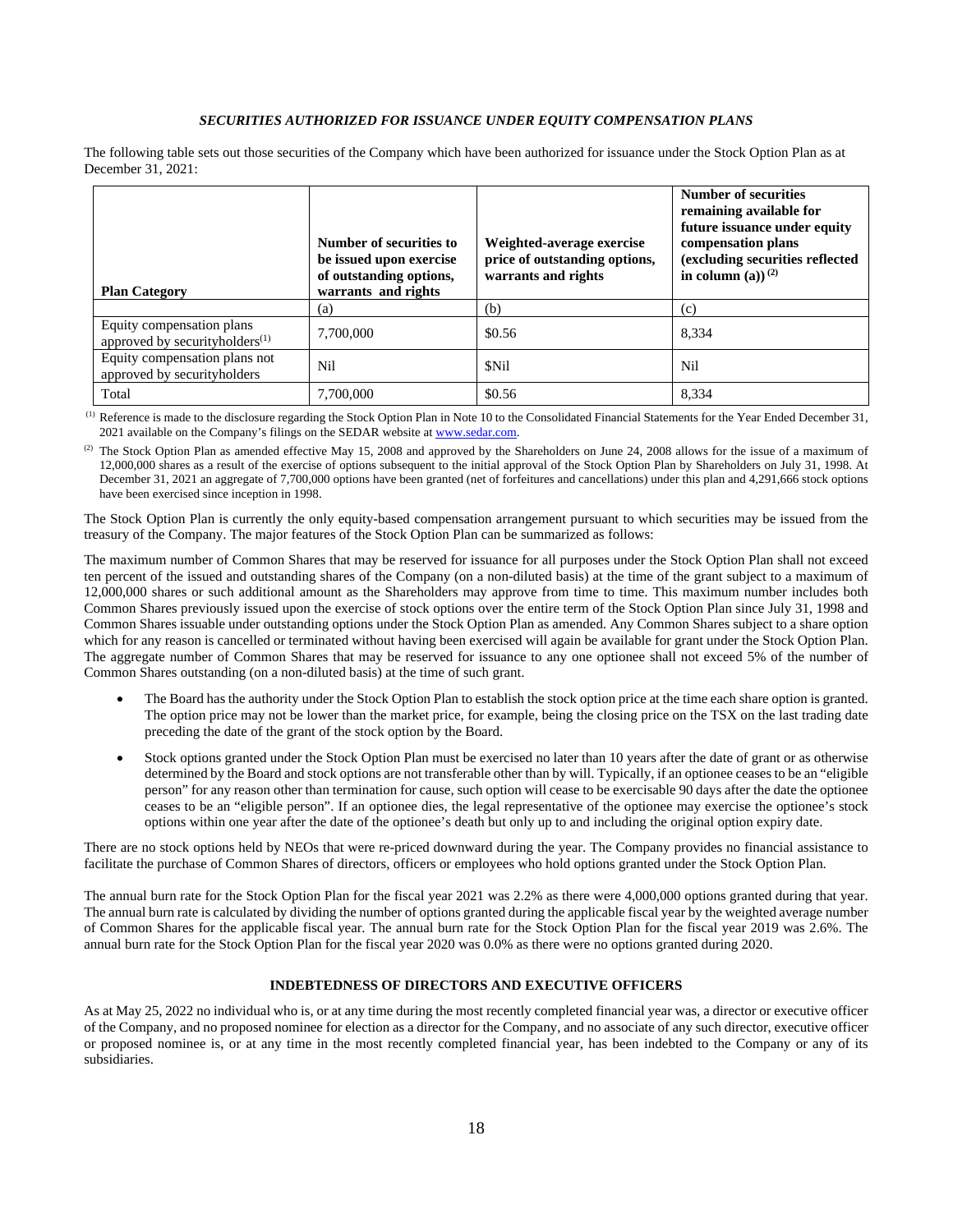### **INTEREST OF INFORMED PERSONS IN MATERIAL TRANSACTIONS**

No director, proposed director, executive officer or beneficial holder of more than 10% of the issued and outstanding Common Shares, or any director, executive officer of such beneficial holder, or any associate or affiliate of the foregoing have had or has any material interest, direct or indirect, in any transaction since the beginning of the Company's last financial year or any completed or currently proposed transaction that has materially or would materially affect the Company or its subsidiaries.

### **CORPORATE GOVERNANCE PRACTICES**

Corporate governance relates to the activities of the Board, the members of which are elected by and are accountable to the Shareholders, and takes into account the role of the individual members of management who are appointed by the Board and who are responsible for the day to day management of the Company. The Board is committed to sound corporate governance practices which are both in the interests of its Shareholders and contribute to effective and efficient decision making. The Company believes that its corporate governance practices ensure that the business and affairs of the Company are effectively managed so as to enhance Shareholder value. Set out below is a description of the corporate governance practices of the Company as required by National Instrument 58-101 *Disclosure of Corporate Governance Practices* ("**NI 58-101**") concerning corporate governance disclosure.

### *Composition of the Board of Directors and Board Independence*

Pursuant to NI 58-101, a director is independent if the director has no direct or indirect material relationship with the issuer which could, in the view of the issuer's Board, be reasonably expected to interfere with the exercise of a member's independent judgment. Certain directors are deemed to have a material relationship with the issuer by virtue of their position or relationship with the Company.

The Board is currently comprised of six members, three of whom the Board has determined are independent. In assessing whether a director is independent for these purposes, the circumstances of each director have been examined in relation to a number of factors.

Messrs. Rowley, Matysek, Parkhouse and Hangula are independent directors. Mr. Frewin is not considered an independent director as he is Chief Executive Officer of the Company. Mr. Estepa is not considered to be an independent director as he is the Corporate Secretary of the Company.

Since a majority vote is necessary to approve matters before the Board, the support of at least one independent director is required.

| Name of Director or Nominee | Name of Issuer                                                                                                                                                                  |
|-----------------------------|---------------------------------------------------------------------------------------------------------------------------------------------------------------------------------|
| <b>Martin Rowley</b>        | Allkem Limited                                                                                                                                                                  |
| Mark Frewin                 | N/A                                                                                                                                                                             |
| Paul Matysek                | Nano One Materials Corp., Nevada King Gold Corp., Earl Resources Limited, Freeman Gold<br>Corp., LithiumBank Resources Corp., Planet X Capital Corp., Planet X II Capital Corp. |
| Jorge Estepa                | Canoe Mining Ventures Corp.                                                                                                                                                     |
| <b>Richard Parkhouse</b>    | N/A                                                                                                                                                                             |
| Jeremy Hangula              | N/A                                                                                                                                                                             |

The following table sets out details of directorships held by each director or nominee in other public issuers:

The Board supervises the management of the business and affairs of the Company and is mandated to act with a view to the best interests of the Company. The Board holds regular meetings to review the business and affairs of the Company and to make any decisions relating thereto. The Board believes that it functions independently of management. To enhance its ability to act independently of management, the Board reviews its procedures on an ongoing basis to ensure that it can function independently of management. The Board is comprised of two non-independent and four independent directors including the Chairman and meets, as required, without management present. If conflicts arise, interested parties would be precluded from voting on matters in which they may have an interest. In light of the suggestions contained in NI 58-101, the Board would convene meetings, as deemed necessary, of the independent directors, at which non-independent directors and members of management would not be in attendance.

The Chairman of the Board, Martin Rowley, is an independent director. Currently, the Board is satisfied that it exercises its responsibilities for independent oversight of management. The independent Chairman and the ability to establish ad hoc committees comprised solely of independent directors provides the Board with the ability to meet independently of management whenever deemed necessary or appropriate and the chair of each such ad hoc committee provides the leadership for such committee.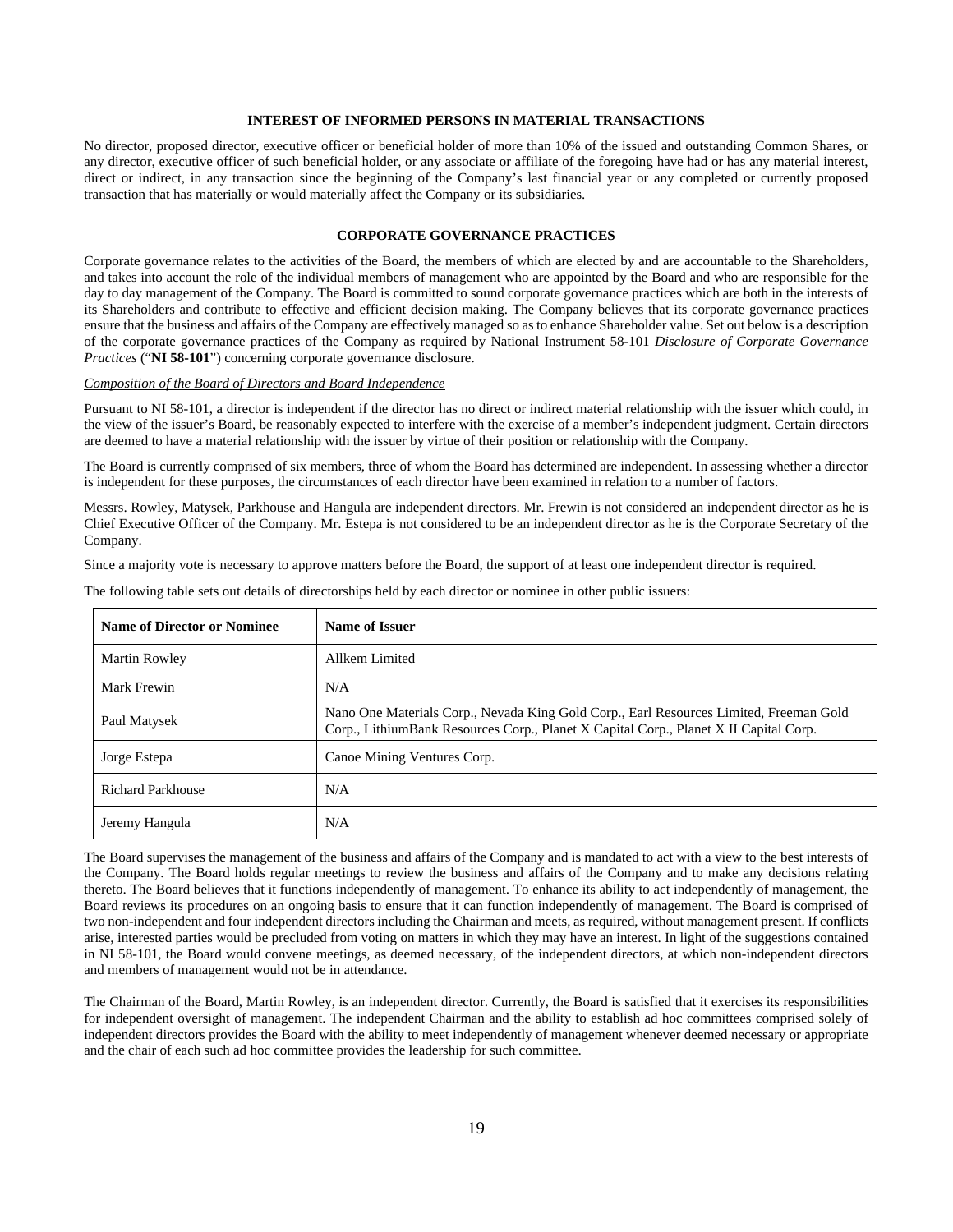| The following table provides the record of attendance<br>for each director at Board and Audit Committee<br>meetings between January 1, 2021 and May 25, 2022,<br>the date of this Circular. | <b>Board Meetings</b> | <b>Audit Committee</b><br><b>Meetings</b> |
|---------------------------------------------------------------------------------------------------------------------------------------------------------------------------------------------|-----------------------|-------------------------------------------|
| Mark Frewin                                                                                                                                                                                 | $6$ of $6$<br>100%    | N/A                                       |
| Paul Matysek                                                                                                                                                                                | $6$ of $6$<br>100%    | $6$ of $6$<br>100%                        |
| Martin Rowley                                                                                                                                                                               | $6$ of $6$<br>100%    | $6$ of $6$<br>100%                        |
| Jorge Estepa                                                                                                                                                                                | $6$ of $6$<br>100%    | N/A                                       |
| Elia Shikongo                                                                                                                                                                               | $2$ of $2$<br>100%    | $2$ of $2$<br>100%                        |
| <b>Richard Parkhouse</b>                                                                                                                                                                    | $4$ of $4$<br>100%    | $4$ of $4$<br>100%                        |
| Jeremy Hangula                                                                                                                                                                              | $3$ of 4<br>75%       | N/A                                       |

#### *Board of Directors Mandate*

The Board supervises the management of the business and affairs of the Company. The frequency of the meetings of the Board, as well as the nature of agenda items, changes depending upon the state of the Company's affairs and in light of opportunities which arise or risks which the Company faces. A minimum of four meetings of the Board are held in each financial year. The Board has responsibility for overseeing a strategic planning process, reviewing and approving the Company's strategic plan developed and proposed by management and monitoring performance against the plan. The Board is responsible for evaluating the principal business risks of the Company and oversees the implementation of appropriate systems to manage these risks. The Board, through its Audit Committee, is also responsible for developing, adopting and reviewing the adequacy of policies and procedures to ensure the integrity of the internal controls and management information systems of the Company. Matters that require Board approval include, among other things: (i) the approval of the quarterly and annual financial statements, management's discussion and analysis and the Annual Information Form; (ii) the issuance of securities; (iii) the approval of acquisitions and divestitures; (iv) the approval of all other material contracts and business transactions; (v) the approval of the Company's strategic plan and annual financial budget; (vi) the approval of all borrowing and other financing; and (vii) the approval of any other matters as appropriate.

#### *Position Descriptions*

The Board has developed a written position description for each of the Chairman, the Chief Executive Officer and the Chief Financial Officer. The charter of each Board committee sets out the role of the committee's chairman.

The Board appoints the Chief Executive Officer ("**CEO**") of the Company and approves the appointment of other members of senior management. The Board reviews the Company's succession plan and the annual performance of senior management.

The positions of the Chairman and the CEO are separate. The Chairman, Mr. Rowley is independent of management. The Board is currently of the view that the respective corporate governance role of the Board and management, as represented by the Chairman and the CEO, are clear and that the limits to the responsibility and authority of the Chairman and CEO are reasonably well understood.

#### *Orientation and Education*

The Board reviews its own composition on an annual basis. The Board expect that a prospective candidate will fully understand the role of the Board and the contribution expected of him or her. The Company does not have a formal written process of orientation for new directors. However, the Board conducts a discussion of the business of the Company at its Board meetings to ensure new directors are provided with an overview of the Board's role and the Company's operations. From time to time, corporate officers and legal, financial and other experts are invited to attend Board meetings to provide detailed presentations to the Board on significant developments and topics within their area of expertise. The Company Board Manual, which includes information on committee charters and corporate governance policies, is provided to new directors. Given the size of the Company and the in-depth experience of the current directors, there has been no formal continuing education program. Board members are entitled to attend seminars that they determine necessary to keep themselves up-to-date with current issues relevant to their services as directors of the Company.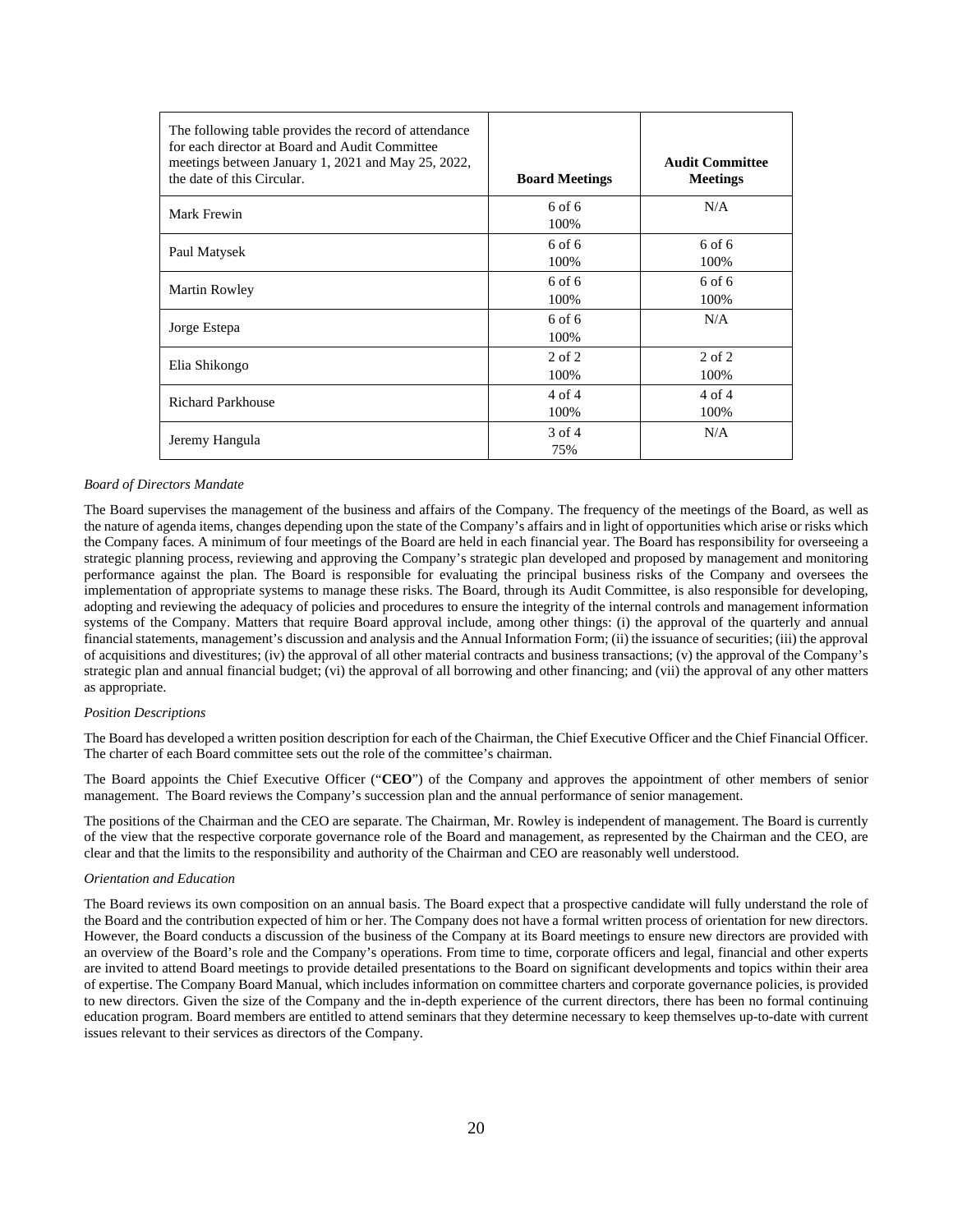### *Shareholder Feedback and Concerns*

The Company manages a shareholder relations program under the direction of its Chief Executive Officer, Mr. Frewin. The program involves meetings with a broad spectrum of investors, including briefing sessions for analysts, investment fund managers and the public to discuss financial results and announcements by the Company. Shareholders, other stakeholders and the public are informed of developments in the Company by the issuance of news releases, all of which are approved by the Board Chairman and in most cases by the Board.

Management of the Company is available routinely to Shareholders to respond to questions and concerns. Shareholder concerns are dealt with on an individual basis. The responses will depend on the kind of information requested. Significant concerns are brought to the attention of the Company or the Board.

#### *Ethical Business Conduct*

The Board has approved a code of ethical business conduct code for directors, officers and employees of the Company. In circumstances where a director or executive officer has a material interest in a transaction or agreement which the Company is considering entering into, the individual is required to fully disclose his or her interest therein and an ad hoc committee of disinterested directors is appointed for review purposes to confirm, among other things, that such transaction or agreement, as applicable, is being entered into on arm's length commercially reasonable terms. Such committee has the right to obtain advice from the Company's counsel and other professional advisors and/or appoint independent counsel and/or advisors.

#### *Board Committees*

The Board currently has four standing committees: the Audit Committee, the Compensation Committee, the Health, Safety and Environment Committee and the Nomination and Governance Committee.

#### *Assessments*

Based upon the Company's size, its current state of development and the number of individuals on the Board, the Board considers a formal process for assessing regularly the effectiveness and contribution of the Board, as a whole, its committee or individual directors to be unnecessary at this time. In light of the fact that the Board and its committees meet on numerous occasions and engage in informal discussions amongst themselves during each year, each director has significant opportunity to assess other directors to ensure that the Board as a whole, and its individual directors, are performing effectively.

### **AUDIT COMMITTEE**

During the most recently completed financial year, the Audit Committee consisted of three members, Messrs. Rowley, Matysek and Shikongo, who was replaced by Mr. Parkhouse, all of whom are "independent". The Audit Committee reviews the annual and quarterly financial statements of the Company and recommends these to the Board for approval, oversees the annual audit process and the Company`s internal accounting controls and the resolution of issues identified by the Company`s auditors. It recommends to the Board a firm of independent auditors to be nominated for appointment by the Shareholders at the Company`s next annual general meeting and reviews their audit plan and compensation. In addition, the Audit Committee meets on a quarterly basis with the external auditors of the Company. Further information on the Audit Committee, including a copy of its Charter, can be found in the Company`s AIF, which is available on the Company's filings on SEDAR at www.sedar.com as required by National Instrument 52-110 -*Audit Committees*.

#### **COMPENSATION COMMITTEE**

The composition and roles and responsibilities of the Compensation Committee are discussed earlier in this Circular. During the most recently completed financial year, the Compensation Committee consisted of two members, Messrs. Matysek and Hangula, both whom are "independent". See the section titled "Compensation Discussion and Analysis".

### **HEALTH, SAFETY AND ENVIRONMENT COMMITTEE**

In 2010 the Company established a Health, Safety and Environment Committee. During the most recently completed financial year, the Health, Safety and Environment Committee consisting of four directors, two of whom are independent within the meaning of the Governance Guidelines. Mr. Frewin, the Company's Chief Executive Officer is a member of this committee as the Board has determined that it is appropriate for members of management to sit on this committee to assist the committee in discharging its responsibilities. The current members of this committee are Mr. Frewin, who acts as committee chairman together with Messrs. Matysek, Estepa and Hangula. The Health Safety and Environment Committee has been established to oversee the development and implementation and best practices relating to health, safety and environment issues, in order to ensure compliance with applicable laws, regulations and policies in jurisdictions in which the Company carries on business.

### **NOMINATION AND GOVERNANCE COMMITTEE**

During the financial year ended December 31, 2021, the Nomination and Governance Committee consisted of the Chairman of the Board and Mr. Parkhouse. The Nomination and Governance Committee is responsible for developing and monitoring the Company's approach to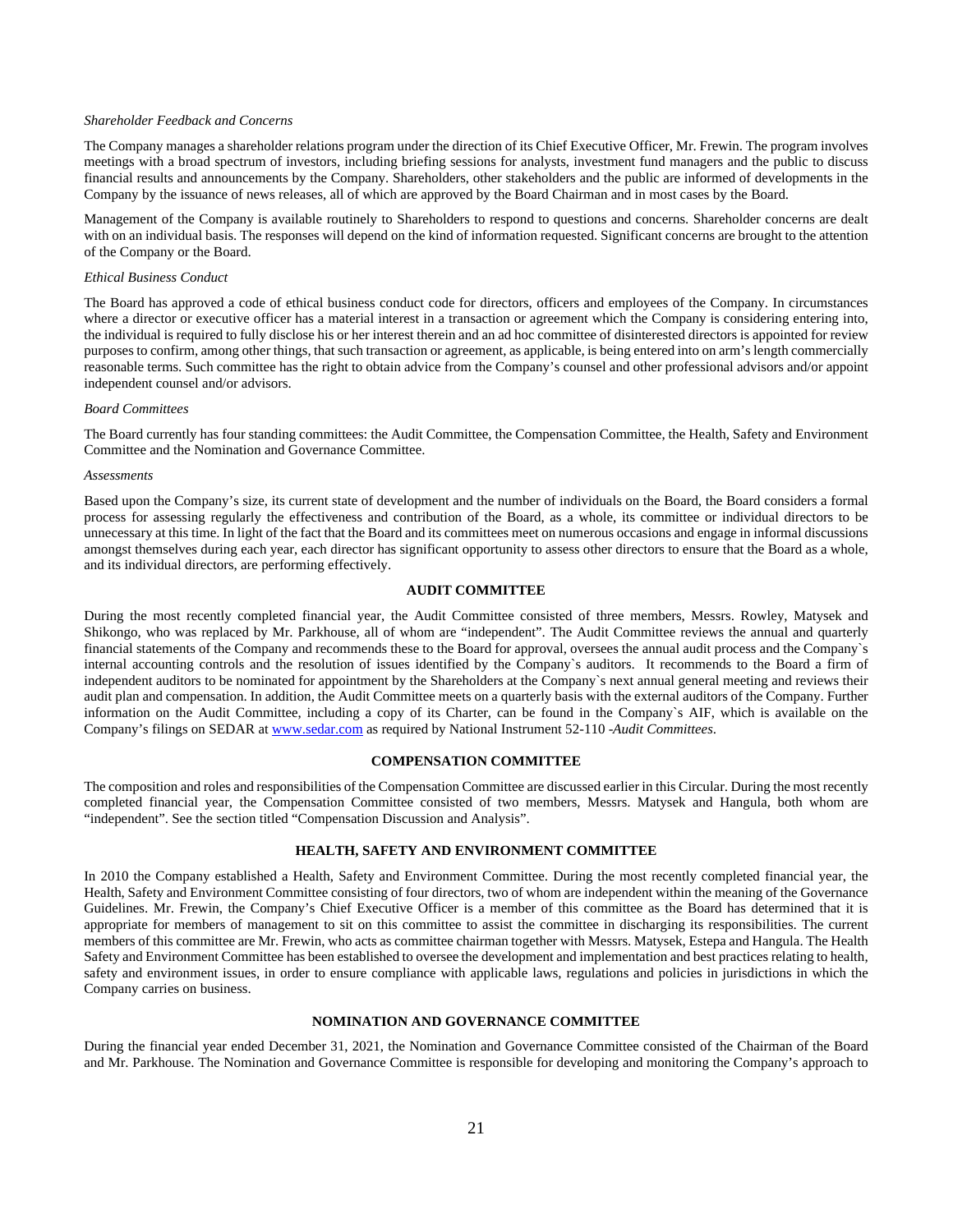corporate governance issues. The committee is also responsible for assessing the effectiveness of the Board as a whole and ensuring that the Board can function independently of management. In addition, the committee is responsible for making recommendation on new director nominees at each annual meeting of Shareholders. In 2021, the full Board performed the role of the Nomination and Governance Committee.

#### **TERM LIMITS**

The Company has not adopted term limits for directors because the risk profile of the Company makes it more difficult for the Company to attract and to retain highly qualified board members than other companies. The Company seeks to avoid losing the services of a qualified director with knowledge of its business through the imposition of an arbitrary term limit.

### **POLICIES REGARDING THE REPRESENTATION OF WOMEN ON THE BOARD**

The Company has not adopted written policies relating to the identification and nomination of women directors and the representation of women on the Company's Board. However, at the Company's current stage of development, while gender diversity is taken into account, the primary focus of the Company's Board and its Nomination and Governance Committee is the identification and selection of directors who have the expertise and required skills necessary for a uranium development company.

Due to the current size and scale of the Company's activities, the Board does not foresee the adoption of policies relating to the identification and nomination of women directors in the near future. As the size and scale of the Company grows, the Board will adopt policies to achieve gender diversity as director positions become vacant and appropriately qualified candidates become available.

### **CONSIDERATION OF THE REPRESENTATION OF WOMEN IN THE DIRECTOR IDENTIFICATION AND SELECTION PROCESS**

The Company's Committee, while conducting its mandate, has the responsibility to take gender into consideration as part of its overall recruitment and selection process. While gender diversity is taken into account, the primary focus of the Committee is the identification and selection of directors who have the expertise and required skills necessary for a uranium development company.

### **CONSIDERATION OF THE REPRESENTATION OF WOMEN IN EXECUTIVE OFFICER APPOINTMENTS**

While gender diversity is taken into account, the Company's primary focus is the identification and selection of Executive Officers with the industry knowledge, experience, expertise and required skills necessary for a uranium development company.

### **COMPANY'S TARGETS FOR WOMEN ON THE BOARD**

The Company has not adopted targets regarding the representation of women on the Board. While gender diversity is taken into account, the primary focus of the Board and the Committee is the identification and selection of directors who have the expertise and required skills necessary for a uranium development company.

### **COMPANY'S TARGETS FOR WOMEN IN EXECUTIVE OFFICER POSITIONS**

The Company has not adopted targets for women in Executive Officer positions. Due to the current size and scale of the Company's activities, the Board does not foresee the adoption of targets in the near future. As the size and scale of the Company grows, the Board will adopt policies to achieve gender diversity as new employee positions are created or become vacant and appropriately qualified candidates become available. In addition, the Company's risk profile and amount of resources limits its ability to make appointments on any basis other than finding, often on short notice, the most qualified person who is willing to accept the risks inherent in the Company's current stage of development.

### **NUMBER AND PROPORTION OF WOMEN ON THE COMPANY'S BOARD AND IN EXECUTIVE OFFICER POSITIONS**

As at the date hereof, there are no women on the Company's Board or in Executive Officer positions.

### **ADDITIONAL INFORMATION**

Additional information relating to the Company may be found on the Company's filings on SEDAR at www.sedar.com and on the Company's website at www.forsysmetals.com. Financial information about the Company is provided in the Company's audited consolidated financial statements for the year ended December 31, 2021 together with the Management Discussion and Analysis thereon. Copies of the Company's financial statements and its Management Discussion and Analysis for the year ended December 31, 2021 may also be obtained by any Shareholder of the Company free of charge by request to the Company at 20 Adelaide Street East, Suite 200, Toronto, Ontario M5C 2T6.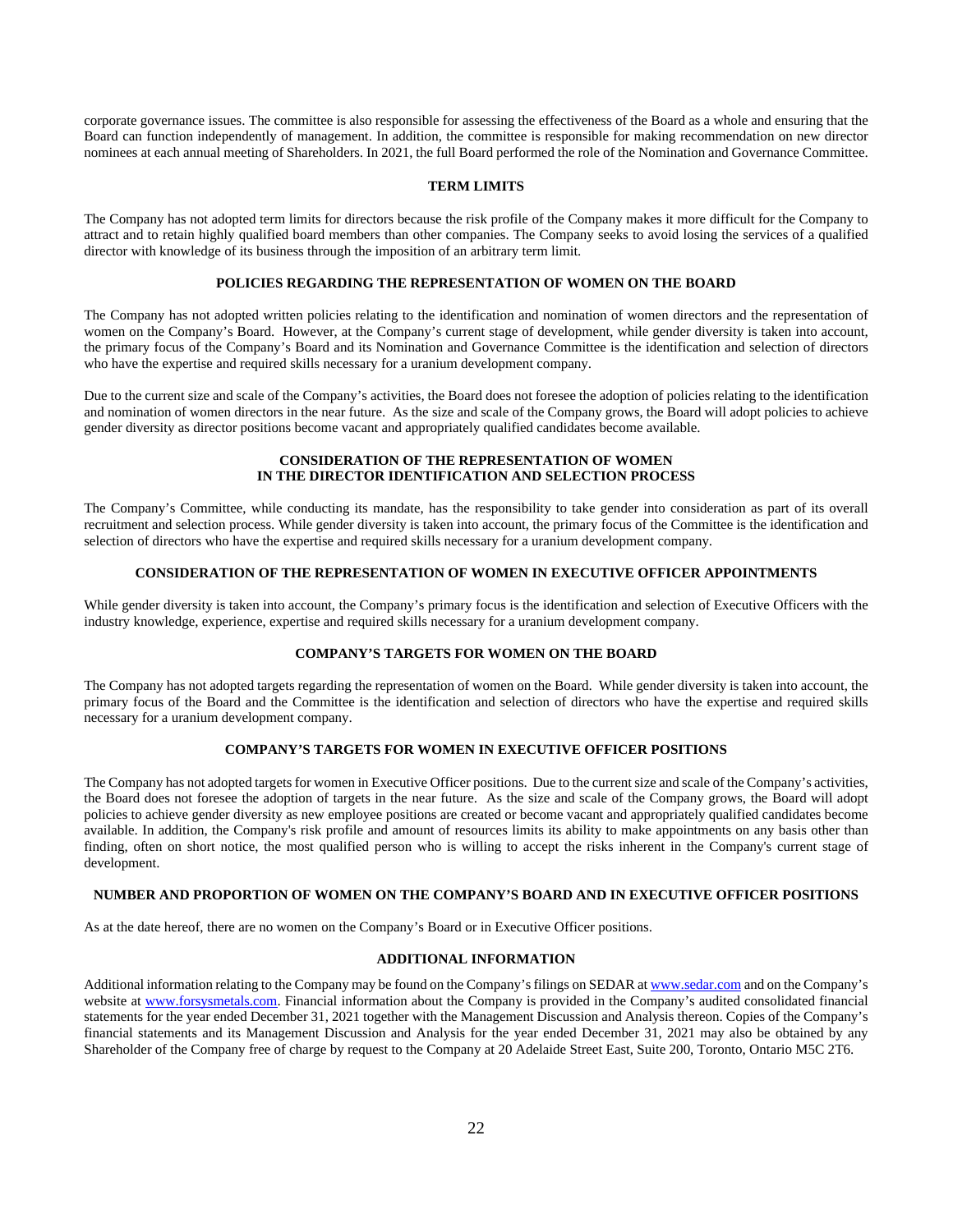### **DIRECTORS APPROVAL**

Except where otherwise indicated, information contained herein is provided as at May 25, 2022.

The contents of this Management Proxy Circular and its distribution to Shareholders have been approved by the Board of Directors of the Company.

DATED at Toronto, Ontario, as of May 25, 2022.

ON BEHALF OF THE BOARD OF DIRECTORS

*(Signed) Mark Frewin* 

Mark Frewin Chief Executive Officer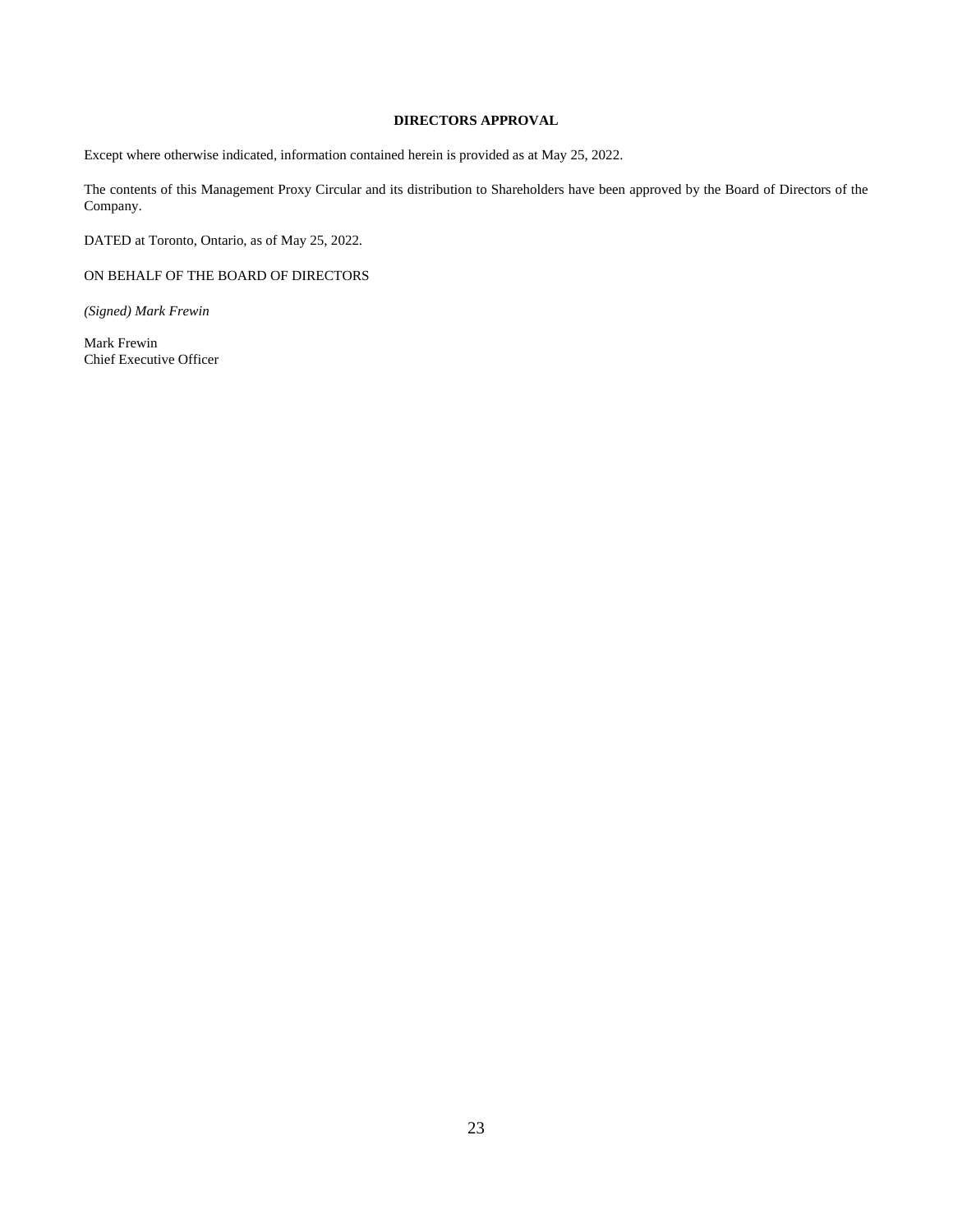#### **SCHEDULE "A"**

### **OMNIBUS INCENTIVE PLAN RESOLUTION**

### **WHEREAS:**

- 1. The Board Of Directors of Forsys Metals Corp. (the "**Company**") on May 25, 2022 approved the adoption of an omnibus incentive plan (the "**Omnibus Incentive Plan**"), as set out in Schedule "B" to the management information circular of the Company dated May 25, 2022 in respect of the annual meeting of shareholders of the Company held on June 30, 2022 (the "**Meeting**");
- 2. The Omnibus Incentive Plan does not have a fixed maximum number of common shares issuable and the rules of Toronto Stock Exchange ("**TSX**") provide that all unallocated options, rights or other entitlements under a security based compensation arrangement which does not have a fixed number of maximum securities issuable, be approved every three (3) years;

### **BE IT RESOLVED THAT:**

- 1. All unallocated options and other incentive awards under the Omnibus Incentive Plan be and are hereby approved;
- 2. The Company has the ability to continue granting options and other awards under the Omnibus Incentive Plan until June 30, 2025, which is the date that is three (3) years from the date of the Meeting at which shareholder approval is being sought;
- 3. The total number of Common Shares issuable pursuant to the Omnibus Incentive Plan, together with all other share based compensation arrangements of the Company shall be 10% of the Company's issued shares outstanding at the time of any option or other award grant, subject to adjustment as set forth in the Omnibus Incentive Plan, and further subject to the applicable rules and regulations of all regulatory authorities to which the Company is subject, including the TSX;
- 4. Subject to the effectiveness of the Omnibus Incentive Plan, the existing stock option plan of the Company as amended effective May 15, 2008 and approved by the Shareholders on June 24, 2008 (the "**Stock Option Plan**") shall be replaced in its entirety by the Omnibus Incentive Plan and all outstanding stock options of the Company granted under the Stock Option Plan shall be amended such that they are governed by the terms of the Omnibus Incentive Plan and no longer governed by the terms of the Stock Option Plan and no further stock options shall be issued under the Stock Option Plan;
- 5. Any officer or director of the Company be, and each is hereby, authorized and directed, for and on behalf of the Company, to sign and execute all documents, to conclude any agreements and to do and perform all acts and things deemed necessary or advisable in order to give effect to this resolution;
- 6. The Board of Directors of the Company be, and it is hereby, authorized to cause all measures to be taken, such further agreements to be entered into and such further documents to be executed as may be deemed necessary or advisable to give effect to and fully carry out the intent of this resolution;
- 7. Notwithstanding that this resolution be passed by the shareholders of the Company, the adoption of the proposed Omnibus Incentive Plan is conditional upon receipt of any applicable regulatory approvals including acceptance by the TSX, and the directors of the Company are hereby authorized and empowered to revoke this resolution, without any further approval of the shareholders of the Company, at any time if such revocation is considered necessary or desirable to the directors.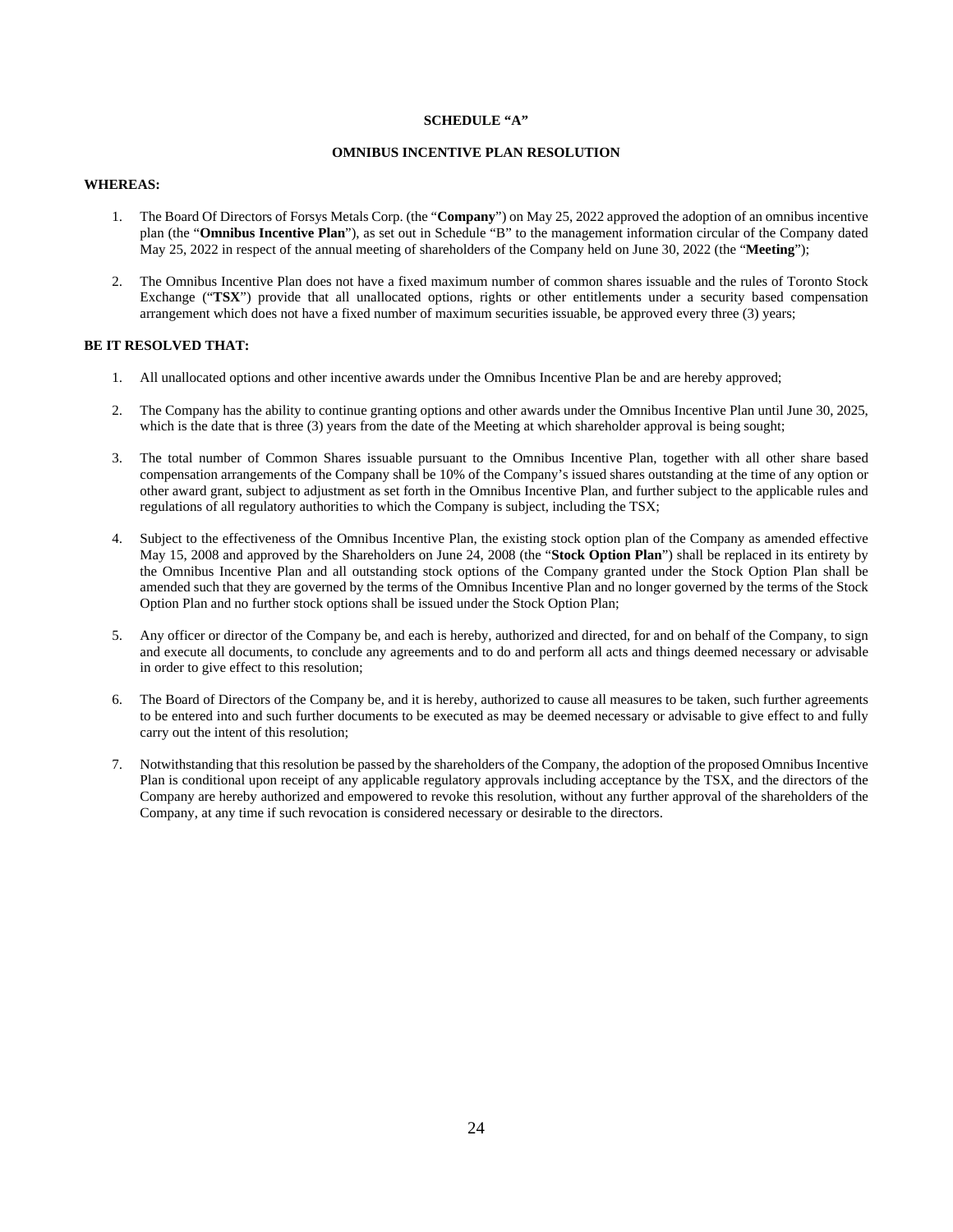### **SCHEDULE "B"**

### **OMNIBUS INCENTIVE PLAN**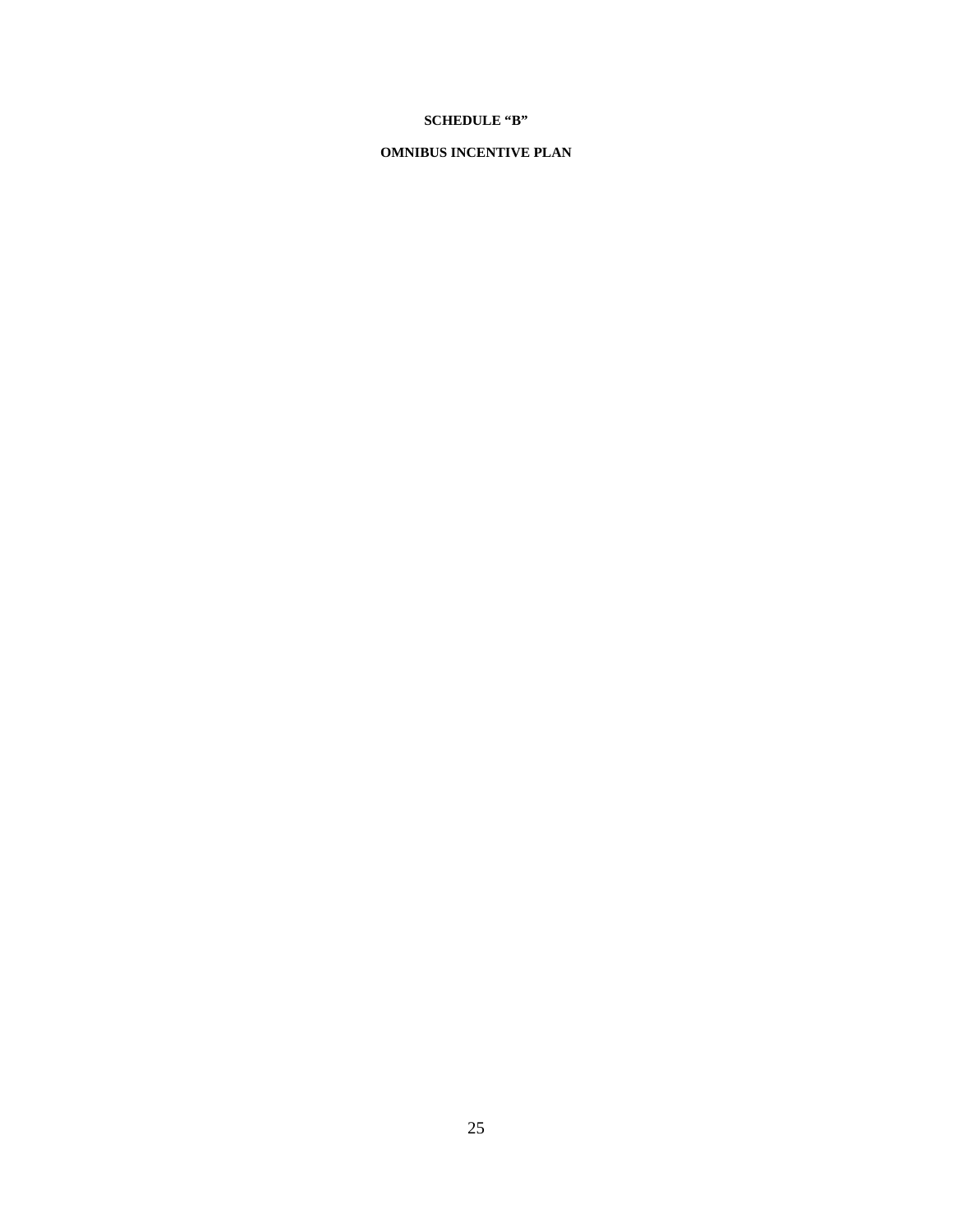# **OMNIBUS INCENTIVE PLAN**

# **EFFECTIVE [●], 2022**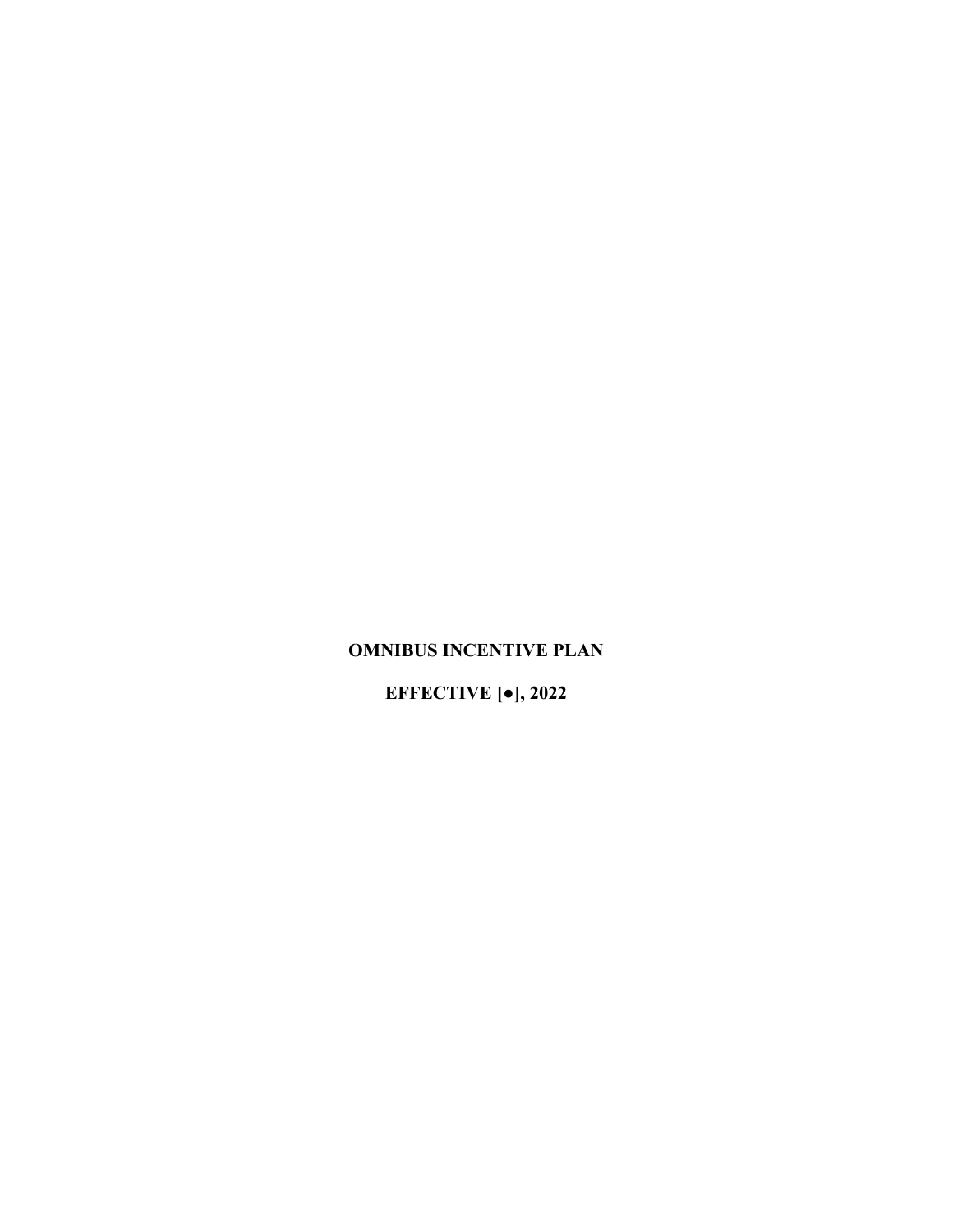# **TABLE OF CONTENTS**

| 1.1 |  |
|-----|--|
|     |  |
| 2.1 |  |
| 2.2 |  |
| 2.3 |  |
| 2.4 |  |
| 2.5 |  |
| 2.6 |  |
|     |  |
| 3.1 |  |
| 3.2 |  |
| 3.3 |  |
| 3.4 |  |
| 3.5 |  |
| 3.6 |  |
| 3.7 |  |
|     |  |
| 4.1 |  |
| 4.2 |  |
| 4.3 |  |
| 4.4 |  |
|     |  |
| 5.1 |  |
| 5.2 |  |
| 5.3 |  |
| 5.4 |  |
| 5.5 |  |
| 5.6 |  |
| 5.7 |  |
|     |  |
| 6.1 |  |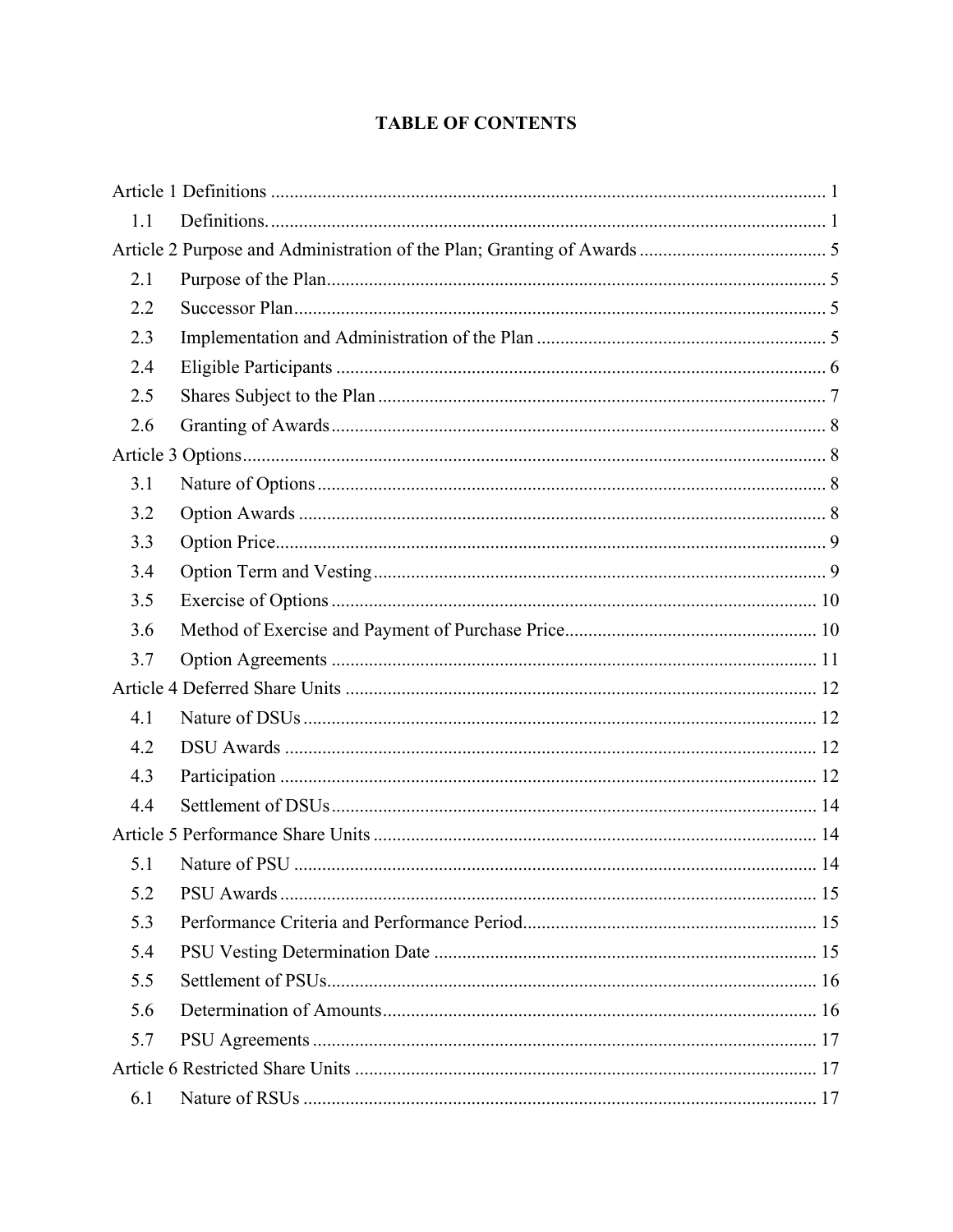| 6.2 |  |
|-----|--|
| 6.3 |  |
| 6.4 |  |
| 6.5 |  |
|     |  |
| 7.1 |  |
| 7.2 |  |
| 7.3 |  |
|     |  |
| 8.1 |  |
| 8.2 |  |
| 8.3 |  |
| 8.4 |  |
| 8.5 |  |
|     |  |
| 9.1 |  |
| 9.2 |  |
| 9.3 |  |
| 9.4 |  |
| 9.5 |  |
| 9.6 |  |
| 9.7 |  |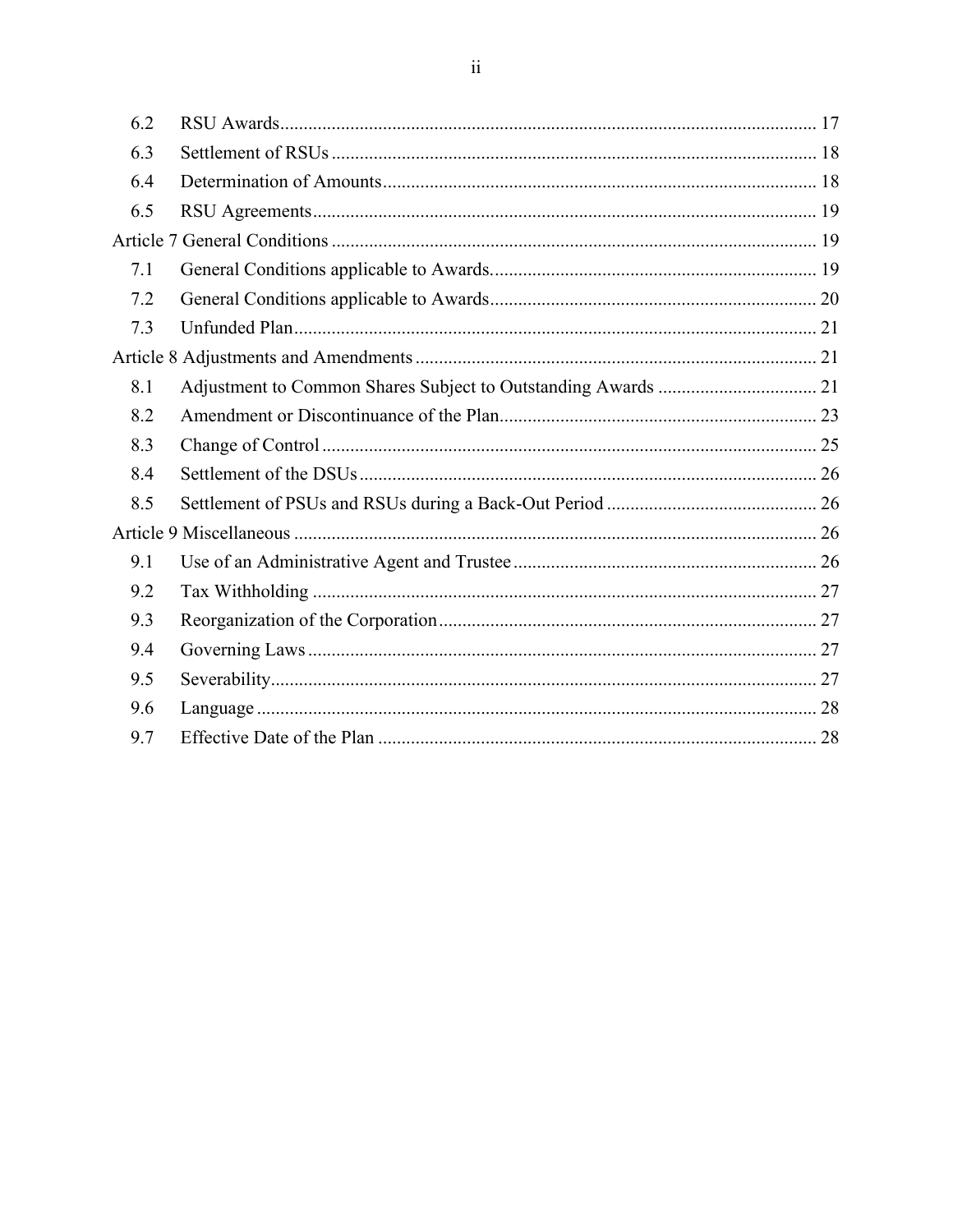### **FORSYS METALS CORP. OMNIBUS INCENTIVE PLAN**

Forsys Metals Corp. (the "**Corporation**") hereby establishes an Omnibus Incentive Plan for certain eligible directors, officers, employees and consultants providing ongoing services to the Corporation and its Subsidiary (as defined herein).

# **ARTICLE 1 DEFINITIONS**

### **1.1 Definitions.**

Where used herein or in any amendments hereto or in any communication required or permitted to be given hereunder, the following terms shall have the following meanings, respectively, unless the context otherwise requires:

"**Associate**", where used to indicate a relationship with a Participant, means (i) any partner of that Participant and (ii) the spouse of that Participant and that Participant's children, as well as that Participant's relatives and that Participant's spouse's relatives, if they share that Participant's residence;

"**Awards**" means Options, DSUs, PSUs and RSUs granted to a Participant pursuant to the terms of the Plan;

"**Black-Out Period**" means a period of time when pursuant to any policies of the Corporation, any securities of the Corporation may not be traded by certain persons designated by the Corporation;

"**Board**" means the Board of Directors of the Corporation;

"**Board Retainer**" means the retainer fees payable to a Participant as a member of the Board, chair of the Board and as a member or chair of a committee of the Board;

"**Business Day**" means a day other than a Saturday, Sunday or statutory holiday, that is a Trading Day and a day when banks are generally open for business in Toronto, Ontario, Canada, for the transaction of banking business;

"**Cash Equivalent**" means (i) with respect to PSUs, the amount of money equal to the Market Value multiplied by the number of vested PSUs in the Participant's Account, net of any applicable taxes in accordance with Section 9.2, on the applicable PSU Settlement Date, (ii) with respect to RSUs, the amount of money equal to the Market Value multiplied by the number of vested RSUs in the Participant's Account, net of any applicable taxes in accordance with Section 9.2, on the applicable RSU Settlement Date; and (iii) with respect to DSUs, the amount of money equal to the Market Value multiplied by the number of vested DSUs in the Participant's Account, net of any applicable taxes in accordance with Section 9.2 on the applicable DSU Settlement Date;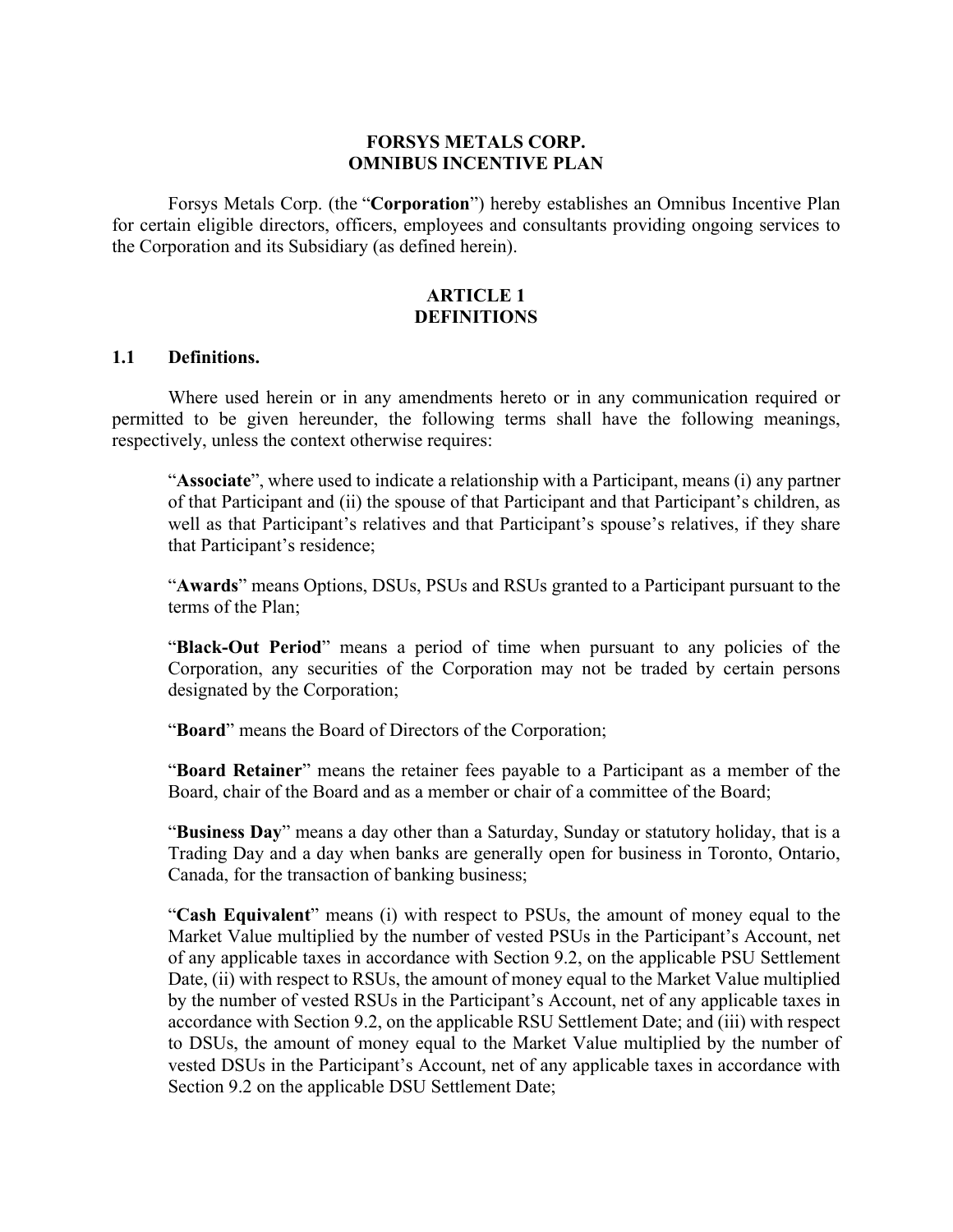"**Change of Control**" shall mean (i) the sale of all or substantially all of the assets of the Corporation on a consolidated basis, in one transaction or a series of related transactions, to a Person that is not a Subsidiary, (ii) a merger, reorganization, acquisition or consolidation pursuant to which a Person, or any associate or affiliated corporation of such Person hereafter acquires the direct or indirect "beneficial ownership" (as defined in the OBCA) of securities of the Corporation representing 50% or more of the aggregate voting power of all of the Corporation's then issued and outstanding securities, (iii) a transaction pursuant to which the Corporation goes out of existence, (iv) the dissolution or liquidation of the Corporation except in connection with the distribution of assets of the Corporation to its Subsidiary prior to such event; or (iv) the occurrence of a transaction requiring approval of the Corporation's shareholders involving the acquisition of the Corporation by an entity through purchase of assets, by amalgamation, arrangement or otherwise;

"**Class B Shares**" means the redeemable, voting non-participating class B shares in the capital of the Corporation;

"**Class C Shares**" means the class C shares in the capital of the Corporation;

 "**Code of Ethics**" means the Corporation's ethical business conduct code for directors, officers and employees or any other code of ethics or code of conduct adopted by the Corporation or a Subsidiary, as modified from time to time;

"**Committee**" means the Compensation Committee of the Board;

"**Common Shares**" means the class A common shares in the capital of the Corporation;

 "**DSU**" means a deferred share unit, which is a bookkeeping entry equivalent in value to a Common Share credited to a Participant's Account in accordance with Article 4;

"**DSU Expiry Date**" means the business day preceding December 31 of the calendar year following the calendar year during which a Participant (i) ceases to be a director of the Corporation; (ii) ceases to be employed by the Corporation or its Subsidiary; or (iii) ceases to provide services to the Corporation or its Subsidiary, as applicable;

"**DSU Settlement Date**" means the date of receipt of a DSU settlement request in accordance with Paragraph 4.4.1 or the date of automatic settlement of a DSU pursuant to Paragraph 4.4.2, as applicable;

"**Election Notice**" has the meaning set forth in Paragraph 4.3.3;

"**Eligible Director**" means members of the Board who, subject to Section 2.4.1, at the time of execution of a Grant Agreement, and at all times thereafter while they continue to serve as a member of the Board, receives a Board Retainer;

"**Eligible Participants**" has the meaning ascribed thereto in Section 2.4.1;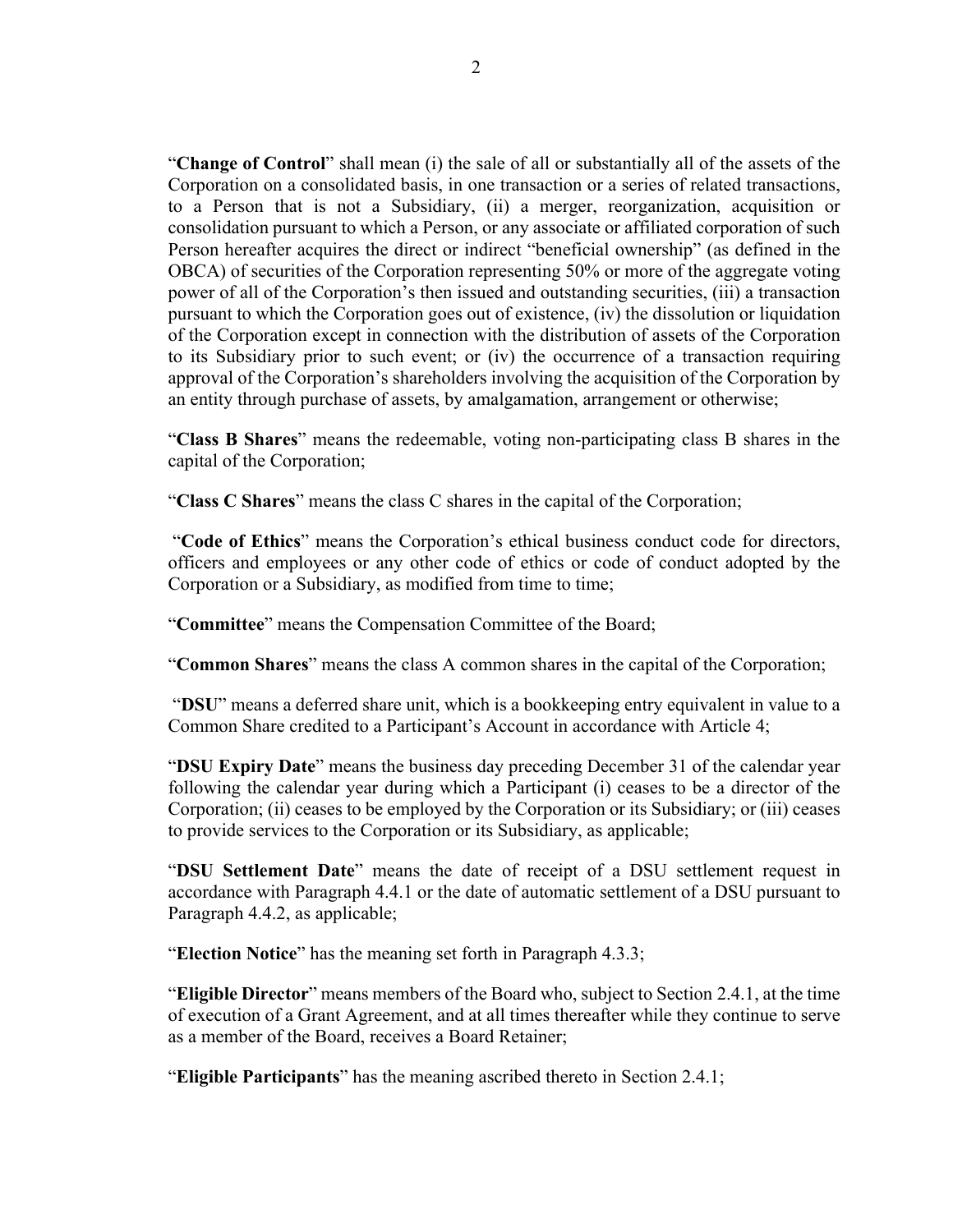"**Employment Agreement**" means, with respect to any Participant, any written agreement regarding a Participant's employment or engagement with the Corporation or a Subsidiary and that is between the Corporation or a Subsidiary and such Participant;

"**Exchange**" means the TSX or, if the Common Shares are not listed on the TSX, the stock exchange on which the Common Shares are then principally listed from time to time;

"**Exercise Notice**" means a notice in writing signed by a Participant and stating the Participant's intention to exercise a particular Award, if applicable;

"**Grant Agreement**" means an agreement evidencing the grant to a Participant of an Award, including an Option Agreement, a PSU Agreement, and a RSU Agreement;

"**Insider**" has the meaning given to the term in Part I of the TSX Company Manual, as same may be amended, supplemented or replaced from time to time;

"**Market Value**" means, (A) if the Common Shares of the Corporation are listed on an Exchange, (i) with respect to Options, at any date when the market value of Common Shares of the Corporation is to be determined, the closing price of the Common Shares on the Trading Day prior to the date of grant on the Exchange, (ii) with respect to Units, the volume weighted average trading price of the Common Shares on the TSX for the five trading days preceding the date on which the Market Value is to be determined, or, (B) if the Common Shares of the Corporation are not listed on any Exchange, the value as is determined solely by the Board, acting reasonably and in good faith;

"**OBCA**" means the *Business Corporations Act* (Ontario);

"**Option**" means an option granted by the Corporation to a Participant entitling such Participant to acquire one Common Share from treasury at the Option Price, but subject to the provisions hereof;

"**Option Agreement**" means a written letter agreement between the Corporation and a Participant evidencing the grant of Options and the terms and conditions thereof, in such form as may be determined by the Board from time to time in accordance with Section 3.7.

"**Option Price**" has the meaning ascribed thereto in Section 3.3;

"**Option Term**" has the meaning ascribed thereto in Section 3.4;

"**Participants**" means Eligible Participants that are granted Awards under the Plan;

"**Participant's Account**" means an account maintained for each Participant's participation in DSUs, PSUs and/or RSUs under the Plan;

"**Performance Criteria**" means criteria established by the Board which, without limitation, may include criteria based on the Participant's personal performance and/or the financial performance of the Corporation and/or of its Subsidiary, and that may be used to determine the vesting of the Awards, when applicable;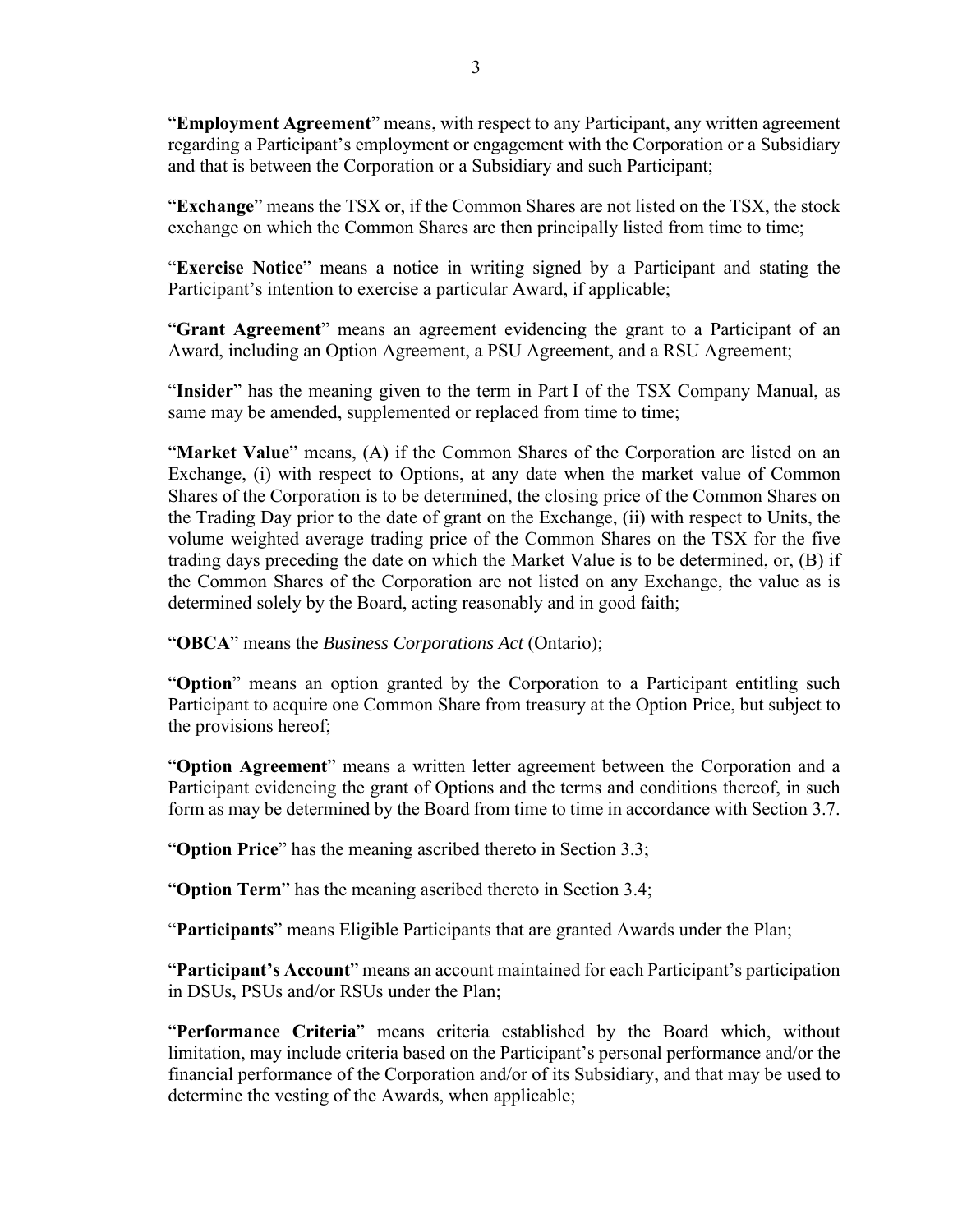"**Performance Period**" means the period determined by the Board pursuant to Section  $5.3.1$ ;

"**Person**" means an individual, corporation, company, cooperative, partnership, trust, unincorporated association, entity with juridical personality or governmental authority or body, and pronouns which refer to a Person shall have a similarly extended meaning;

"**Plan**" means this Omnibus Incentive Plan, as amended and/or restated from time to time;

"**Predecessor Plan**" means the stock option plan of the Corporation as amended effective May 15, 2008 and approved by the Corporation's shareholders on June 24, 2008;

"**PSU**" means a right awarded to a Participant to receive a payment in the form of Common Shares as provided in Article 5 and subject to the terms and conditions of this Plan;

"**PSU Agreement**" means a written letter agreement between the Corporation and a Participant evidencing the grant of PSUs and the terms and conditions thereof, in such form as may be determined by the Board from time to time in accordance with Section 5.7;

"**PSU Settlement Date**" has the meaning determined in Section 5.5.1(a);

"**PSU Vesting Determination Date**" has the meaning described thereto in Section 5.4;

"**Retainer DSU Portion**" has the meaning set forth in Paragraph 4.3.1;

"**RSU**" means a right awarded to a Participant to receive a payment in the form of Common Shares as provided in Article 6 and subject to the terms and conditions of this Plan;

"**RSU Agreement**" means a written letter agreement between the Corporation and a Participant evidencing the grant of RSUs and the terms and conditions thereof, in such form as may be determined by the Board from time to time in accordance with Section 6.5;

"**RSU Settlement Date**" has the meaning determined in Section 6.3.1(a);

"**RSU Vesting Date**" has the meaning described thereto in Section 6.2.2;

"**Shares**" means, collectively, the Common Shares, Class B Shares and Class C Shares;

"**Security Based Compensation Arrangement**" means an arrangement that is a security based compensation arrangement for the purposes of the TSX Company Manual, including the Plan;

"**Subsidiary**" has the meaning given to this term in the *Securities Act (Ontario)*, as such legislation may be amended, supplemented or replaced from time to time;

"**Successor Corporation**" has the meaning ascribed thereto in Section 8.1.3;

"**Surrender**" has the meaning ascribed thereto in Section 3.6.3;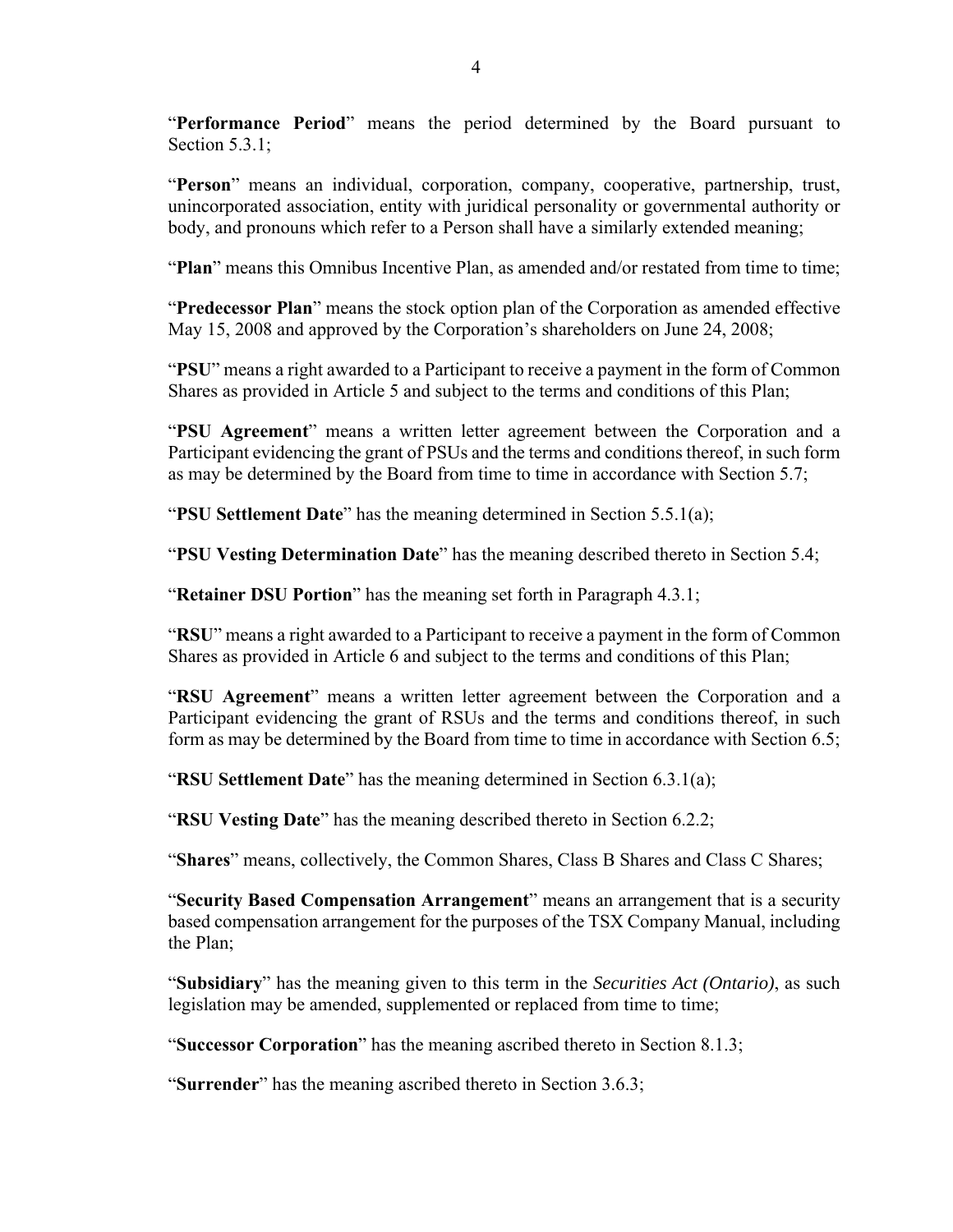"**Surrender Notice**" has the meaning ascribed thereto in Section 3.6.3;

"**Tax Act**" means the *Income Tax Act (Canada)* and its regulations thereunder, as amended from time to time.

"**Termination Date**" means the date on which a Participant ceases to be an Eligible Participant;

"**Trading Day**" means any day on which the Exchange is opened for trading;

"**TSX**" means the Toronto Stock Exchange;

"**Unit**" means a PSU, a RSU or a DSU;

"**Unit Restriction Period**" means, subject to Section 8.3.1, the applicable restriction period in respect of a particular PSU or RSU, which period shall end on the Business Day preceding December 31 of the calendar year which is three (3) years after the calendar year in which the services in relation to which the PSU or RSU is granted were performed, or such shorter period as may be determined by the Board at the time of the time PSU or RSU is granted; and

"**Unit Settlement Notice**" means a notice by a Participant to the Corporation electing to settle the vested Units.

# **ARTICLE 2 PURPOSE AND ADMINISTRATION OF THE PLAN; GRANTING OF AWARDS**

# **2.1 Purpose of the Plan**

The purpose of the Plan is to permit the Corporation to grant Awards to Eligible Participants, subject to certain conditions as hereinafter set forth, for the purposes of securing for the Corporation and its shareholders the benefits of incentive interest in Common Share ownership by the Eligible Participants.

# **2.2 Successor Plan**

The Plan replaces the Predecessor Plan in its entirety and shall, in respect of Options previously granted under the Predecessor Plan, serve as the successor to the Predecessor Plan. From and after the effective date of the Plan, all Options previously granted under the Predecessor Plans shall be governed by the terms hereof and no further awards shall be made under the Predecessor Plan.

# **2.3 Implementation and Administration of the Plan**

2.3.1 The Plan is under the direction of the Board. The Committee makes recommendations to the Board in relation to the Plan and to the grants of Awards.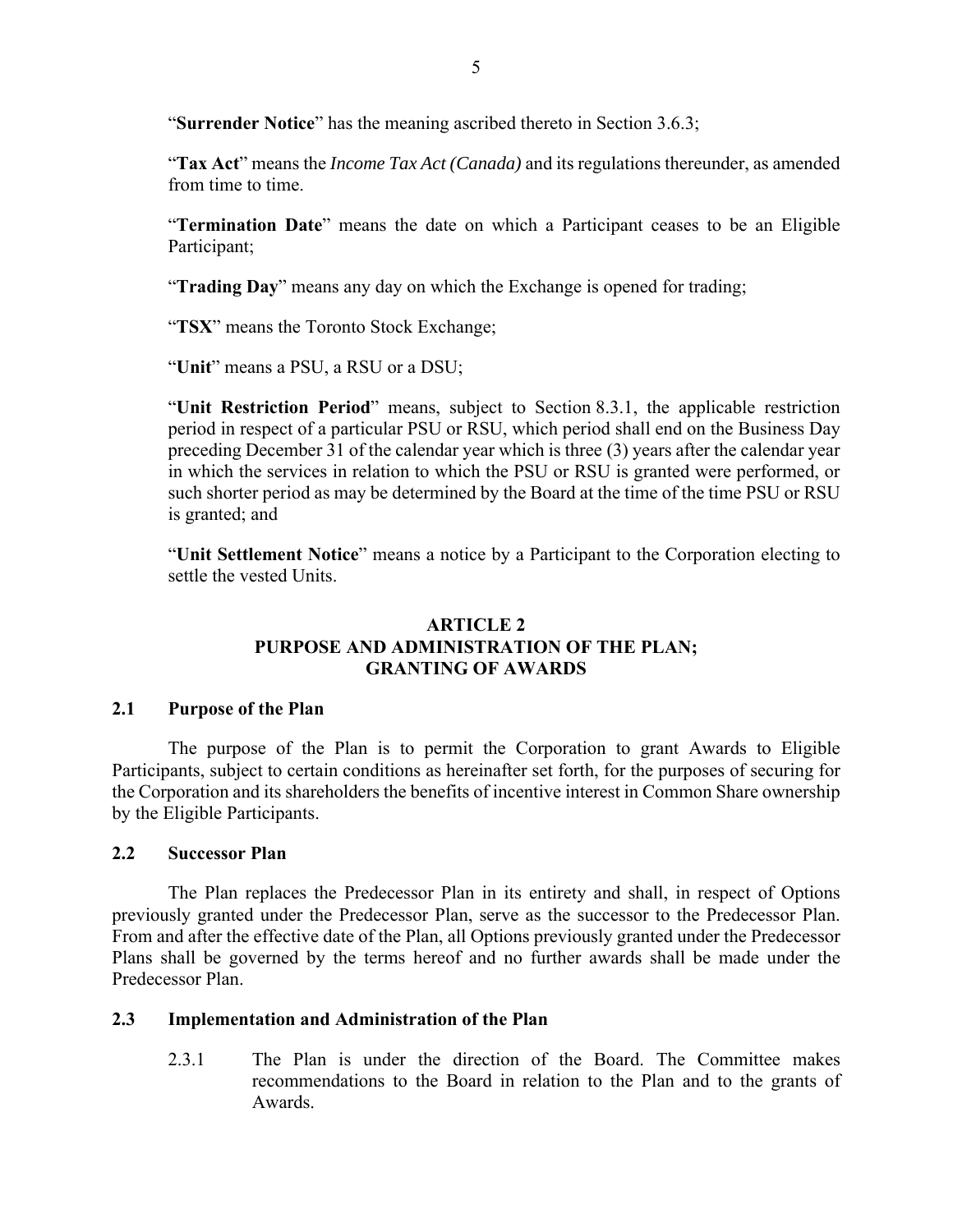- rescind rules and regulations for carrying out the provisions and purposes of the Plan, subject to any applicable rules of the TSX. Subject to the provisions of the Plan, the Board is authorized, in its sole discretion, to make such determinations under, and such interpretations of, and take such steps and actions in connection with, the proper administration of the Plan, as it may deem necessary or advisable. The interpretation, construction and application of the Plan and any provisions hereof made by the Board shall be final and binding on all Eligible Participants.
- 2.3.3 The Board may modify the terms and conditions of any Awards granted to Participants outside of Canada to comply with applicable foreign laws, and establish subplans and addendums and modify settlement procedures and other terms and procedures, to the extent the Board determines such actions to be necessary or advisable (and such subplans and addendums and/or modifications shall be attached to this Plan as addendums).
- 2.3.4 No member of the Board or of the Committee shall be liable for any action or determination taken or made in good faith in the administration, interpretation, construction or application of the Plan or any Award granted hereunder.
- 2.3.5 Any determination approved by a majority of the Board shall be deemed to be a determination of that matter by the Board.

# **2.4 Eligible Participants**

- 2.4.1 The Persons who shall be eligible to receive Awards ("**Eligible Participants**") shall be the Eligible Directors, officers and employees of the Corporation or a Subsidiary, as well as consultants providing ongoing services to the Corporation and its Subsidiary, as determined by the Board from time to time who the Board may determine from time to time, in its sole discretion. For greater certainty, a Person whose employment or engagement with the Corporation or a Subsidiary has ceased for any reason, or who has given notice or been given notice of such cessation, whether such cessation was initiated by such Person, the Corporation or such Subsidiary, as the case may be, shall cease to be eligible to receive Awards hereunder as of the date on which such Person provides notice to the Corporation or the Subsidiary, as the case may be, in writing or verbally, of such cessation, or on the Termination Date for any cessation of a Participant's employment or engagement initiated by the Corporation.
- 2.4.2 Participation in the Plan shall be entirely voluntary and any decision not to participate shall not affect an Eligible Participant's employment or engagement with the Corporation.
- 2.4.3 Notwithstanding any express or implied term of this Plan to the contrary, the granting of an Award pursuant to the Plan shall in no way be construed as a guarantee of employment by the Corporation or a Subsidiary to the Participant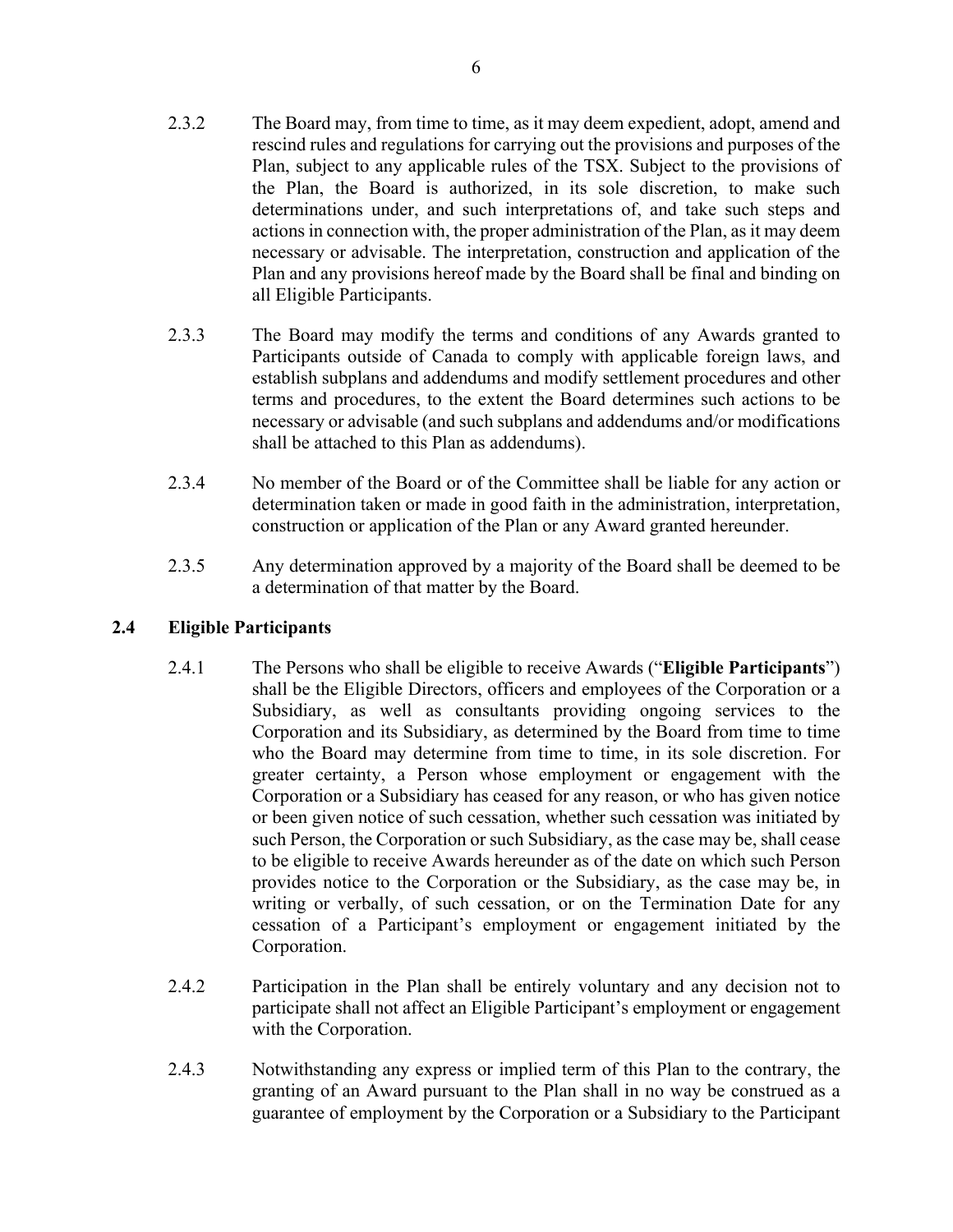or the commencement, extension, continuation or modification of any engagement between the Corporation or a Subsidiary and the Participant.

2.4.4 A Participant shall have no rights as a shareholder of the Corporation with respect to any Common Shares underlying his or her Awards until he or she shall have become the holder of record of such Common Shares.

# **2.5 Shares Subject to the Plan**

- 2.5.1 Subject to adjustment pursuant to provisions of Article 8, the total number of Common Shares reserved and available for grant and issuance pursuant to Awards shall not exceed ten percent (10%) of the total issued and outstanding Shares of the Corporation (on a non-diluted basis) from time to time. Every three years after the effective date of the Plan, all unallocated Awards under the Plan shall be submitted for approval to the Board and the shareholders of the Corporation. No more than one percent (1%) of the total issued and outstanding Shares of the Corporation (on a non-diluted basis) from time to time, shall be reserved and available for grant and issuance pursuant to Awards to the Eligible Directors, less the number of Common Shares reserved for issuance pursuant to awards under all other Security Based Compensation Agreements. For greater certainty, the Common Shares reserved and available for grant and issuance to the Eligible Directors, shall be included in the total number of Common Shares generally available for grant and issuance pursuant to Awards pursuant to this Section 2.5.1. In addition, the maximum annual grant of Awards to any one Eligible Director under the Plan shall not exceed \$150,000 in value, of which no more than \$100,000 of value may be comprised of Options. Notwithstanding the foregoing the aforementioned dollar limit shall not apply to (i) any one-time initial grants under the Plan to any new Eligible Director upon joining the Board; and (ii) any Awards received by an Eligible Director in lieu of his or her cash fees.
- 2.5.2 This Plan is considered an "evergreen" plan, since the Common Shares covered by grants which have been exercised, settled, expired, cancelled or forfeited shall be available for subsequent grants under the Plan and the number of Common Shares available to grant increases as the number of issued and outstanding Shares increases.
- 2.5.3 Common Shares in respect of which an Award is granted under the Plan, but not exercised prior to the termination of such Award or not vested or delivered prior to the termination of such Award due to the expiration, termination or lapse of such Award, shall be available for Awards to be granted thereafter pursuant to the provisions of the Plan. All Common Shares issued pursuant to the exercise or the vesting of the Awards granted under the Plan shall be so issued as fully paid and non-assessable Common Shares.
- 2.5.4 Subject to adjustment pursuant to provisions of Article 8, the aggregate number of Common Shares (i) issued to Insiders under the Plan or any other proposed or established Security Based Compensation Arrangement of the Corporation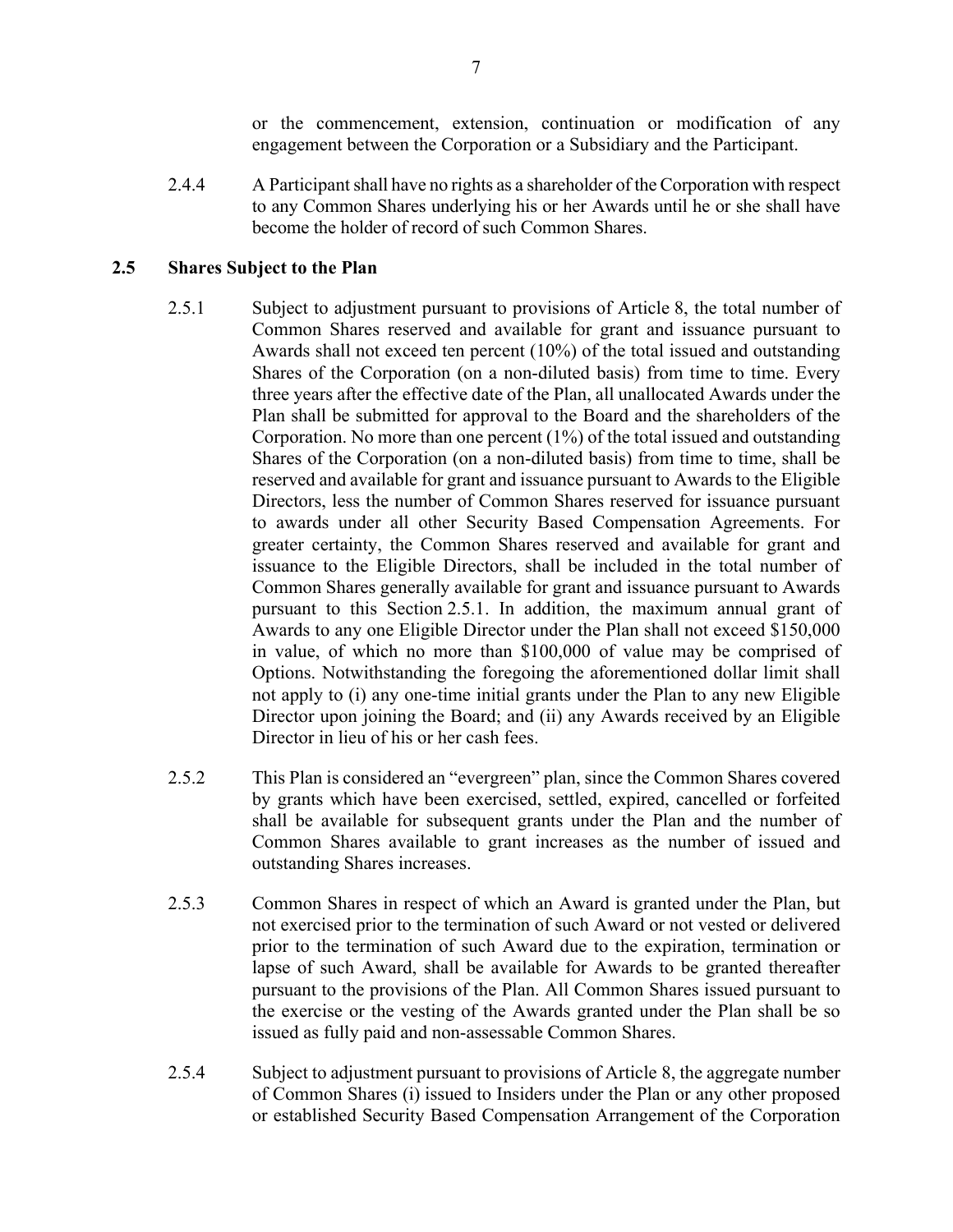within any one-year period and (ii) issuable to Insiders at any time under the Plan or any other proposed or established Security Based Compensation Arrangement of the Corporation, shall in each case not exceed ten percent (10%) of the total issued and outstanding Shares of the Corporation (on a nondiluted basis) from time to time.

# **2.6 Granting of Awards**

- 2.6.1 Any Award granted under the Plan shall be subject to the requirement that, if at any time counsel to the Corporation shall determine that the listing, registration or qualification of the Common Shares subject to such Award, if applicable, upon any securities exchange (including the Exchange) or under any law or regulation of any jurisdiction, or the consent or approval of any securities exchange (including the Exchange) or any governmental or regulatory body, is necessary as a condition of, or in connection with, the grant or exercise of such Award or the issuance or purchase of Common Shares thereunder, if applicable, such Award may not be accepted or exercised in whole or in part unless such listing, registration, qualification, consent or approval shall have been effected or obtained on conditions acceptable to the Board. Nothing herein shall be deemed to require the Corporation to apply for or to obtain such listing, registration, qualification, consent or approval.
- 2.6.2 Any Award granted under the Plan shall be subject to the requirement that, the Corporation has the right to place any restriction or legend on any securities issued pursuant to this Plan including, but in no way limited to placing a legend to the effect that the securities have not been registered under the *United States Securities Act of 1933* and may not be offered or sold in the United States unless registration or an exemption from registration is available.

### **ARTICLE 3 OPTIONS**

# **3.1 Nature of Options**

An Option is an option granted by the Corporation to a Participant entitling such Participant to acquire, for each Option issued, one Common Share from treasury at the Option Price, but subject to the provisions hereof.

### **3.2 Option Awards**

Subject to the provisions set forth in this Plan and any shareholder or regulatory approval which may be required, the Board shall, from time to time by resolution, in its sole discretion, (i) designate the Eligible Participants who may receive Options under the Plan, (ii) fix the number of Options, if any, to be granted to each Eligible Participant and the date or dates on which such Options shall be granted, (iii) determine the price per Common Share to be payable upon the exercise of each such Option (the "**Option Price**") and the relevant vesting provisions (including Performance Criteria, if applicable) and Option Term, the whole subject to the terms and conditions prescribed in this Plan, in any Option Agreement and any applicable rules of the TSX.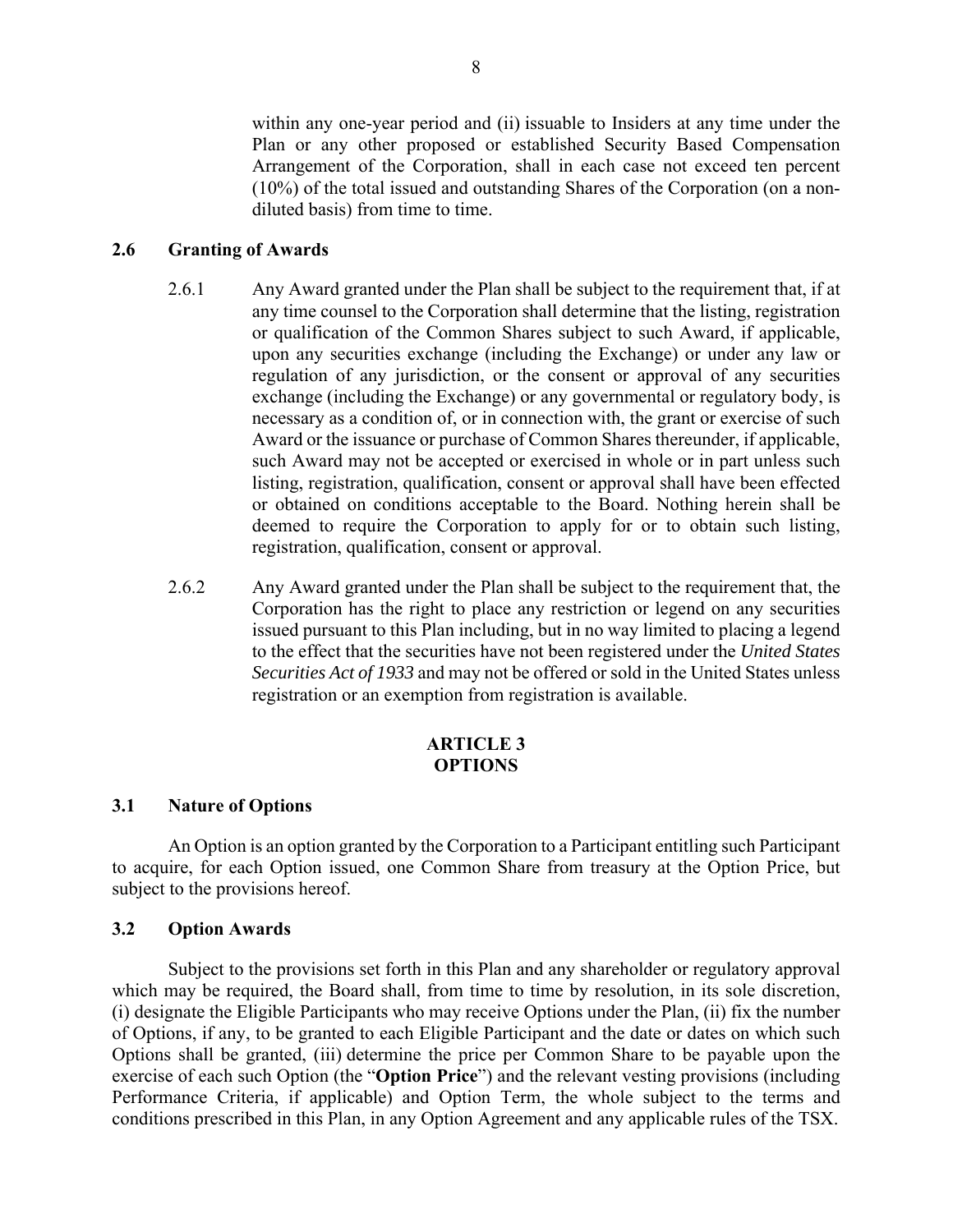# **3.3 Option Price**

The Option Price for Common Shares that are the subject of any Option shall be fixed by the Board when such Option is granted, but shall not be less than the Market Value of such Common Shares on the trading day immediately preceding the date of the granting of the Option.

# **3.4 Option Term and Vesting**

- 3.4.1 The Board shall determine, at the time of granting the particular Option, the period during which the Option is exercisable, commencing on the date such Option is granted to the Participant and ending as specified in this Plan, or in the Option Agreement, but in no event shall an Option expire on a date which is later than ten (10) years from the date the Option is granted ("**Option Term**"). Unless otherwise determined by the Board, all unexercised Options shall be cancelled at the expiry of such Options.
- 3.4.2 Should the expiration date for an Option fall within a Black-Out Period or within nine (9) Business Days following the expiration of a Black-Out Period, such expiration date shall be automatically extended without any further act or formality to that date which is the tenth  $(10<sup>th</sup>)$  Business Day after the end of the Black-Out Period, such tenth  $(10<sup>th</sup>)$  Business Day to be considered the expiration date for such Option for all purposes under the Plan. Notwithstanding Section 8.2, the ten (10) Business Day-period referred to in this Section 3.4 may not be extended by the Board.
- 3.4.3 Unless otherwise specified by the Board at the time of granting the particular Option and except as otherwise provided in this Plan, each Option will vest and be exercisable as follows:

| <b>Fraction of Total Number</b><br>of Common Shares that<br>may be Purchased | <b>Exercise Period</b>                                                                             |  |
|------------------------------------------------------------------------------|----------------------------------------------------------------------------------------------------|--|
| 1/3                                                                          | Shall vest on the first anniversary of the date of grant<br>(the "First Option Vesting Date"); and |  |
| 1/3                                                                          | Shall vest on the date that is one year from the First<br>Vesting Date;                            |  |
| 1/3                                                                          | Shall vest on the date that is two years from the First<br>Vesting Date;                           |  |

with the result that the entire Option subject to the grant shall be vested and exercisable as of the third anniversary of the date of grant.

3.4.4 Once a portion of an Option that has vested becomes exercisable in accordance with Section 3.5, it remains exercisable until expiration or termination of the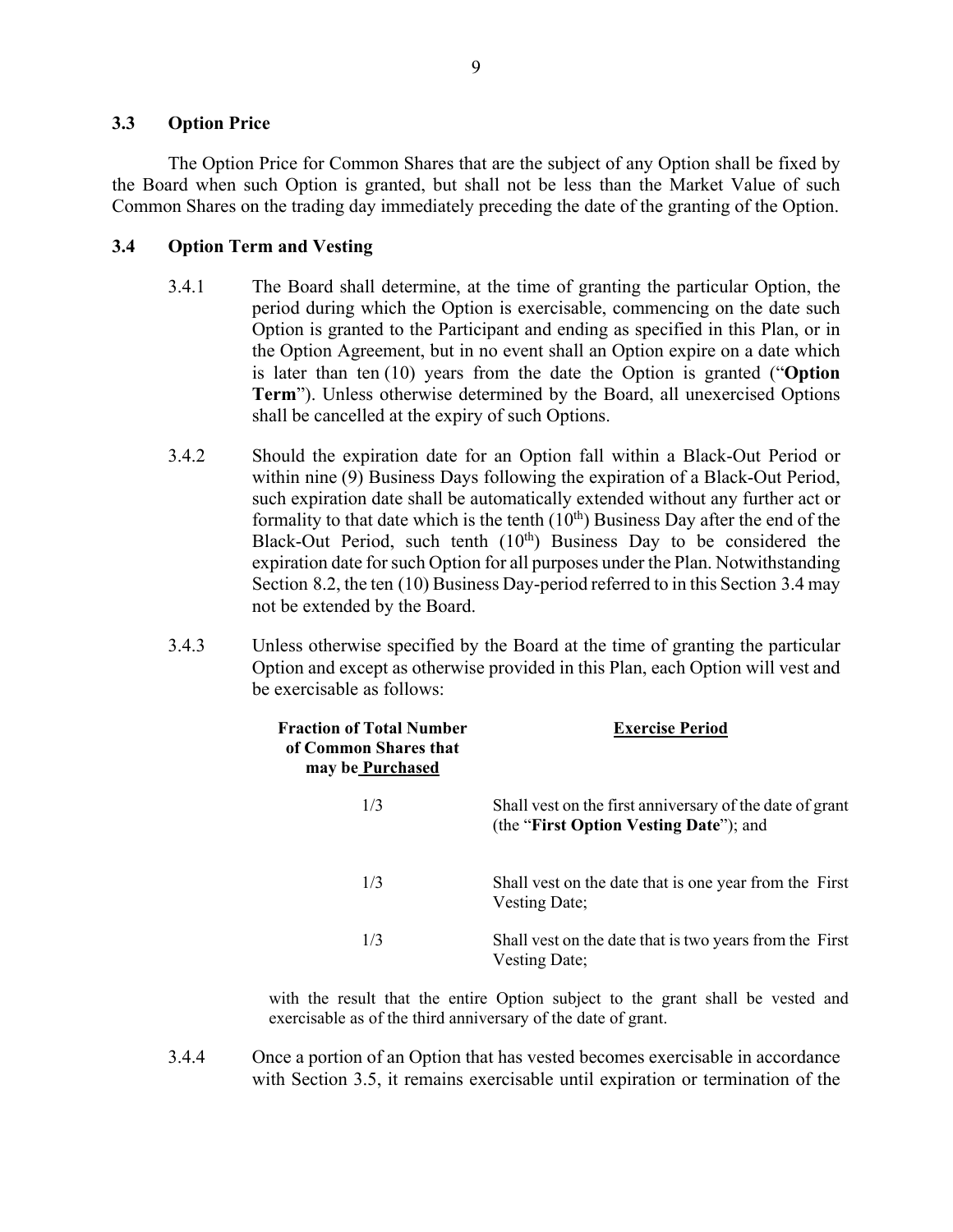Option, unless otherwise specified by the Board in connection with the grant of such Option.

# **3.5 Exercise of Options**

- 3.5.1 Subject to the provisions of this Plan, a Participant shall be entitled to exercise an Option granted to such Participant at any time prior to the expiry of the Option Term, subject to vesting limitations which may be imposed by the Board at the time such Option is granted.
- 3.5.2 Prior to its expiration or earlier termination in accordance with the Plan, each Option shall be exercisable as to all or such part or parts of the optioned Common Shares and at such time or times and/or pursuant to the achievement of such Performance Criteria and/or other vesting conditions as the Board at the time of granting the particular Option, may determine in its sole discretion. For greater certainty, no Option shall be exercised by a Participant during a Black-Out Period.

# **3.6 Method of Exercise and Payment of Purchase Price**

- 3.6.1 Subject to the provisions of the Plan and the alternative exercise procedures set out herein, an Option granted under the Plan may be exercisable (from time to time as provided in Section 3.5) by the Participant (or by the liquidator, executor or administrator, as the case may be, of the estate of the Participant) in such manner as the Board may determine from time to time and in accordance with such rules and regulations as the Board may prescribe from time to time.
- 3.6.2 Pursuant to the Exercise Notice and subject to the approval of the Board, a Participant may choose to undertake a "cashless exercise" with the assistance of a broker in order to facilitate the exercise of such Participant's Options. The "cashless exercise" procedure may include a sale of such number of Common Shares as is necessary to raise an amount equal to the aggregate Option Price for all Options being exercised by that Participant under an Exercise Notice. Pursuant to the Exercise Notice, the Participant may authorize the broker to sell Common Shares on the open market by means of a short sale and forward the proceeds of such short sale to the Corporation to satisfy the Option Price, promptly following which the Corporation shall issue the Common Shares underlying the number of Options as provided for in the Exercise Notice.
- 3.6.3 In addition, in lieu of exercising any vested Option in the manner described in this Section 3.6, and pursuant to the terms of this Section 3.6.3, a Participant may, subject to the approval of the Board, by surrendering an Option ("**Surrender**") with a properly endorsed notice of Surrender to the Secretary of the Corporation, substantially in the form that may be approved by the Board from time to time (a "**Surrender Notice**"), elect to receive that number of Common Shares calculated using the following formula:

 $X = Y * (A-B) / A$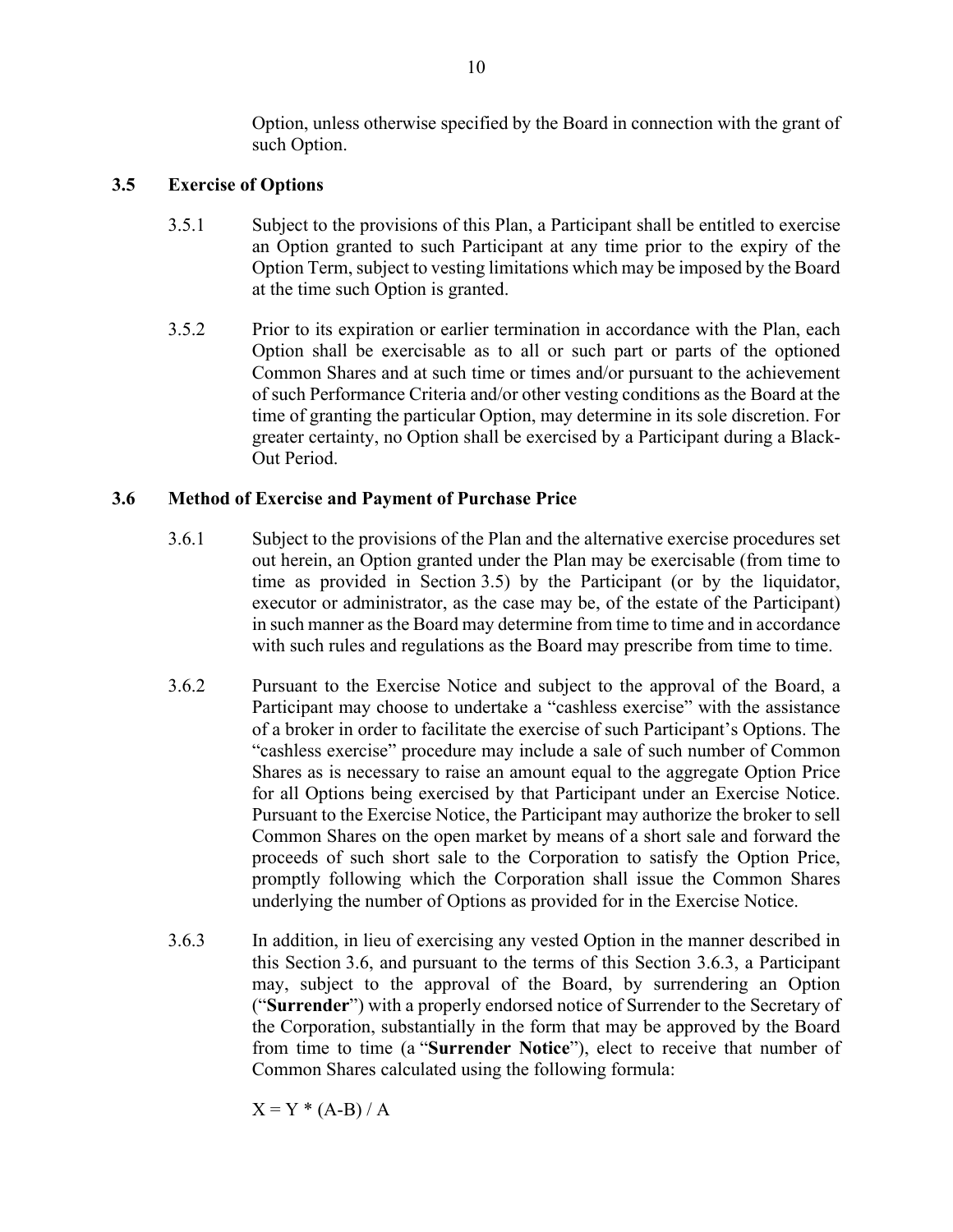Where:

 $X =$  the number of Common Shares to be issued to the Participant Y = the number of Common Shares underlying the Options to be Surrendered  $A =$  the Market Value of the Common Shares as at the date of the Surrender  $B =$  the Option Price of such Options

- 3.6.4 Where Common Shares are to be issued to the Participant pursuant to the terms of this Section 3.6, as soon as practicable following the receipt of the Exercise Notice and, if Options are exercised only in accordance with the terms of Section 3.6.1, the required bank draft, certified cheque or other acceptable form of payment, the Corporation shall duly issue such Common Shares to the Participant as fully paid and non-assessable.
- 3.6.5 Upon the exercise of an Option pursuant to Section 3.6.1 or Section 3.6.3, the Corporation shall, as soon as practicable after such exercise but no later than ten (10) Business Days following such exercise, forthwith cause the transfer agent and registrar of the Common Shares to either:
	- (a) deliver to the Participant (or to the liquidator, executor or administrator, as the case may be, of the estate of the Participant) a certificate in the name of the Participant representing in the aggregate such number of Common Shares as the Participant (or to the liquidator, executor or administrator, as the case may be, of the estate of the Participant) shall have then paid for and as are specified in such Exercise Notice; or
	- (b) in the case of Common Shares issued in uncertificated form, cause the issuance of the aggregate number of Common Shares the Participant (or the liquidator, executor or administrator, as the case may be, of the estate of the Participant) shall have then paid for and as are specified in such Exercise Notice to be evidenced by a book position on the register of the shareholders of the Corporation to be maintained by the transfer agent and registrar of the Common Shares.

# **3.7 Option Agreements**

Options shall be evidenced by an Option Agreement or included in an Employment Agreement, in such form not inconsistent with the Plan as the Board may from time to time determine, provided that the substance of Article 4 and Article 7 be included therein. The Option Agreement shall contain such terms that may be considered necessary in order that the Option will comply with any provisions respecting options in laws (including tax laws) in force in any country or jurisdiction of which the Participant may from time to time be a resident or citizen or the rules of any regulatory body having jurisdiction over the Corporation.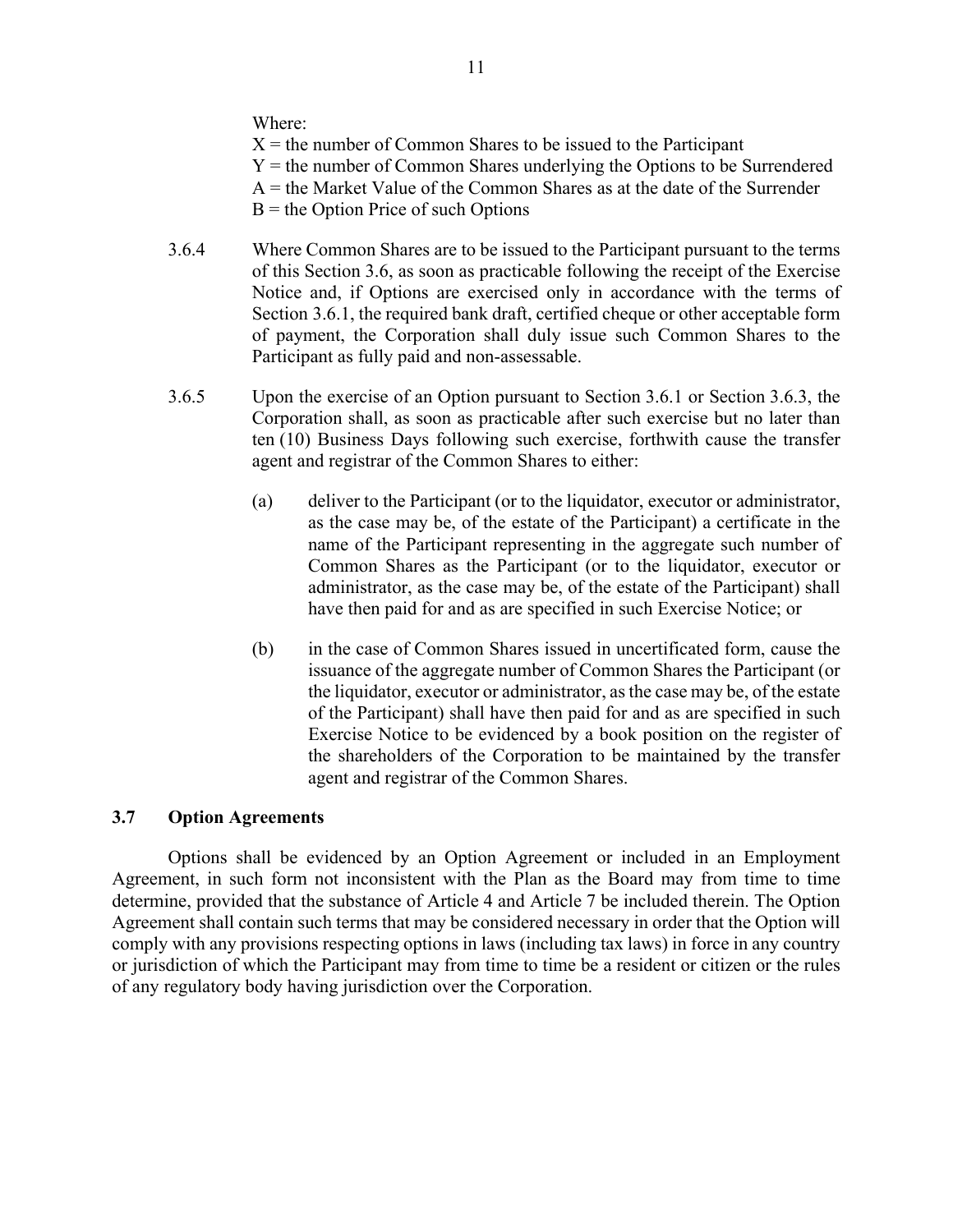### **ARTICLE 4 DEFERRED SHARE UNITS**

### **4.1 Nature of DSUs**

A DSU is an Award of phantom share units to a Participant, subject to restrictions and conditions as the Board may determine at the time of grant. Conditions may be based on such factors as may be determined by the Board from time to time, including the achievement of preestablished vesting and performance goals and objectives.

### **4.2 DSU Awards**

- 4.2.1 Subject to the provisions herein set forth and any shareholder or regulatory approval which may be required, the Board shall, from time to time by resolution, in its sole discretion, (i) designate the Eligible Participants who may receive DSUs under the Plan, (ii) fix the number of DSUs, if any, to be granted to each Eligible Participant and the date or dates on which such DSUs shall be granted, and (iii) determine the relevant conditions and vesting provisions of such DSUs, the whole subject to the terms and conditions prescribed in this Plan.
- 4.2.2 The DSUs are structured so as to be considered to be a plan described in subsection 6801(d) of the *Income Tax Regulations (Canada)* or any successor to such provision except for the DSUs granted to Eligible Participants who are consultants.
- 4.2.3 Subject to the vesting and other conditions and provisions set forth herein and in the DSU Agreement, the Board shall determine whether each DSU awarded to a Participant shall entitle the Participant: (i) to receive one (1) Common Share issued from treasury or purchased on the open market; (ii) to receive the Cash Equivalent of one (1) Common Share; or (iii) to elect to receive either one (1) Common Share from treasury or purchased on the open market, the Cash Equivalent of one (1) Common Share or a combination of cash and Common Shares.
- 4.2.4 DSUs will be credited in the registers maintained by the Corporation, but will not be represented by any certificate or other document.

# **4.3 Participation**

- 4.3.1 Each Eligible Director may elect to receive up to 100% of his or her Board Retainer in the form of DSUs (the "**Retainer DSU Portion**").
- 4.3.2 Each Eligible Director will receive such number of DSUs as is obtained by dividing the Retained DSU Portion payable quarterly to the Eligible Director by the Market Value on the date on which the DSUs are awarded. DSUs shall be awarded to Eligible Directors quarterly on the first day of each quarter (or, if not a business day, on the following business day), unless otherwise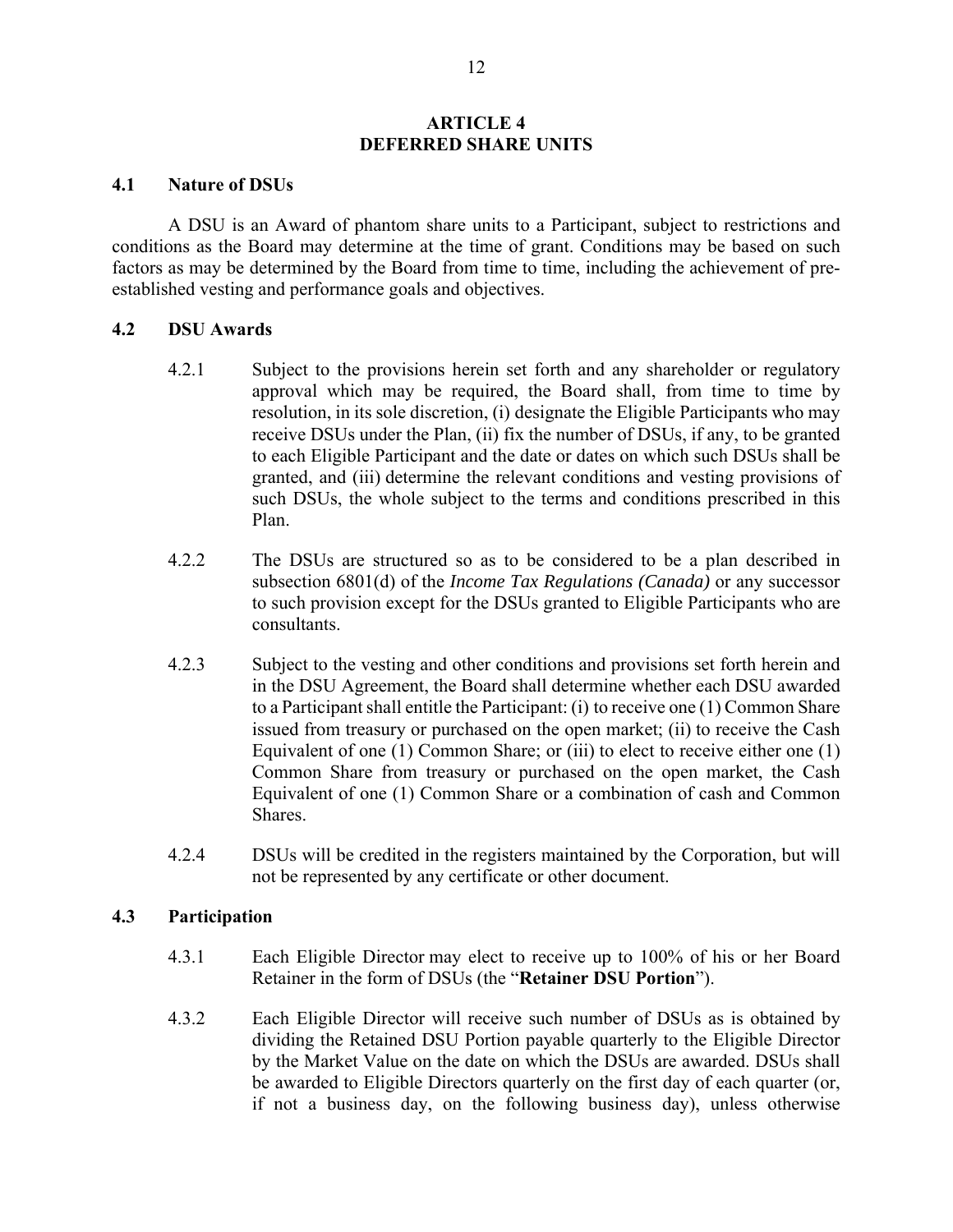determined by the Board. Notwithstanding the foregoing, the Eligible Directors shall receive the first grant on the effective date of the Plan.

- 4.3.3 Each Participant who elects to participate in the Plan in respect of the Retainer DSU Portion for a given calendar year must send to the Corporate Secretary a written notice to that effect (an "**Election Notice**") prior to December 31 of the previous calendar year. Each Participant who is a newly elected or appointed director and who elects to participate in the Plan in respect of the Retainer DSU Portion for the then current calendar year must send to the Corporate Secretary an Election Notice within 15 days of his or her election or appointment, but prior to the receipt of the first Board Retainer payment. For the calendar year ending December 31, 2021, each Participant who elects to participate in the Plan in respect of the Retainer DSU Portion must send to the Corporate Secretary an Election Notice within 15 days of the adoption of the Plan. The election made in an Election Notice in respect of the Board Retainer of a given calendar year will be irrevocable for that calendar year.
- 4.3.4 The Election Notice shall be deemed to apply to all subsequent calendar years until such time as the Participant shall send to the Corporate Secretary an Election Notice containing different instructions or a termination notice (in which case the new Election Notice or the termination notice, as applicable, shall apply to the calendar year following the calendar year during which it was sent to the Corporate Secretary).
- 4.3.5 If no Election Notice is received in accordance with Paragraph 4.3.3, and no prior Election Notice is deemed to apply in accordance with Paragraph 4.3.4, the Participant shall be deemed not to have elected to participate in the Plan in respect of the Retainer DSU Portion and the corresponding portion of his Board Retainer shall be paid in cash.
- 4.3.6 Each Participant is entitled to terminate his or her participation in the Plan in respect of the Retainer DSU Portion for a given calendar year by sending a written notice to that effect to the Corporate Secretary prior to December 31 of the previous calendar year.
- 4.3.7 No Election Notice, or amendment or termination of an election contemplated in this Section 4.3 shall be made during a Black-out Period, and any Election Notice sent by a Participant during a Black-out Period shall be null and void. To the extent that an Election Notice is sent during a Black-out Period, or cannot be made during the period set forth in this Section 4.3.7 as a result of the existence of a Black-out Period, the Participant shall continue to participate in the Plan in respect of a Retainer DSU Portion on the basis of the prior election made, or, if no prior election has been made, shall be deemed to have elected not to participate in the Plan in respect of a Retainer DSU Portion.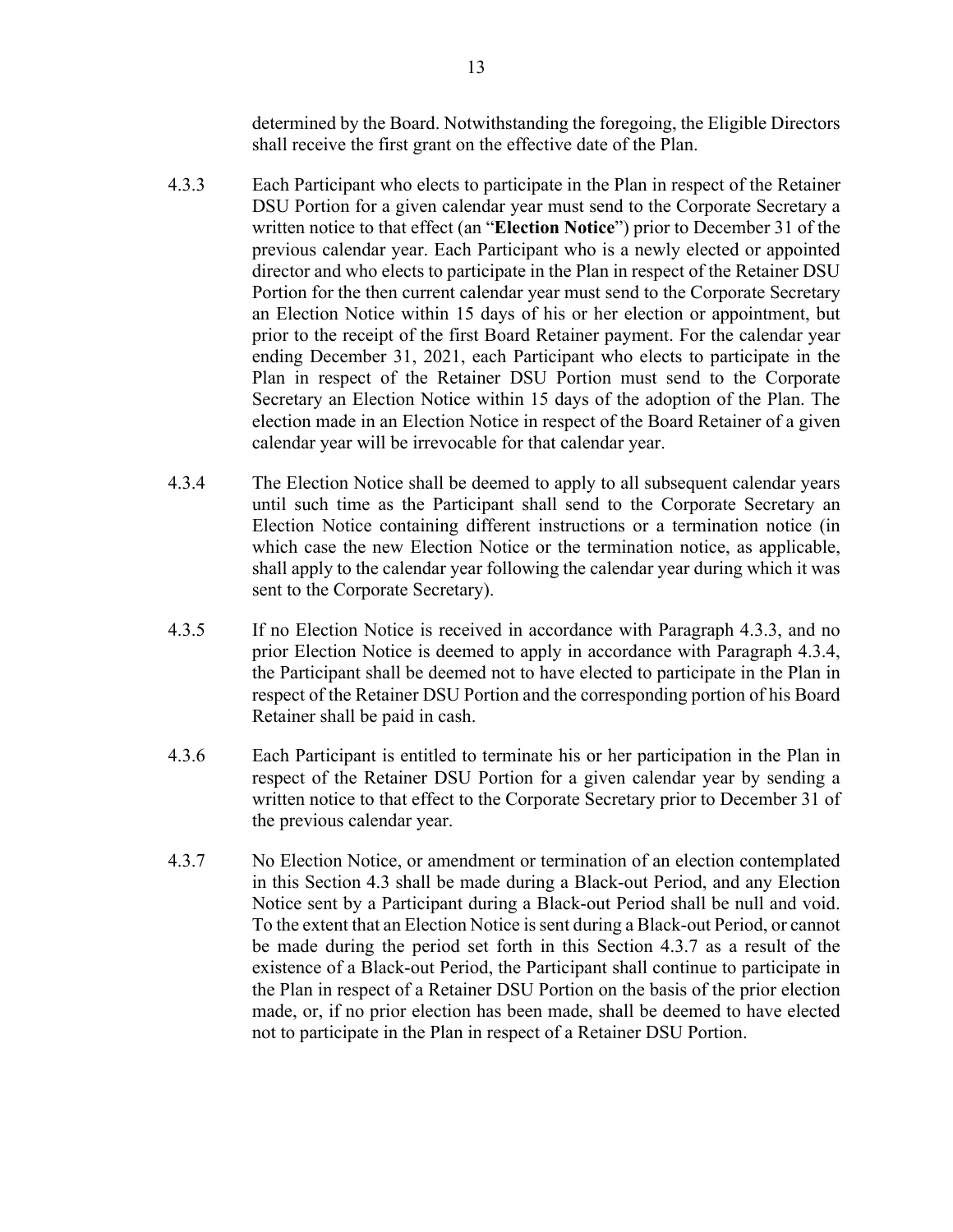# **4.4 Settlement of DSUs**

- 4.4.1 A Participant who (i) ceases to be a director of the Corporation; (ii) ceases to be employed by the Corporation or its Subsidiary; or (iii) ceases to provide services to the Corporation or its Subsidiary, as applicable, (or, if deceased, his or her estate, succession, heirs or legal representatives) may request the settlement of all (but not less than all) of his or her DSUs at any time during the period between the date on which he or she ceases to be a director and the DSU Expiry Date, in such manner as the Board may determine from time to time and in accordance with such rules and regulations as the Board may prescribe from time to time.
- 4.4.2 Any DSU which has not been settled prior to the DSU Expiry Date shall be automatically settled on the DSU Expiry Date.
- 4.4.3 Settlement of DSUs shall take place promptly following the DSU Settlement Date and, for greater certainty, before the DSU Expiry Date through:
	- (a) in the case of the settlement of DSUs for their Cash Equivalent, delivery of a cheque to the Participant representing the Cash Equivalent;
	- (b) in the case of the settlement of DSUs for Common Shares, delivery of a share certificate to the Participant or the entry of the Participant's name on the share register for the Common Shares; or
	- (c) in the case of settlement of the DSUs for a combination of Common Shares and the Cash Equivalent, a combination of 4.4.3(a) and 4.4.3(b) above.
- 4.4.4 Notwithstanding any other provision of this Plan, in the event that a DSU Settlement Date occurs during a Black-Out Period imposed by the Corporation, then settlement of the applicable DSUs shall be automatically extended to the tenth  $(10<sup>th</sup>)$  Business Day following the date that such Black-Out Period is lifted, terminated or removed.

# **ARTICLE 5 PERFORMANCE SHARE UNITS**

### **5.1 Nature of PSU**

A PSU is an Award granted for services rendered in a particular year entitling the recipient to receive payment based on the value of one Common Share (or such reduced or increased number of Common Shares as shall be calculated by the Corporation depending on the level of attainment of relevant Performance Criteria) once such Award is earned and has vested, subject to such restrictions and conditions as the Board may determine at the time of grant. Conditions shall be based upon the achievement of pre-established Performance Criteria over the Performance Period as well as continuing employment (or engagement) with the Corporation or a Subsidiary.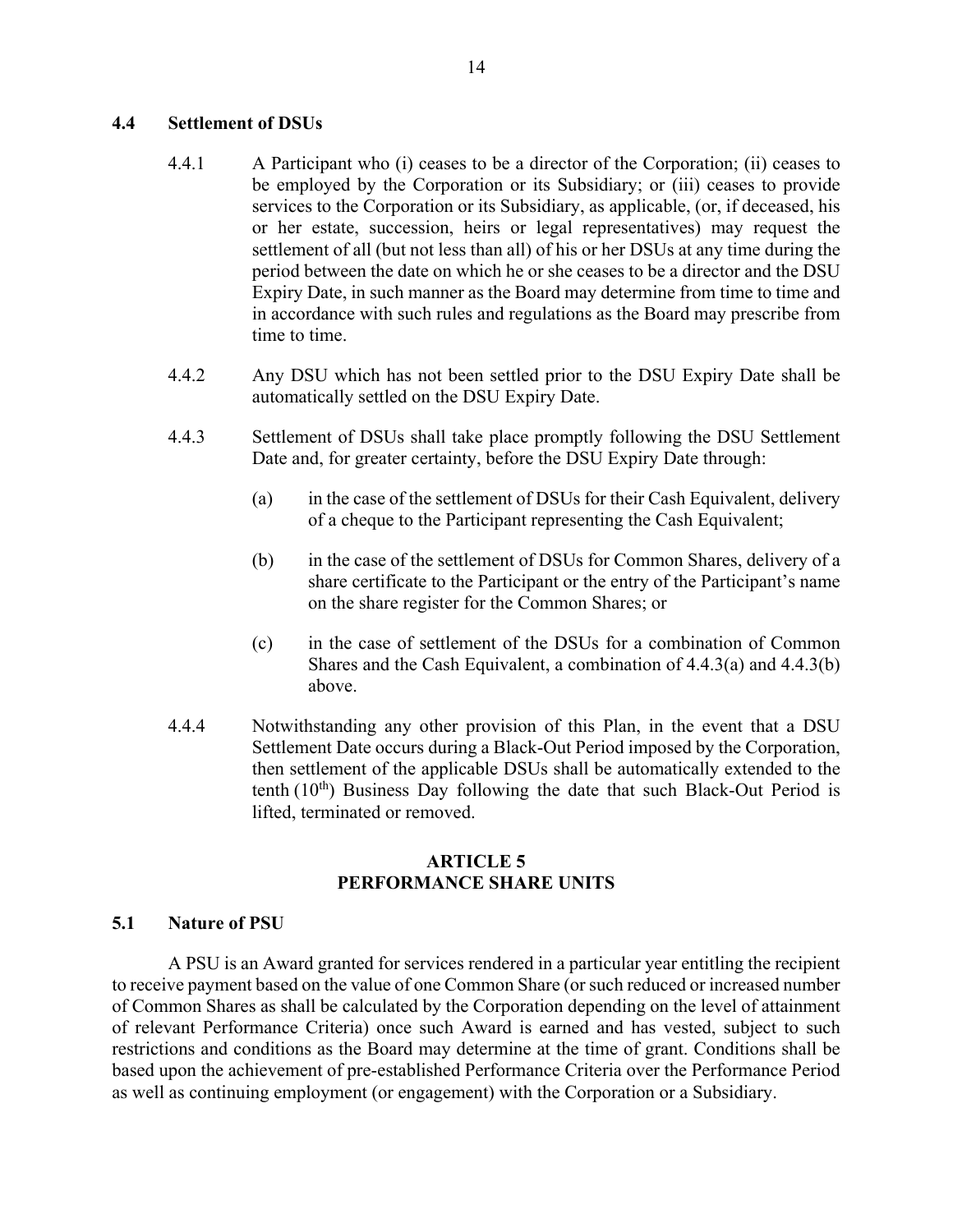# **5.2 PSU Awards**

- 5.2.1 Subject to the provisions herein set forth and any shareholder or regulatory approval which may be required, the Board shall, from time to time by resolution, in its sole discretion, (i) designate the Eligible Participants who may receive PSUs under the Plan for services rendered in a particular year, (ii) fix the number of PSUs, if any, to be granted to each Eligible Participant and the date or dates on which such PSUs shall be granted, and (iii) determine the relevant conditions and vesting provisions (including the applicable Performance Period and Performance Criteria) and Unit Restriction Period of such PSUs, the whole subject to the terms and conditions prescribed in this Plan and in any PSU Agreement.
- 5.2.2 Subject to the vesting and other conditions and provisions set forth herein and in the PSU Agreement, the Board shall determine whether each PSU awarded to a Participant shall entitle the Participant: (i) to receive one (1) Common Share issued from treasury or purchased on the open market; (ii) to receive the Cash Equivalent of one (1) Common Share; or (iii) to elect to receive either one (1) Common Share from treasury or purchased on the open market, the Cash Equivalent of one (1) Common Share or a combination of cash and Common Shares.
- 5.2.3 PSUs shall be settled by the Participant at any time beginning on the first Business Day following their PSU Vesting Determination Date but no later than the last day of the Unit Restriction Period. Unless otherwise determined by the Board, all unvested PSUs shall be cancelled on the PSU Vesting Determination Date and, in any event, no later than the last day of the Unit Restriction Period.

# **5.3 Performance Criteria and Performance Period**

- 5.3.1 For each award of PSUs, the Board shall establish the period (the "**Performance Period**") in which any Performance Criteria and other vesting conditions must be met in order for a Participant to be entitled to receive Common Shares in exchange for all or a portion of the PSUs held by such Participant, provided that such Performance Period may not expire after the last day of the Unit Restriction Period.
- 5.3.2 For each award of PSUs, the Board shall establish any Performance Criteria and other vesting conditions which must be met during the Performance Period in order for a Participant to be entitled to receive Common Shares in exchange for his or her PSUs.

# **5.4 PSU Vesting Determination Date**

The vesting determination date means the date on which the Board determines if the Performance Criteria and/or other vesting conditions with respect to a PSU have been met (the "**PSU Vesting Determination Date**"), and as a result, establishes the number of PSUs that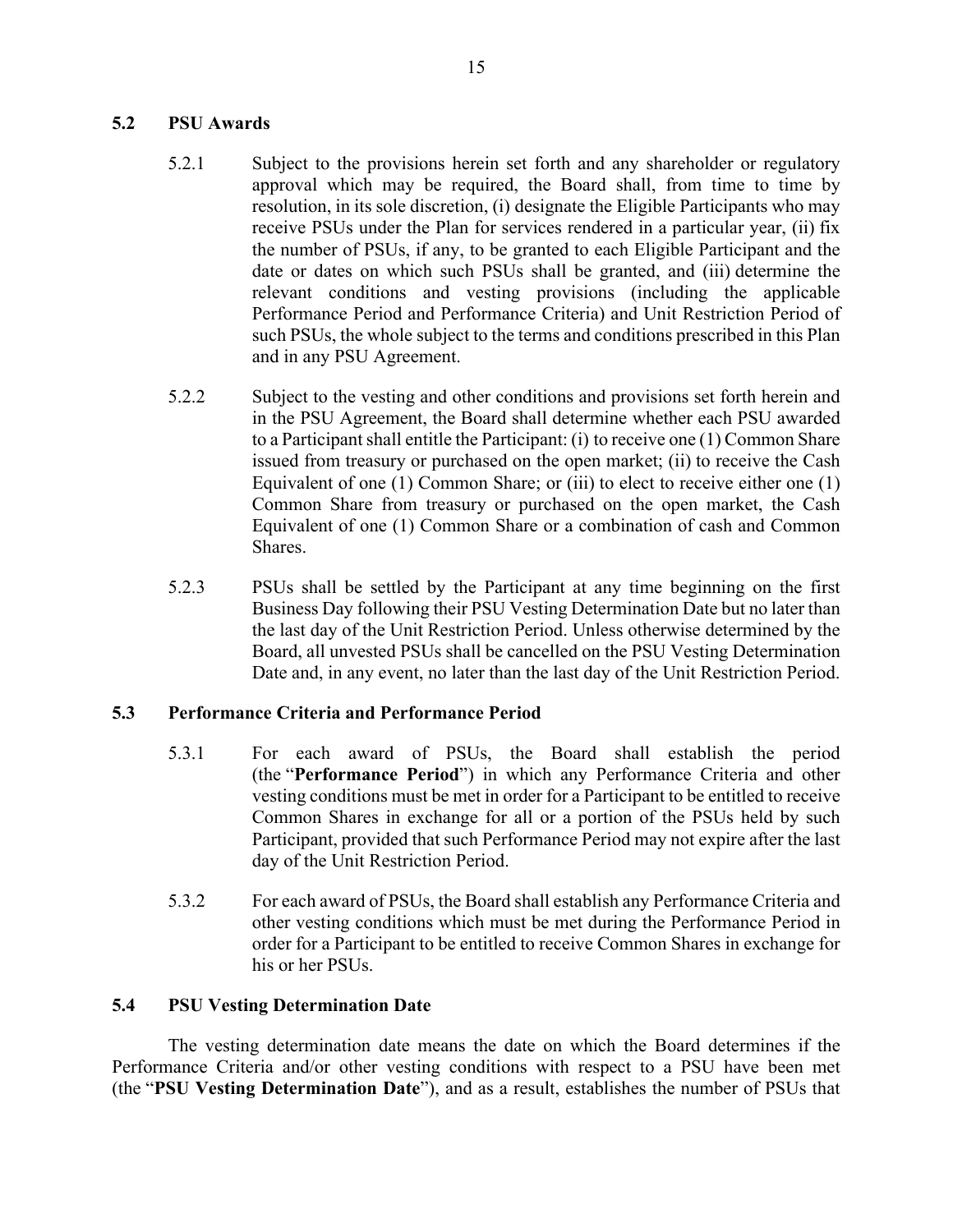become vested, if any. For greater certainty, the PSUs Vesting Determination Date must fall after the end of the Performance Period, but no later than the last day of the Unit Restriction Period.

# **5.5 Settlement of PSUs**

- 5.5.1 Except as otherwise provided in the PSU Agreement and subject to Section 8.3.1, in the event that the vesting conditions, the Performance Criteria and Performance Period of a PSU are satisfied:
	- (a) all of the vested PSUs covered by a particular grant may, be settled at on any day (each such day being a "**PSU Settlement Date**") beginning on the PSUs Vesting Determination Date and ending on or before the last day of the Unit Restriction Period by delivering a Unit Settlement Notice in respect of any or all vested PSUs held by such Participant; and
	- (b) any vested PSU for which no Unit Settlement Notice has been delivered prior to the last day of the Unit Restriction Period shall be automatically settled on the last day of the Unit Restriction Period.
- 5.5.2 Subject to Section 8.3.1, settlement of PSUs shall take place promptly following the PSU Settlement Date and, for greater certainty, before the last day of the Unit Restriction Period through:
	- (a) in the case of the settlement of PSUs for their Cash Equivalent, delivery of a cheque to the Participant representing the Cash Equivalent;
	- (b) in the case of the settlement of PSUs for Common Shares, delivery of a share certificate to the Participant or the entry of the Participant's name on the share register for the Common Shares; or
	- (c) in the case of settlement of the PSUs for a combination of Common Shares and the Cash Equivalent, a combination of 5.5.2(a) and 5.5.2(b) above.

# **5.6 Determination of Amounts**

- 5.6.1 **Cash Equivalent of PSUs.** For purposes of determining the Cash Equivalent of PSUs to be made pursuant to Section 5.5, such calculation will be made on the PSU Settlement Date and shall equal the Market Value on the PSU Settlement Date multiplied by the number of vested PSUs in the Participant's Account which the Participant desires to settle in cash pursuant to the Unit Settlement Notice.
- 5.6.2 **Payment in Common Shares.** For the purposes of determining the number of Common Shares from treasury to be issued or purchased on the open market and delivered to a Participant upon settlement of PSU pursuant to Section 5.5, such calculation will be made on the PSU Settlement Date and be the whole number of Common Shares equal to the whole number of vested PSUs then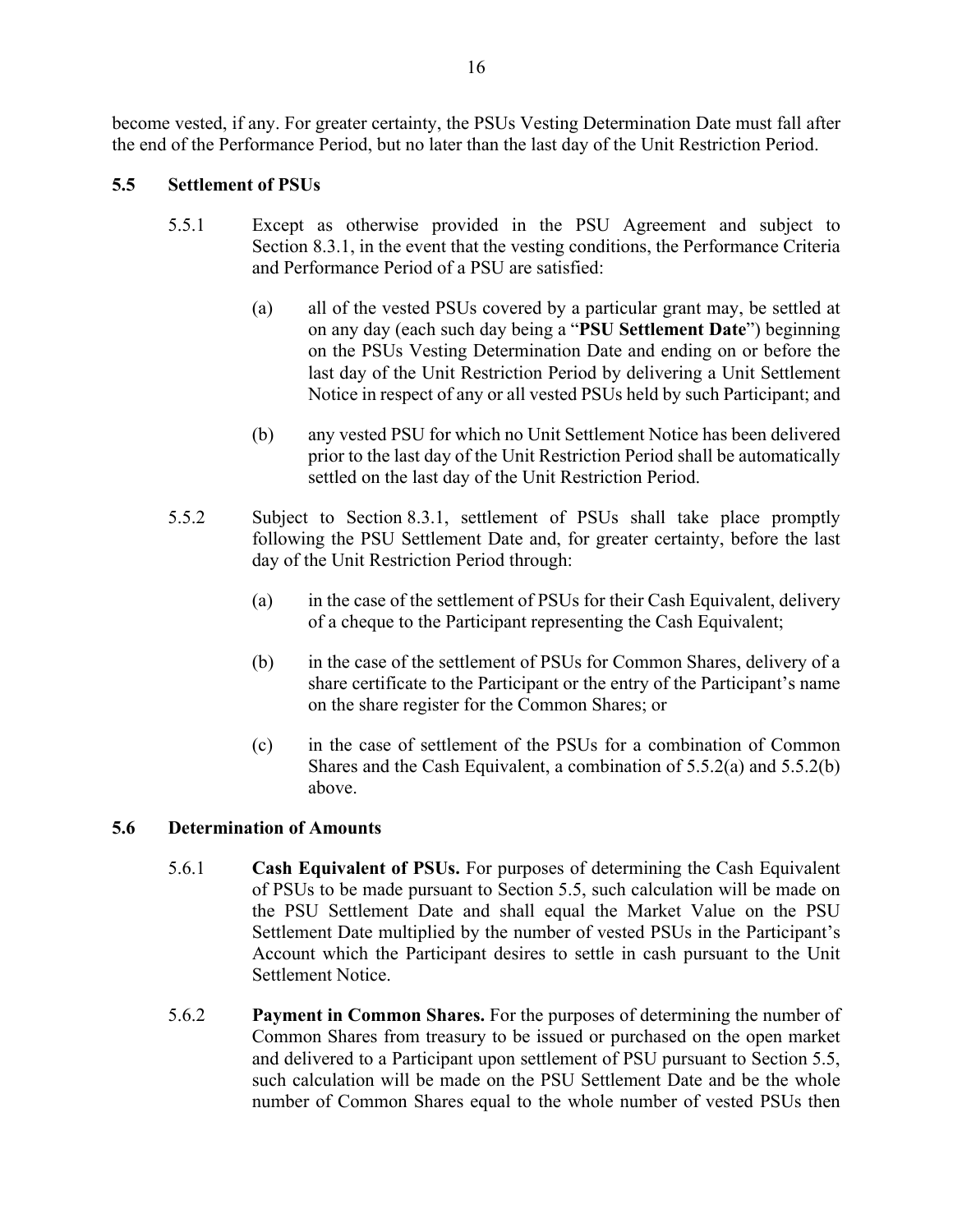recorded in the Participant's Account which the Participant desires to settle pursuant to the Unit Settlement Notice. Common Shares issued from treasury or purchased on the open market, as applicable, will be issued or transferred, as applicable, in consideration for the past services of the Participant to the Corporation and the entitlement of the Participant under this Plan shall be satisfied in full by such issuance or transfer of Common Shares.

# **5.7 PSU Agreements**

PSUs shall be evidenced by a PSU Agreement or included in an Employment Agreement, in such form not inconsistent with the Plan as the Board may from time to time determine, provided that the substance of Article 4 and Article 7 be included therein. The PSU Agreement shall contain such terms that may be considered necessary in order that the PSU will comply with any provisions respecting restricted share units in the income tax or other laws in force in any country or jurisdiction of which the Participant may from time to time be a resident or citizen or the rules of any regulatory body having jurisdiction over the corporation.

# **ARTICLE 6 RESTRICTED SHARE UNITS**

### **6.1 Nature of RSUs**

A RSU is an Award granted for services rendered in a particular year entitling the recipient to receive payment based on the value of one Common Share once such Award has vested, subject to such restrictions and conditions as the Board may determine at the time of grant. Conditions may be based on continuing employment (or engagement) with the Corporation or a Subsidiary.

### **6.2 RSU Awards**

- 6.2.1 Subject to the provisions herein set forth and any shareholder or regulatory approval which may be required, the Board shall, from time to time by resolution, in its sole discretion, (i) designate the Eligible Participants who may receive RSUs under the Plan for services rendered in a particular year, (ii) fix the number of RSUs, if any, to be granted to each Eligible Participant and the date or dates on which such RSUs shall be granted, and (iii) determine the relevant conditions and vesting provisions and Restriction Period of such RSUs, the whole subject to the terms and conditions prescribed in this Plan and in any RSU Agreement.
- 6.2.2 Unless otherwise set forth in the RSU Agreement, each RSU shall vest as to 1/3 on each of the first, second and third anniversary of the date of grant (each such date being a "**RSU Vesting Date**").
- 6.2.3 Subject to the vesting and other conditions and provisions set forth herein and in the RSU Agreement, the Board shall determine whether each RSU awarded to a Participant shall entitle the Participant: (i) to receive one (1) Common Share issued from treasury or purchased on the open market; (ii) to receive the Cash Equivalent of one (1) Common Share; or (iii) to elect to receive either one (1)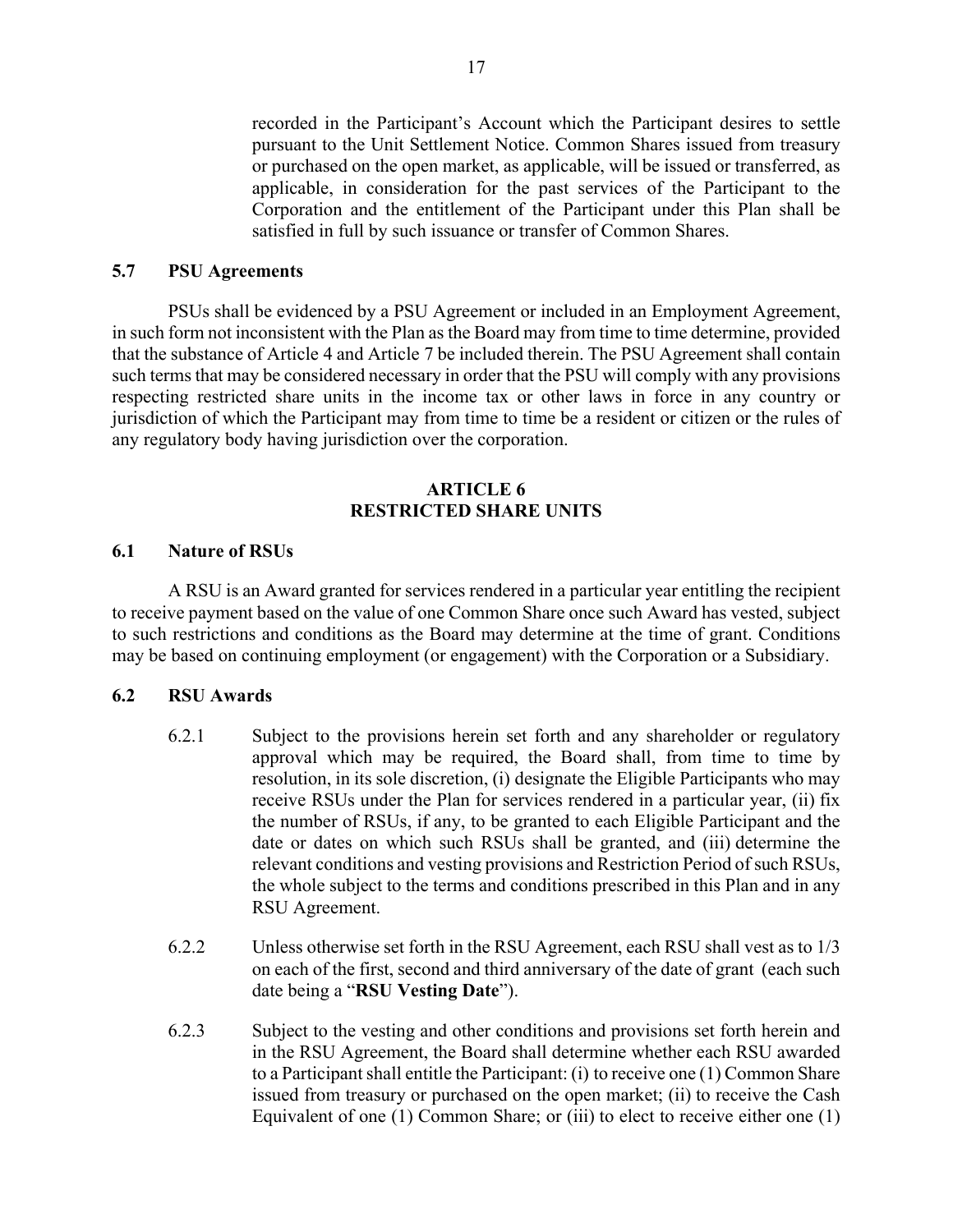Common Share from treasury or purchased on the open market, the Cash Equivalent of one (1) Common Share or a combination of cash and Common **Shares**.

6.2.4 RSUs shall be settled by the Participant at any time beginning on the first Business Day following the RSU Vesting Date but no later than the last day of the Unit Restriction Period.

# **6.3 Settlement of RSUs**

- 6.3.1 Except as otherwise provided in the RSU Agreement and subject to Section 8.3.1:
	- (a) all of the vested RSUs covered by a particular grant may, be settled at on any day (each such day being a "**RSU Settlement Date**") on or before the last day of the Unit Restriction Period by delivering a Unit Settlement Notice in respect of any or all vested RSUs held by such Participant; and
	- (b) any vested RSU for which no Unit Settlement Notice has been delivered prior to the last day of the Unit Restriction Period, shall be automatically settled on the last day of the Unit Restriction Period.
- 6.3.2 Subject to Section 4.4.4, settlement of RSUs shall take place promptly following the RSU Settlement Date and, for greater certainty, before the last day of the Unit Restriction Period through:
	- (a) in the case of settlement of RSUs for their Cash Equivalent, delivery of a cheque to the Participant representing the Cash Equivalent;
	- (b) in the case of settlement of RSUs for Common Shares, delivery of a share certificate to the Participant or the entry of the Participant's name on the share register for the Common Shares; or
	- (c) in the case of settlement of the RSUs for a combination of Common Shares and the Cash Equivalent, a combination of (a) and (b) above.

# **6.4 Determination of Amounts**

- 6.4.1 **Cash Equivalent of RSUs.** For purposes of determining the Cash Equivalent of RSUs to be made pursuant to Section 6.3, such calculation will be made on the RSU Settlement Date and shall equal the Market Value on the RSU Settlement Date multiplied by the number of vested RSUs in the Participant's Account which the Participant desires to settle in cash pursuant to the Unit Settlement Notice.
- 6.4.2 **Payment in Common Shares.** For the purposes of determining the number of Common Shares from treasury to be issued or purchased on the open market and delivered to a Participant upon settlement of RSUs pursuant to Section 6.3,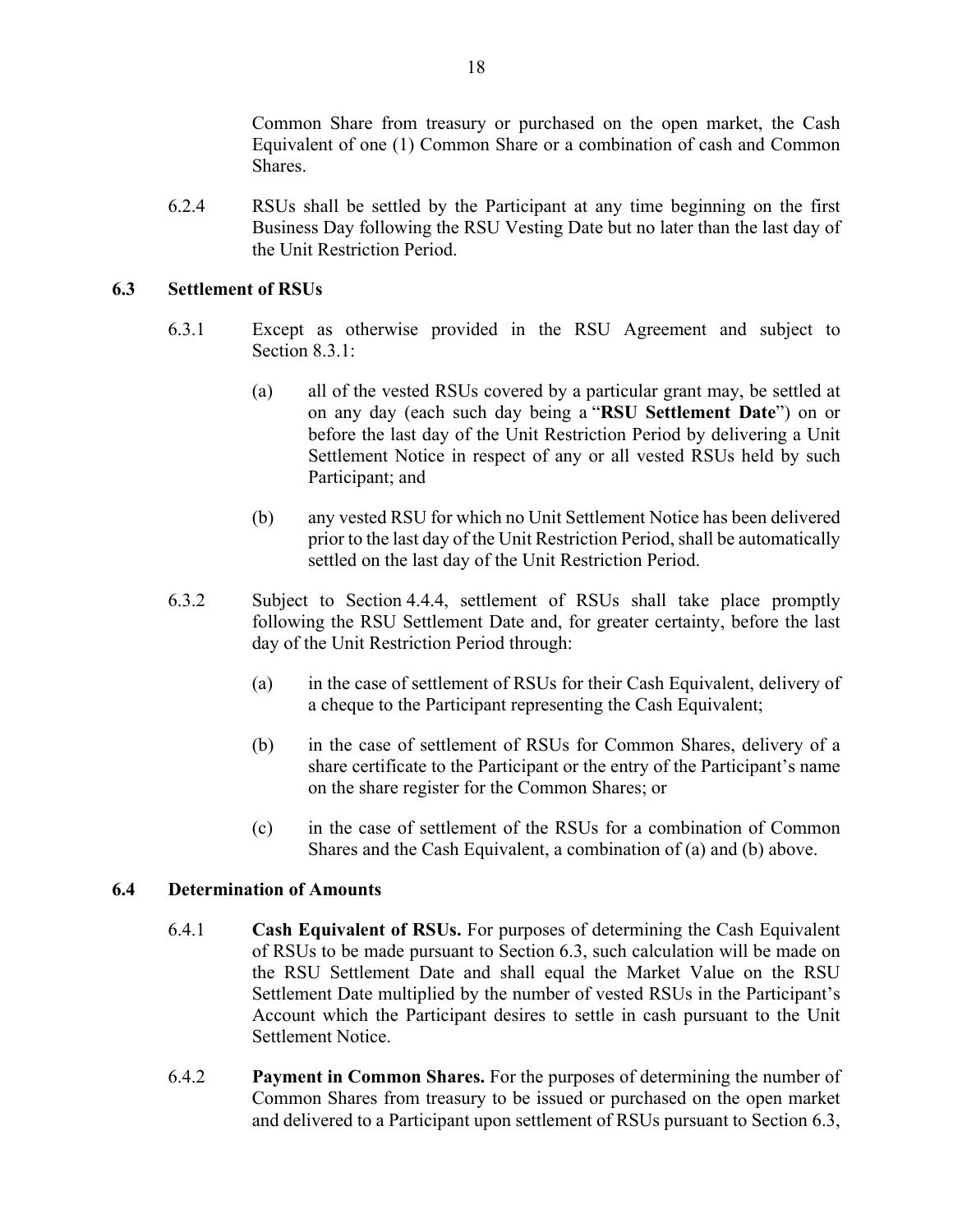such calculation will be made on the RSU Settlement Date and be the whole number of Common Shares equal to the whole number of vested RSUs then recorded in the Participant's Account which the Participant desires to settle pursuant to the Unit Settlement Notice. Common Shares issued from treasury or purchased on the open market, as applicable, will be issued or transferred, as applicable, in consideration for the past services of the Participant to the Corporation and the entitlement of the Participant under this Plan shall be satisfied in full by such issuance or transfer of Common Shares.

### **6.5 RSU Agreements**

RSUs shall be evidenced by a RSU Agreement or included in an Employment Agreement, in such form not inconsistent with the Plan as the Board may from time to time determine, provided that the substance of Article 4 and Article 7 be included therein. The RSU Agreement shall contain such terms that may be considered necessary in order that the RSU will comply with any provisions respecting restricted share units in the income tax or other laws in force in any country or jurisdiction of which the Participant may from time to time be a resident or citizen or the rules of any regulatory body having jurisdiction over the corporation.

# **ARTICLE 7 GENERAL CONDITIONS**

# **7.1 General Conditions applicable to Awards.**

Each Award, as applicable, shall be subject to the following conditions:

- 7.1.1 **Employment or Other Relationship.** The granting of an Award to a Participant shall not impose upon the Corporation or a Subsidiary any obligation to retain the Participant in its employ in any capacity or otherwise commence, extend, continue or modify any engagement between the Corporation or a Subsidiary and the Participant. For greater certainty, the granting of Awards to a Participant shall not impose any obligation on the Corporation to grant any awards in the future nor shall it entitle the Participant to receive future grants.
- 7.1.2 **Rights as a Shareholder.** Neither the Participant nor such Participant's personal representatives or legatees shall have any rights whatsoever as shareholder in respect of any Common Shares covered by such Participant's Awards until the date of issuance of a share certificate to such Participant (or to the liquidator, executor or administrator, as the case may be, of the estate of the Participant) or the entry of such person's name on the share register for the Common Shares. Without in any way limiting the generality of the foregoing, no adjustment shall be made for dividends or other rights for which the record date is prior to the date such share certificate is issued or entry of such person's name on the share register for the Common Shares.
- 7.1.3 **Conformity to Plan.** In the event that an Award is granted or a Grant Agreement is executed which does not conform in all particulars with the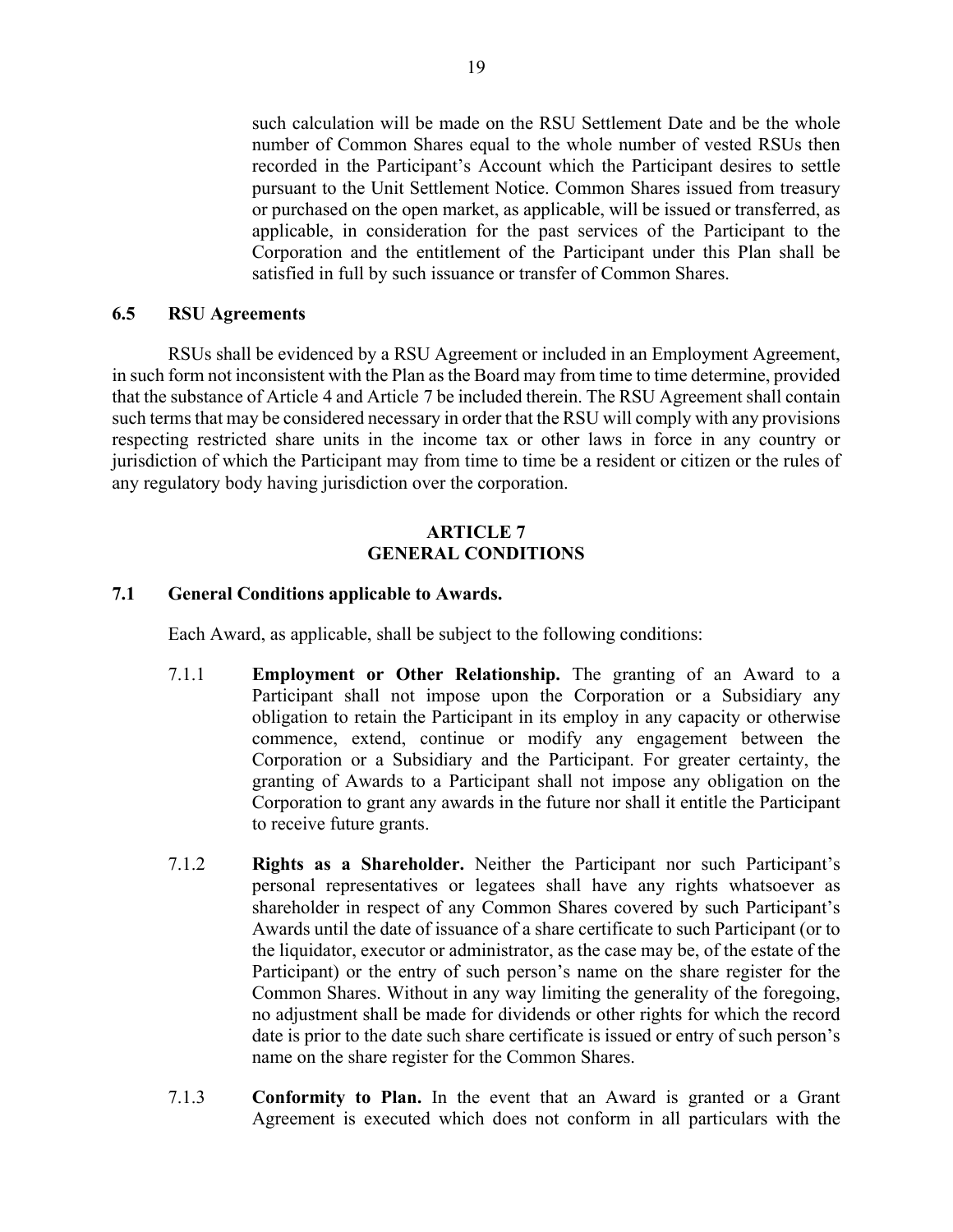provisions of the Plan, or purports to grant Awards on terms different from those set out in the Plan, the Award or the grant of such Award shall not be in any way void or invalidated, but the Award so granted will be adjusted to become, in all respects, in conformity with the Plan.

- 7.1.4 **Non-Transferability.** Other than by will or under the law of succession, or as expressly permitted by the Board, or as otherwise set forth herein, Awards are not assignable or transferable. Awards may be exercised only by:
	- (a) the Participant to whom the Awards were granted; or
	- (b) with the Corporation's prior written approval and subject to such conditions as the Corporation may stipulate, such Participant's family or retirement savings trust or any registered retirement savings plans or registered retirement income funds of which the Participant is and remains the annuitant; or
	- (c) upon the Participant's death, by the legal representative of the Participant's estate; or
	- (d) upon the Participant's incapacity, the legal representative having authority to deal with the property of the Participant;

provided that any such legal representative shall first deliver evidence satisfactory to the Corporation of entitlement to exercise any Award. A person exercising an Award may subscribe for Common Shares only in the person's own name or in the person's capacity as a legal representative.

# **7.2 General Conditions applicable to Awards**

Each Award (other than DSUs granted to Eligible Directors) shall be subject to the following conditions:

- 7.2.1 **Termination for Cause.** Upon a Participant ceasing to be an Eligible Participant for "**Cause**", all unexercised vested or unvested Awards granted to such Participant shall terminate on the effective date of the termination as specified in the notice of termination. For the purposes of the Plan, the determination by the Corporation that the Participant was discharged for cause shall be binding on the Participant. "**Cause**" shall include, among other things, a dishonest act such as gross misconduct, theft, fraud, embezzlement, misappropriation, breach of confidentiality, breach of loyalty or breach of duty of loyalty or placement in conflict of interest, or breach of the Corporation's Code of Ethics, and any reason determined by the Corporation to be cause for termination.
- 7.2.2 **Retirement.** In the case of a Participant's retirement, any unvested Awards held by the Participant as at the Termination Date will continue to vest in accordance with their vesting schedules, and all vested Awards held by the Participant at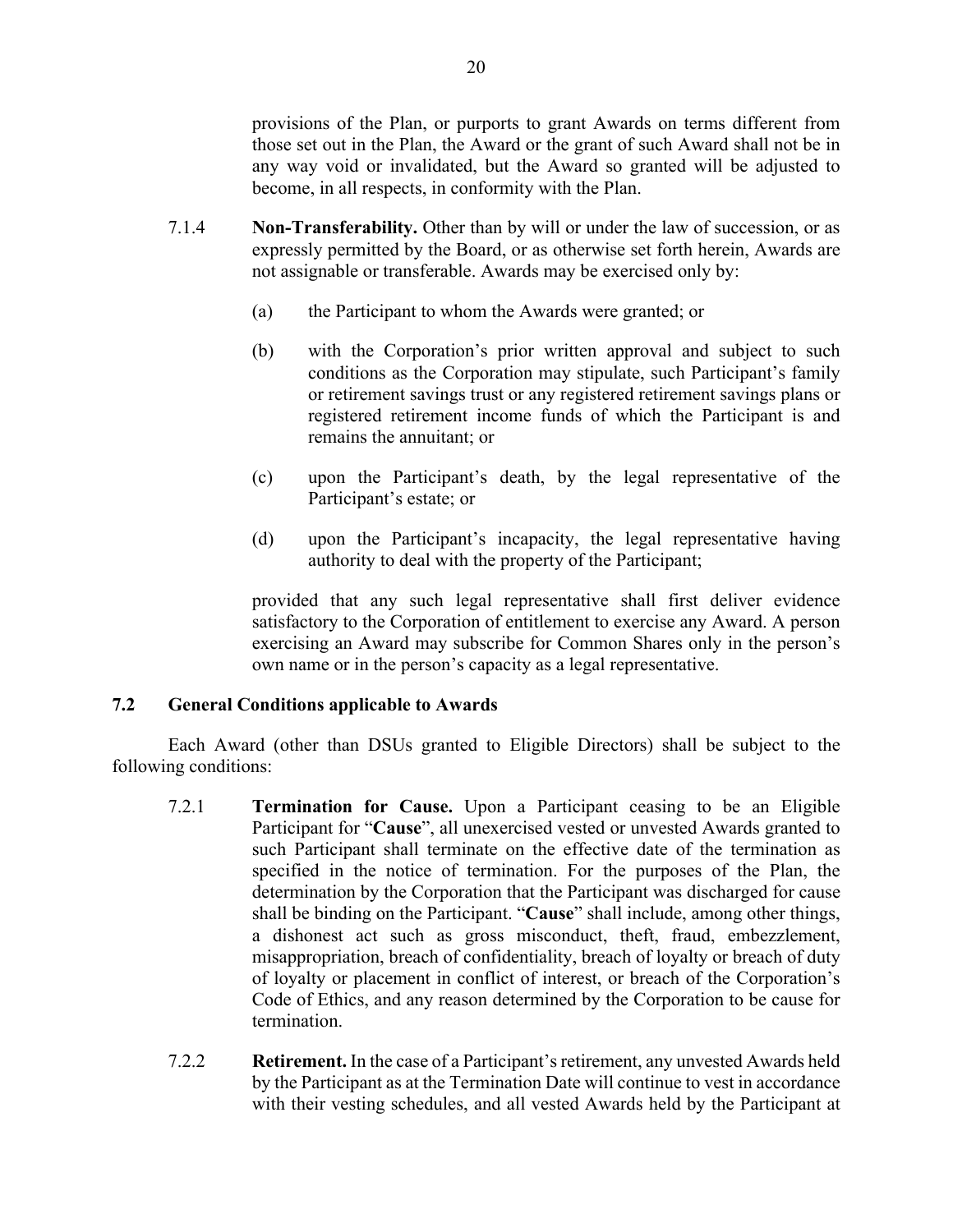the Termination Date may be exercised until the earlier of the expiry date of the Awards or three (3) years following the Termination Date, provided that if the Participant is determined to have breached any post-employment restrictive covenants in favour of the Corporation, then any Awards held by the Participant, whether vested or unvested, will immediately expire and the Participant shall pay to the Corporation any "in-the-money" amounts realized upon exercise of Awards following the Termination Date.

- 7.2.3 **Resignation.** In the case of a Participant ceasing to be an Eligible Participant due to such Participant's resignation, subject to any later expiration dates determined by the Board, all Awards shall expire on the earlier of ninety (90) days after the effective date of such resignation, or the expiry date of the Award, to the extent such Awards were vested and exercisable by the Participant on the effective date of such resignation and all unexercised unvested Awards granted to such Participant shall terminate on the effective date of such resignation.
- 7.2.4 **Termination or Cessation.** In the case of a Participant ceasing to be an Eligible Participant for any reason (other than for "cause", resignation or death) the number of Awards that may vest is subject to pro ration over the applicable vesting or performance period and shall expire on the earlier of ninety (90) days after the effective date of the Termination Date, or the expiry date of the Awards. For greater certainty, the pro ration calculation referred to above shall be net of previously vested Awards.
- 7.2.5 **Death.** If a Participant dies while in his or her capacity as an Eligible Participant, all unvested Awards will immediately vest and all Awards will expire one hundred eighty (180) days after the death of such Participant.

# **7.3 Unfunded Plan**

Unless otherwise determined by the Board, this Plan shall be unfunded. To the extent any Participant or his or her estate holds any rights by virtue of a grant of Awards under this Plan, such rights (unless otherwise determined by the Board) shall be no greater than the rights of an unsecured creditor of the Corporation. Notwithstanding the foregoing, any determinations made shall be such that the DSUs continuously meets the requirements of paragraph 6801(d) of the Income Tax Regulations, adopted under the *Income Tax Act (Canada)* or any successor provision thereto.

# **ARTICLE 8 ADJUSTMENTS AND AMENDMENTS**

# **8.1 Adjustment to Common Shares Subject to Outstanding Awards**

8.1.1 In the event of any subdivision of the Common Shares into a greater number of Common Shares at any time after the grant of an Award to a Participant and prior to the expiration of the term of such Award, the Corporation shall deliver to such Participant, at the time of any subsequent exercise or vesting of such Award in accordance with the terms hereof, in lieu of the number of Common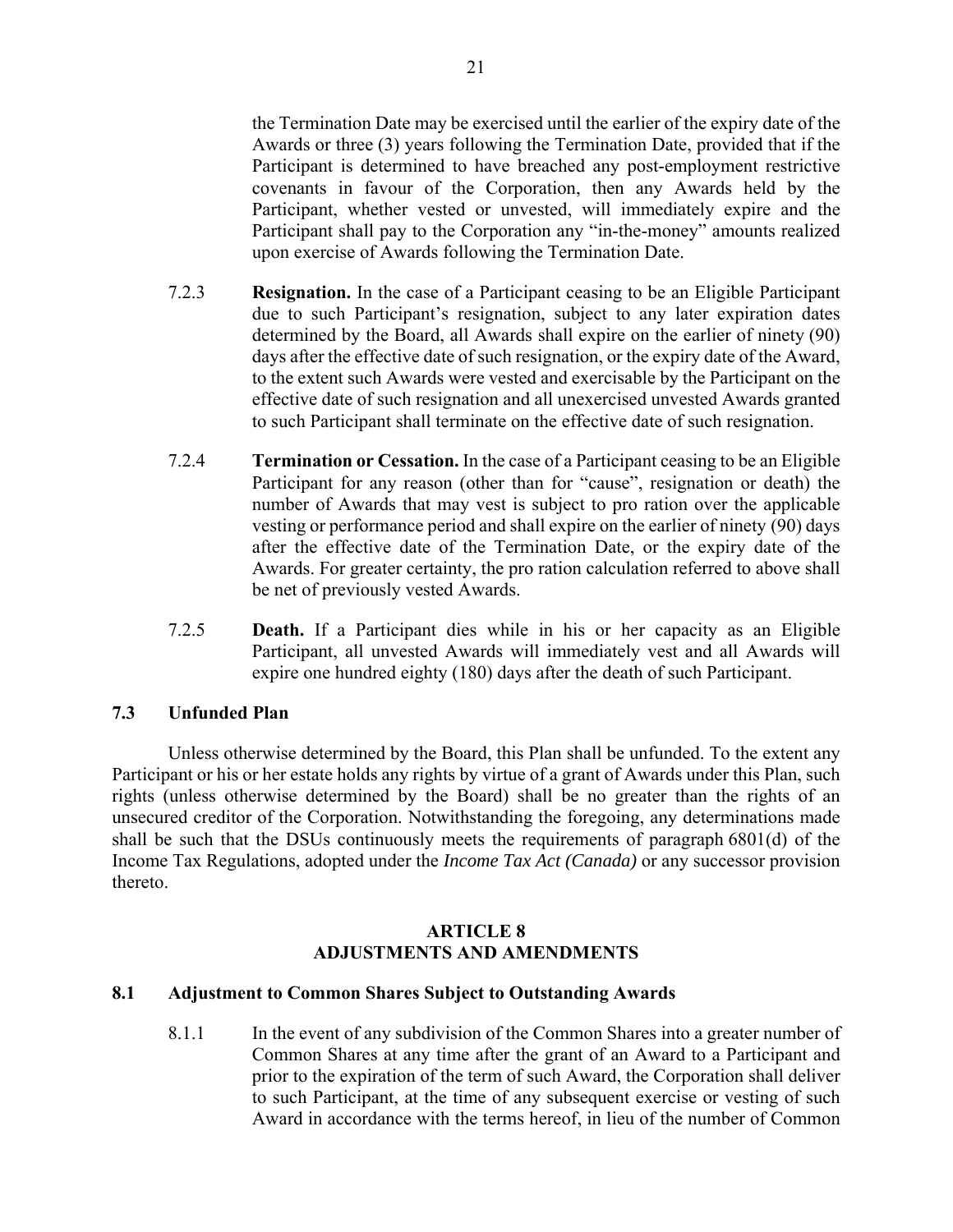Shares to which such Participant was theretofore entitled upon such exercise or vesting of such Award, but for the same aggregate consideration payable therefor, such number of Common Shares as such Participant would have held as a result of such subdivision if on the record date thereof the Participant had been the registered holder of the number of Common Shares to which such Participant was theretofore entitled upon such exercise or vesting of such Award.

- 8.1.2 In the event of any consolidation of Common Shares into a lesser number of Common Shares at any time after the grant of an Award to any Participant and prior to the expiration of the term of such Award, the Corporation shall deliver to such Participant at the time of any subsequent exercise or vesting of such Award in accordance with the terms hereof in lieu of the number of Common Shares to which such Participant was theretofore entitled upon such exercise or vesting of such Award, but for the same aggregate consideration payable therefor, such number of Common Shares as such Participant would have held as a result of such consideration if on the record date thereof the Participant had been the registered holder of the number of Common Shares to which such Participant was theretofore entitled upon such exercise or vesting of such Award.
- 8.1.3 If at any time after the grant of an Award to any Participant and prior to the expiration of the term of such Award, the Common Shares shall be reclassified, reorganized or otherwise changed, otherwise than as specified in Section 8.1.1 or Section 8.1.2 or, subject to the provisions of Section 8.3.1, the Corporation shall consolidate, merge or amalgamate with or into another corporation (the corporation resulting or continuing from such consolidation, merger or amalgamation being herein called the "**Successor Corporation**"), the Participant shall be entitled to receive upon the subsequent exercise or vesting of Award, in accordance with the terms hereof and shall accept in lieu of the number of Common Shares then subscribed for but for the same aggregate consideration payable therefor, the aggregate number of shares of the appropriate class or other securities of the Corporation or the Successor Corporation (as the case may be) or other consideration from the Corporation or the Successor Corporation (as the case may be) that such Participant would have been entitled to receive as a result of such reclassification, reorganization or other change of shares or, subject to the provisions of 8.3.1, as a result of such consolidation, merger or amalgamation, if on the record date of such reclassification, reorganization or other change of shares or the effective date of such consolidation, merger or amalgamation, as the case may be, such Participant had been the registered holder of the number of Common Shares to which such Participant was immediately theretofore entitled upon such exercise or vesting of such Award.
- 8.1.4 If, at any time after the grant of an Award to any Participant and prior to the expiration of the term of such Award, the Corporation shall make a distribution to all holders of Common Shares or other securities in the capital of the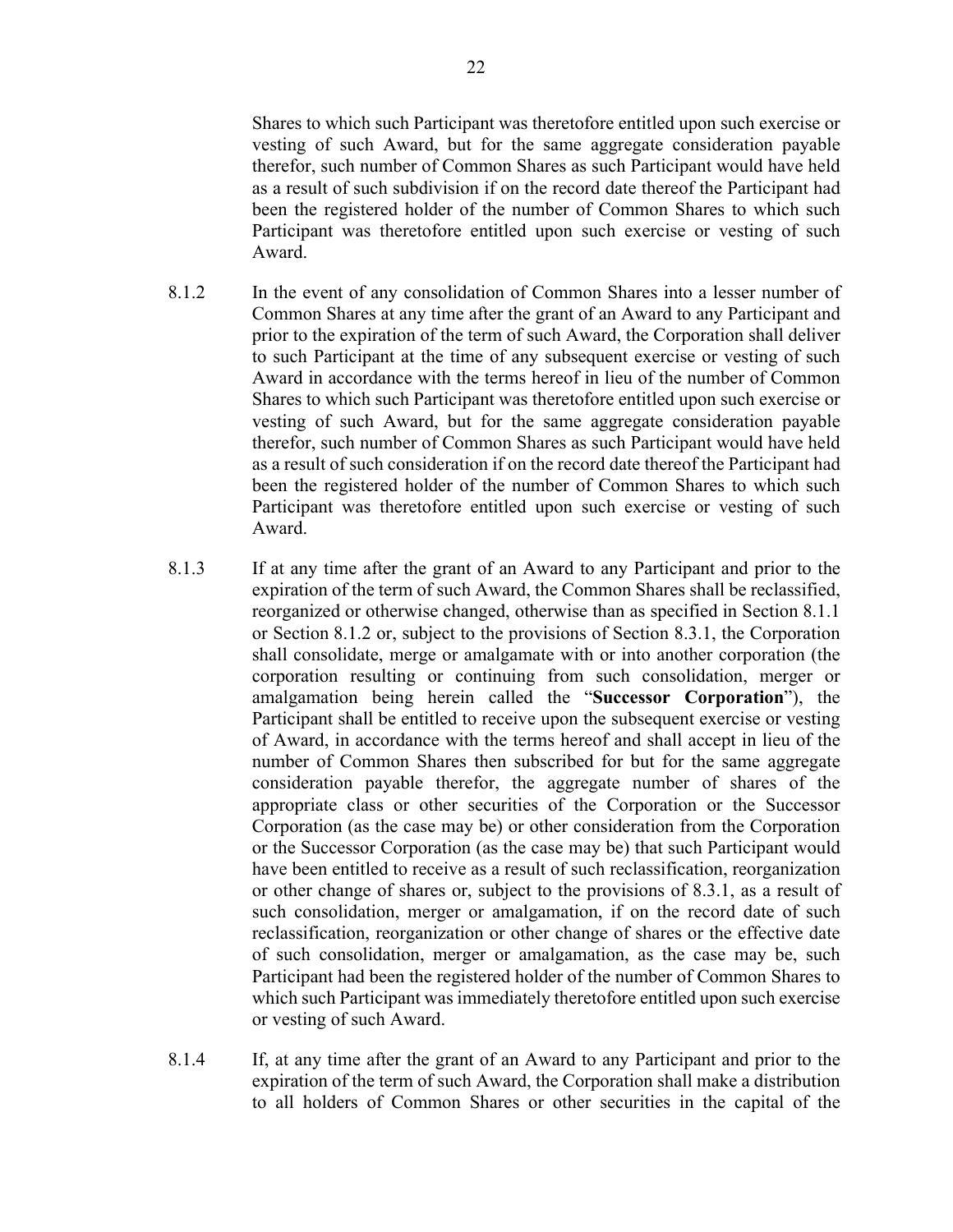Corporation, or cash, evidences of indebtedness or other assets of the Corporation (excluding an ordinary course dividend in cash or shares, but including for greater certainty shares or equity interests in a Subsidiary or business unit of the Corporation or one of its Subsidiaries or cash proceeds of the disposition of such a Subsidiary or business unit), or should the Corporation effect any transaction or change having a similar effect, then the price or the number of Common Shares to which the Participant is entitled upon exercise or vesting of Award shall be adjusted to take into account such distribution, transaction or change. The Board shall determine the appropriate adjustments to be made in such circumstances in order to maintain the Participants' economic rights in respect of their Awards in connection with such distribution, transaction or change.

8.1.5 No fractional Share shall be delivered to a Participant under the Plan. Any fractional Share entitlement shall be satisfied by the payment of an amount in cash equal to such fractional Share entitlement multiplied by the Market Value on the applicable Settlement Date.

# **8.2 Amendment or Discontinuance of the Plan**

- 8.2.1 The Board may amend the Plan or any Award at any time without the consent of the Participants provided that such amendment shall:
	- (a) not adversely alter or impair any Award previously granted except as permitted by the provisions of Article 8;
	- (b) be in compliance with applicable law and subject to any regulatory approvals including, where required, the approval of the Exchange; and
	- (c) be subject to shareholder approval, where required by law, the requirements of the Exchange or the provisions of the Plan, provided that shareholder approval shall not be required for the following amendments and the Board may make any changes which may include but are not limited to:
		- (i) any amendment to the vesting provisions, if applicable, or assignability provisions of Awards;
		- (ii) any amendment to the expiration date of an award that does not extend the terms of the Award past the original date of expiration for such Award;
		- (iii) any amendment regarding the effect of termination of a Participant's employment or engagement;
		- (iv) any amendment which accelerates the date on which any Award may be exercised under the Plan;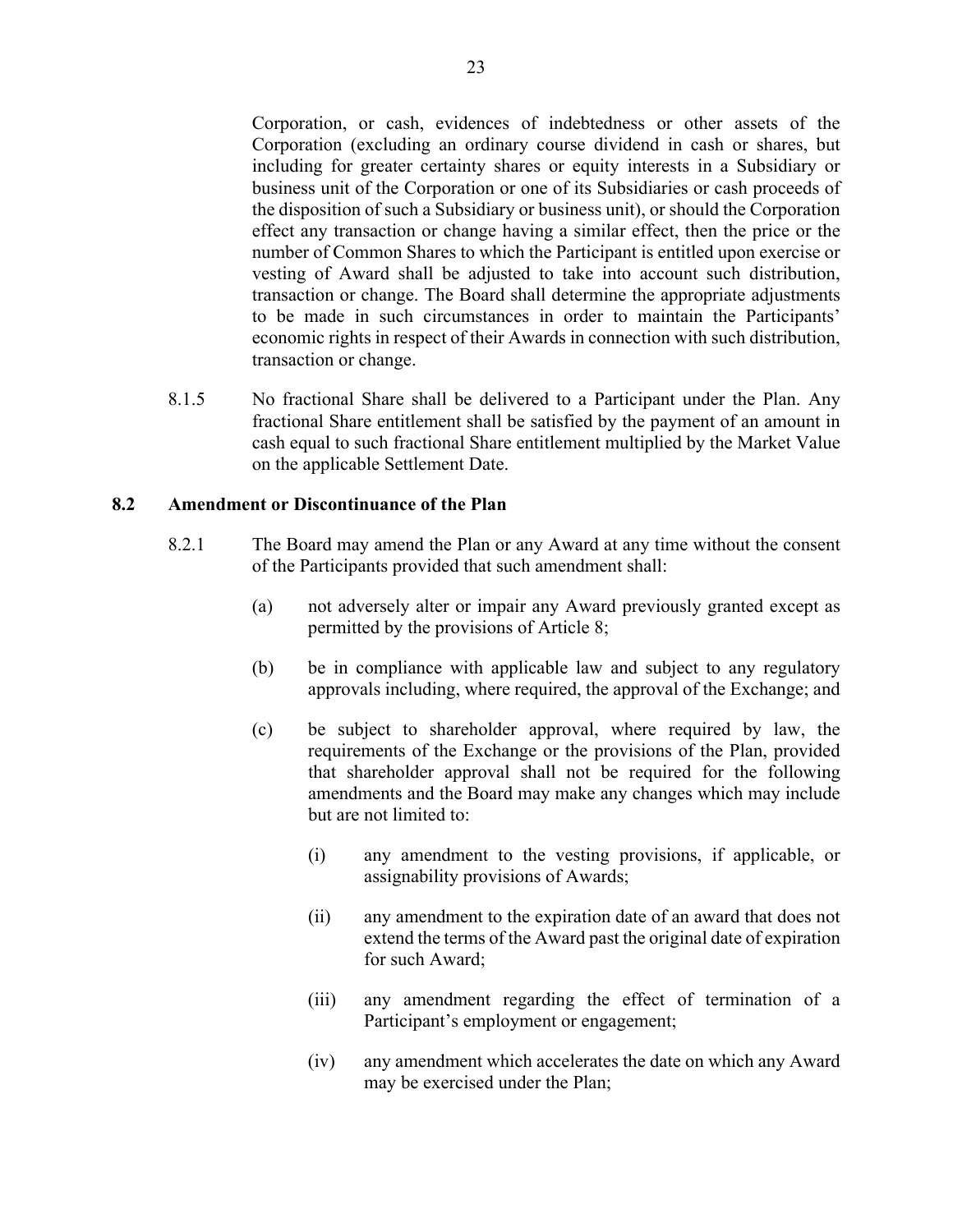- (vi) any amendment necessary to comply with applicable law or the requirements of the Exchange or any other regulatory body;
- (vii) any amendment of a "housekeeping" nature, including, without limitation, to clarify the meaning of an existing provision of the Plan, correct or supplement any provision of the Plan that is inconsistent with any other provision of the Plan, correct any grammatical or typographical errors or amend the definitions in the Plan;
- (viii) any amendment regarding the administration of the Plan;
- (ix) any amendment to add or amend provisions permitting for the granting of cash-settled awards, a form of financial assistance or clawback;
- (x) any amendment to add any terms, conditions, rules or procedures to make the Plan applicable to Participants in one or more jurisdictions outside of Canada in accordance with the laws and practices of the particular jurisdiction; and
- (xi) any other amendment that does not require the approval of the holders of Common Shares pursuant to the amendment provisions of the Plan.

The Board may, by resolution, but subject to applicable regulatory approvals, decide that any of the provisions hereof concerning the effect of termination of the Participant's employment or engagement shall not apply for any reason acceptable to the Board.

- 8.2.2 Notwithstanding Section 8.2.1(c), the Board shall be required to obtain shareholder approval to make the following amendments:
	- (a) any reduction in the exercise price of an Option held by an Insider;
	- (b) any amendment which extends the expiry date of any Award held by an Insider, or the Unit Restriction Period of any Units held by an Insider beyond the original expiry date, except in case of an extension due to a Black-Out Period;
	- (c) any amendment removing or exceeding the Insider participation limit;
	- (d) any amendment to remove or exceed the Eligible Director participation limit;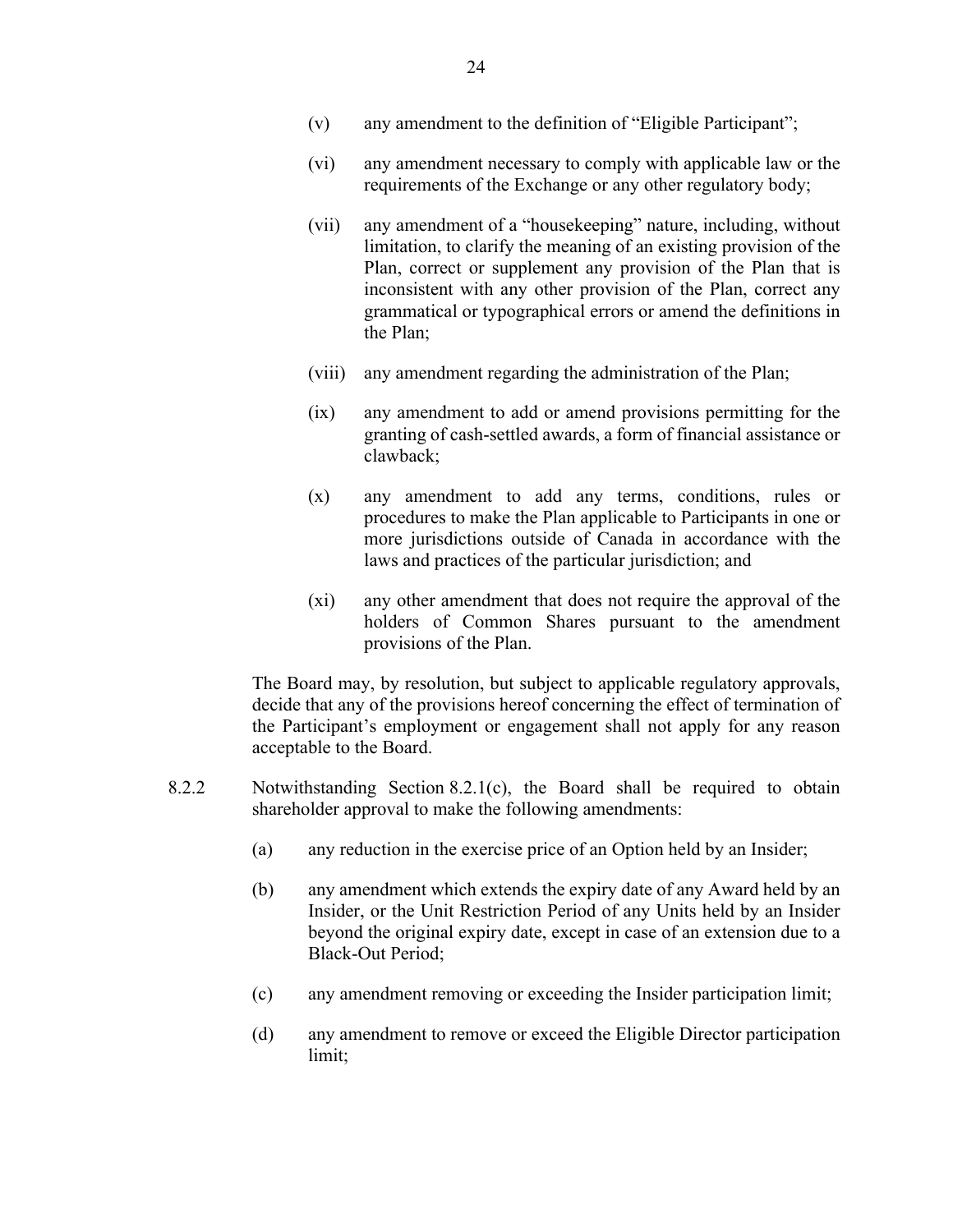- (e) any change to the maximum number of Common Shares issuable from treasury under the Plan, except such increase by operation of Section 2.5 and in the event of an adjustment pursuant to Article 8; or
- (f) any amendment to the amendment provisions of the Plan,

provided that (i) Common Shares held directly or indirectly by Insiders benefiting from the amendments in Sections (a), (b) and (c) shall be excluded when obtaining such shareholder approval; and (ii) Common Shares held directly or indirectly by Insiders where the amendment will disproportionately benefit such Insiders over other Award holders shall be excluded when obtaining such shareholder approval.

8.2.3 The Board may, subject to regulatory approval, discontinue the Plan at any time without the consent of the Participants provided that such discontinuance shall not materially and adversely affect any Awards previously granted to a Participant under the Plan.

# **8.3 Change of Control**

- 8.3.1 **Change of Control.** In the event of and in connection with a transaction that would constitute a Change of Control, notwithstanding anything else in this Plan but subject to the specific terms of any Grant Agreement to the contrary and the approval of the Exchange, if required, the Board shall have the right, in its discretion, to deal with any or all Award (or any portion thereof) issued under this Plan in the manner it deems fair and reasonable in the circumstances of the Change of Control. Without limiting the generality of the foregoing, in connection with a Change in Control, the Board, without any action or consent required on the part of any Participant, shall have the right to:
	- (a) determine that the Awards, in whole or in part and whether vested or unvested, shall remain in full force and effect in accordance with their terms after the Change of Control;
	- (b) provide for the conversion or exchange of any or all Awards (or any portion thereof, whether vested or unvested) into or for options, rights, units or other securities in any entity participating in or resulting from a Change of Control;
	- (c) cancel any unvested Awards (or any portions thereof) without payment of any kind to any Participant;
	- (d) accelerate the vesting of outstanding Awards;
	- (e) provide for outstanding Awards to be purchased;
	- (f) accelerate the date by which any or all Awards or any portion thereof, whether vested or unvested, must be exercised either in whole or in part;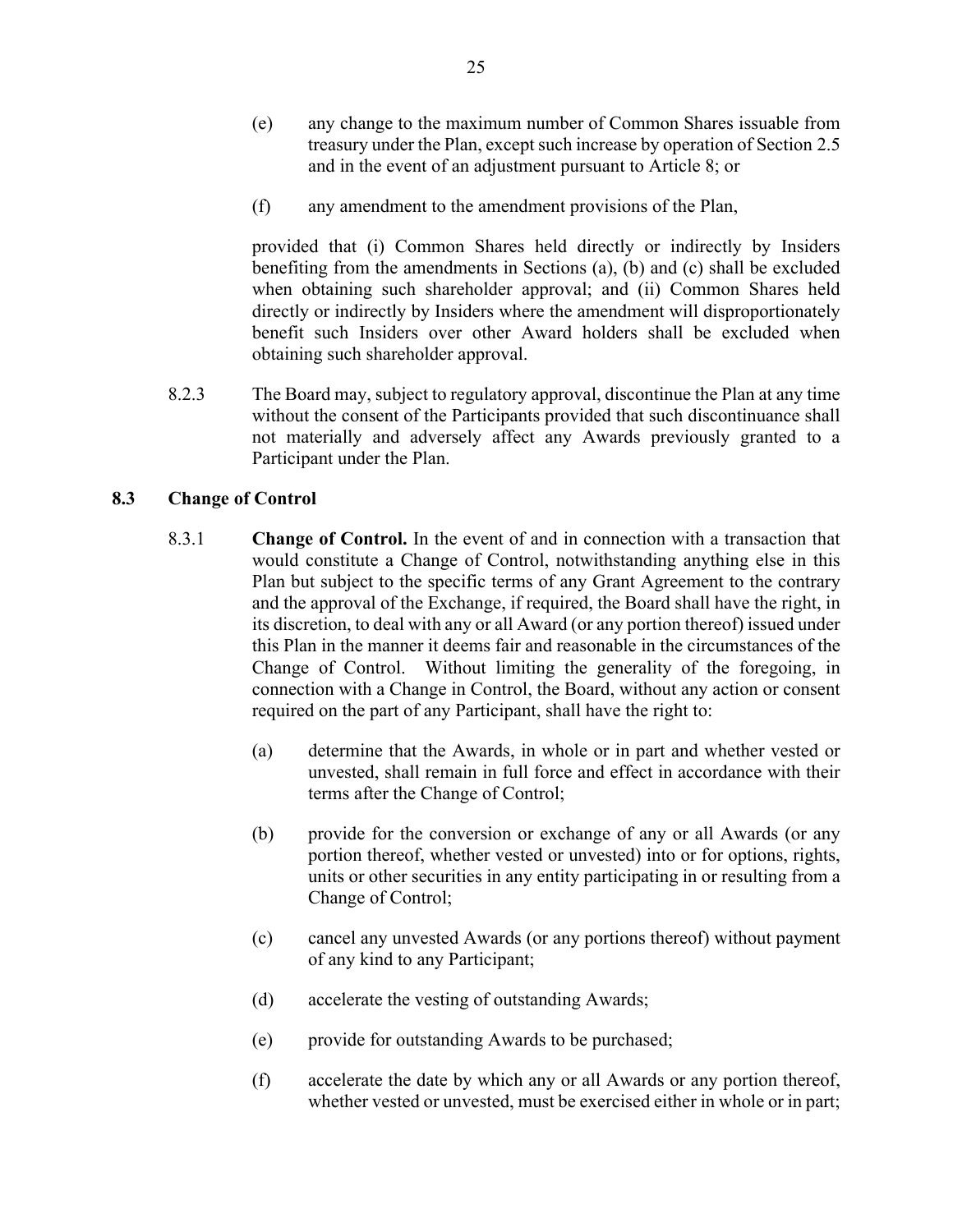- (g) deem any or all Awards or any portion thereof, whether vested or unvested (including those accelerated pursuant to this Plan) to have been exercised in whole or in part, tender, on behalf of the Participant, the underlying Common Shares that would have been issued pursuant to the exercise of such Awards to any third party purchaser in connection with the Change of Control, and pay to the Participant on behalf of such third party purchaser an amount per underlying Common Share equal to the positive difference between the Change of Control price of the Common Shares and the applicable exercise price;
- (h) cancel any or all outstanding Awards (including those accelerated under pursuant to this Plan) either in whole or in part and pay to the Participant an amount per underlying Common Share equal to the positive difference between the Change of Control price of the Shares and the applicable exercise price; or
- (i) take such other actions, and combinations of the foregoing actions or any other actions permitted under this Section 8.3.1, as it deems fair and reasonable under the circumstances.

### **8.4 Settlement of the DSUs**

Notwithstanding any other provision of this Plan, no amendment of the Plan or decision of the Board shall accelerate the settlement of a Participant's DSUs prior to the date on which the Participant (i) ceases to be a director of the Corporation; (ii) ceases to be employed by the Corporation or its Subsidiary; (iii) ceases to provide services to the Corporation or its Subsidiary, as applicable; or (iv) dies, as applicable.

### **8.5 Settlement of PSUs and RSUs during a Back-Out Period**

Notwithstanding any other provision of this Plan, in the event that a PSU Settlement Date or an RSU Settlement Date falls during a Black-Out Period imposed by the Corporation and the Participant has not delivered a Unit Settlement Notice, then such PSU Settlement Date or RSU Settlement Date shall be automatically extended to the tenth  $(10<sup>th</sup>)$  Business Day following the date that such Black-Out Period is lifted, terminated or removed.

### **ARTICLE 9 MISCELLANEOUS**

### **9.1 Use of an Administrative Agent and Trustee**

The Board may in its sole discretion appoint from time to time one or more entities to act as administrative agent to administer the Awards granted under the Plan and to act as trustee to hold and administer the assets that may be held in respect of Awards granted under the Plan, the whole in accordance with the terms and conditions determined by the Board in its sole discretion. The Corporation and the administrative agent will maintain records showing the holdings of the respective Awards, vesting periods, Performance Criteria and Participants.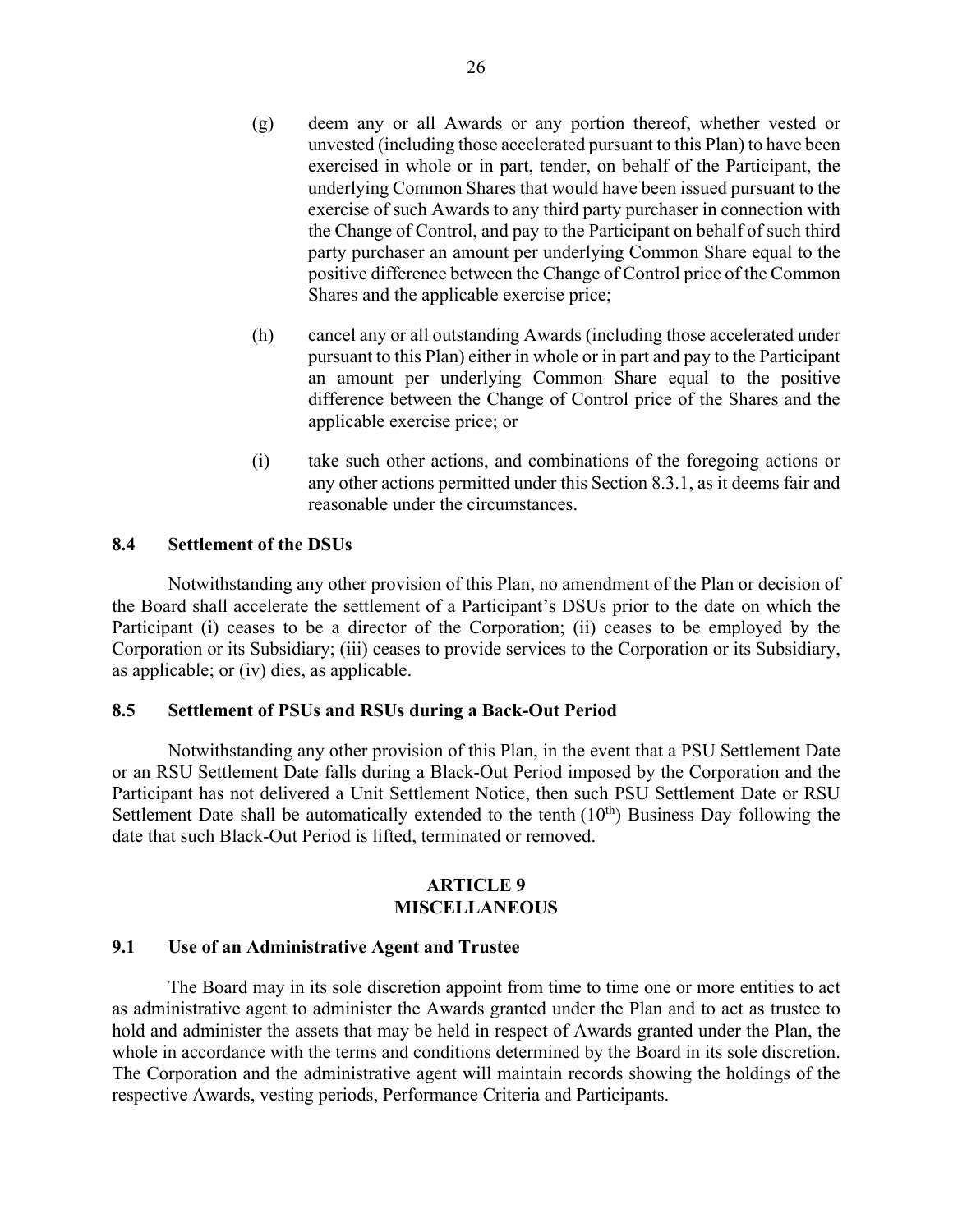# **9.2 Tax Withholding**

- 9.2.1 Notwithstanding any other provision of this Plan, all distributions, delivery of Common Shares or payments to a Participant (or to the liquidator, executor or administrator, as the case may be, of the estate of the Participant) under the Plan shall be made net of applicable source deductions. If the event giving rise to the withholding obligation involves an issuance or delivery of Common Shares, then, the withholding obligation may be satisfied by (a) having the Participant elect to have the appropriate number of such Common Shares sold by the Corporation, the Corporation's transfer agent and registrar or any trustee appointed by the Corporation pursuant to Section 9.1, on behalf of and as agent for the Participant as soon as permissible and practicable, with the proceeds of such sale being delivered to the Corporation, which will in turn remit such amounts to the appropriate governmental authorities, or (b) any other mechanism as may be required or appropriate to conform with local tax and other rules.
- 9.2.2 Notwithstanding the first paragraph of this Section 9.2, the applicable tax withholdings may be waived where the Participant directs in writing that a payment be made directly to the Participant's registered retirement savings plan in circumstances to which regulation 100(3) of the regulations of the Tax Act apply.

# **9.3 Reorganization of the Corporation**

The existence of any Awards shall not affect in any way the right or power of the Corporation or its shareholders to make or authorize any adjustment, recapitalization, reorganization or other change in the Corporation's capital structure or its business, or any amalgamation, combination, merger or consolidation involving the Corporation or to create or issue any bonds, debentures, shares or other securities of the Corporation or the rights and conditions attaching thereto or to affect the dissolution or liquidation of the Corporation or any sale or transfer of all or any part of its assets or business, or any other corporate act or proceeding, whether of a similar nature or otherwise.

# **9.4 Governing Laws**

The Plan and all matters to which reference is made herein shall be governed by and interpreted in accordance with the laws of the Province of Ontario and the federal laws of Canada applicable therein.

# **9.5 Severability**

The invalidity or unenforceability of any provision of the Plan shall not affect the validity or enforceability of any other provision and any invalid or unenforceable provision shall be severed from the Plan.